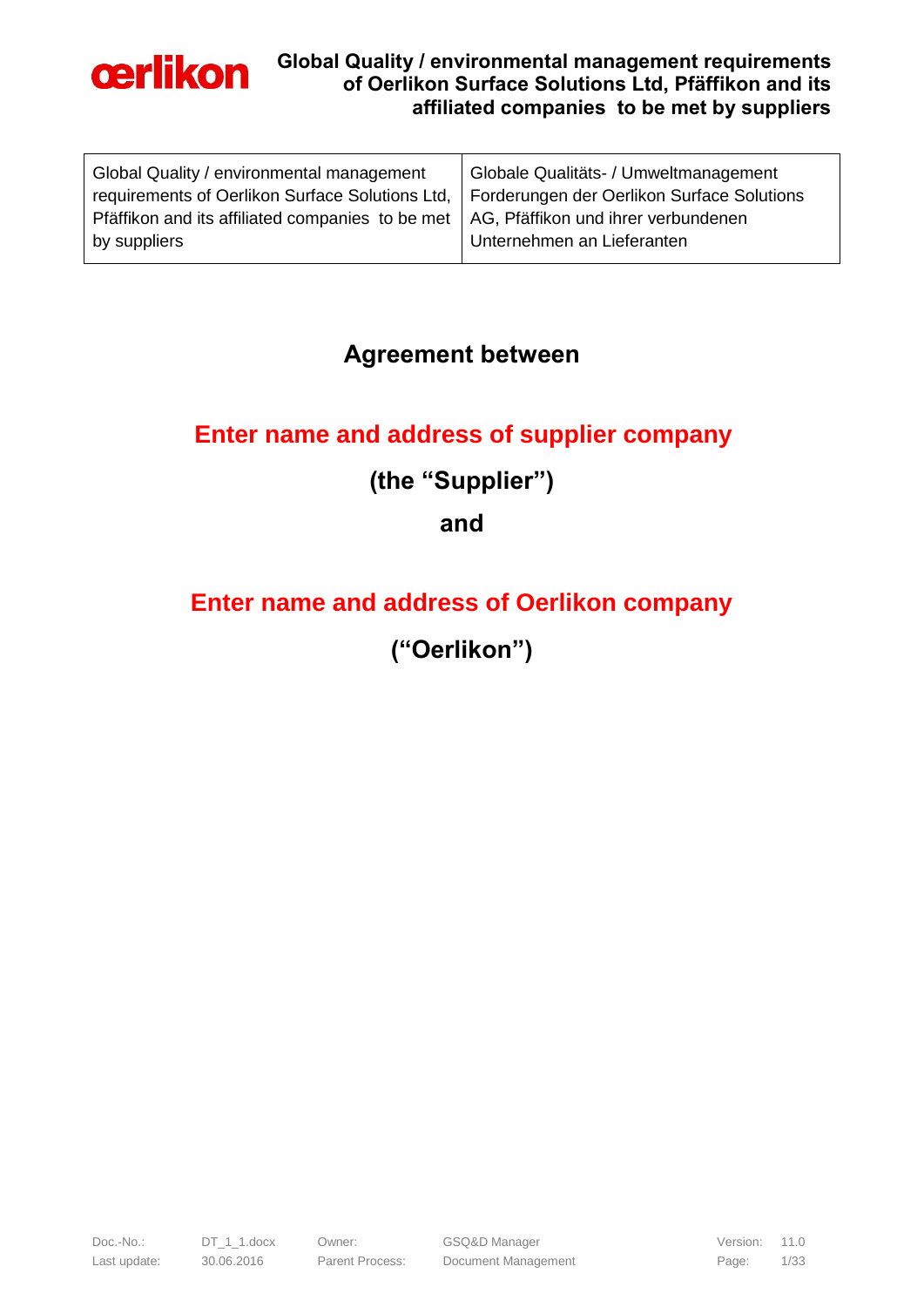

### Table of contents / Inhaltsverzeichnis

|    | Scope, field of application, applicable documents / Reichweite, Anwendungsbereiche, mitgeltende |    |
|----|-------------------------------------------------------------------------------------------------|----|
| 1  |                                                                                                 |    |
| 2  |                                                                                                 |    |
| 3  |                                                                                                 |    |
| 4  |                                                                                                 |    |
| 5  |                                                                                                 |    |
| 6  |                                                                                                 |    |
| 7  |                                                                                                 |    |
| 8  |                                                                                                 |    |
| 9  |                                                                                                 |    |
| 10 | Preparation of production and serial production / Produktionsvorbereitung und                   |    |
| 11 |                                                                                                 |    |
| 12 |                                                                                                 |    |
| 13 | Escalation steps and classification of "special suppliers" / Eskalationsstufen & Lieferanten-   | 29 |
| 14 | Oerlikon Division specific requirements / Oerlikon Werksspezifische Forderungen 32              |    |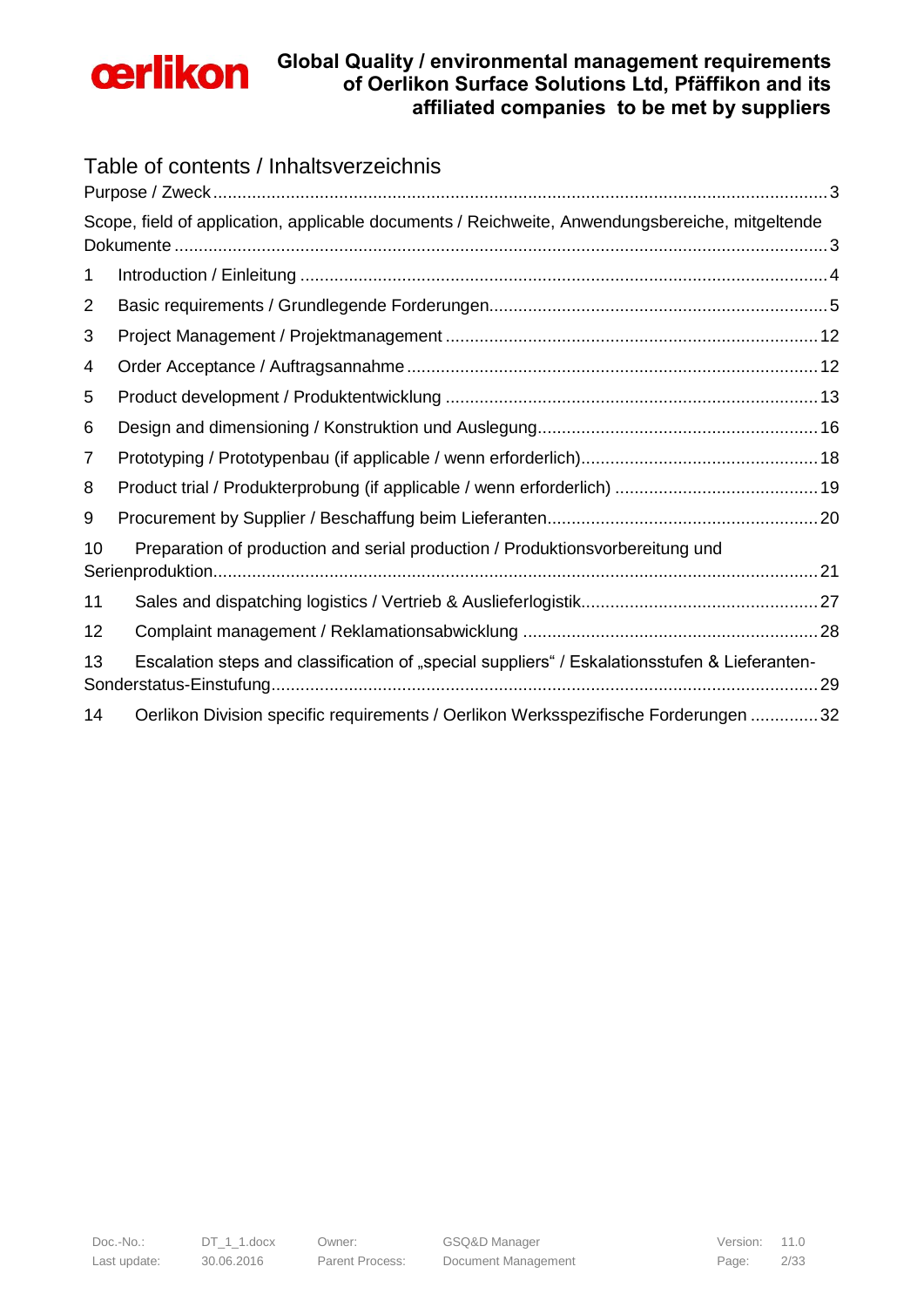

### <span id="page-2-0"></span>Purpose / Zweck

| This document specifies the essential quality                                                              | Dieses Dokument legt die grundsätzlichen                                                                                     |
|------------------------------------------------------------------------------------------------------------|------------------------------------------------------------------------------------------------------------------------------|
| management and environmental management                                                                    | Qualitätsmanagement- & Umweltmanagement-                                                                                     |
| requirements of Oerlikon to be met by the Supplier,                                                        | Forderungen der Oerlikon an Lieferanten fest, um                                                                             |
| starting with compliance with quality and                                                                  | beginnend bei der Erfüllung von Qualitäts- und                                                                               |
| environmental requirements, through to                                                                     | Umweltforderungen bis hin zu Verbesserungen in                                                                               |
| improvement in all business fields, in order to                                                            | allen Unternehmensbereichen Kundenzufriedenheit                                                                              |
| ensure customer satisfaction and business success.                                                         | und wirtschaftlichen Erfolg sicherzustellen.                                                                                 |
| This is a global document and for additional division<br>specific requirements please refer to section 14. | Dies ist ein global gültiges Dokument und auf<br>zusätzliche, werkspezifische Forderungen wird in<br>Abschnitt 14 verwiesen. |
| Should there be a discrepancy between the English                                                          |                                                                                                                              |
| and German language versions of this document,                                                             | Im Falle eines Widerspruchs zwischen der                                                                                     |
| the English version shall prevail.                                                                         | englischsprachige und der deutschsprachige                                                                                   |
|                                                                                                            | Version, gilt die englischsprachige Version.                                                                                 |

## <span id="page-2-1"></span>Scope, field of application, applicable documents / Reichweite, Anwendungsbereiche, mitgeltende Dokumente

| This document applies for all suppliers of prototype                                                                                                                                                                                                                                                                                                                                                              | Dieses Dokument gilt für alle Lieferanten von                                                                                                                                                                                                                                                                                                                                                                                    |
|-------------------------------------------------------------------------------------------------------------------------------------------------------------------------------------------------------------------------------------------------------------------------------------------------------------------------------------------------------------------------------------------------------------------|----------------------------------------------------------------------------------------------------------------------------------------------------------------------------------------------------------------------------------------------------------------------------------------------------------------------------------------------------------------------------------------------------------------------------------|
| parts and components, production materials, serial                                                                                                                                                                                                                                                                                                                                                                | Prototypenteilen und -komponenten,                                                                                                                                                                                                                                                                                                                                                                                               |
| and spare parts and components, equipment (trade                                                                                                                                                                                                                                                                                                                                                                  | Produktionsmaterialien, Serien- und Ersatzteilen                                                                                                                                                                                                                                                                                                                                                                                 |
| goods) heat treatments, paintings, surface coatings,                                                                                                                                                                                                                                                                                                                                                              | und Komponenten, Anlagen (Handelsware)                                                                                                                                                                                                                                                                                                                                                                                           |
| and of every kind of machining, as well as for                                                                                                                                                                                                                                                                                                                                                                    | Wärmebehandlungen, Lackierung,                                                                                                                                                                                                                                                                                                                                                                                                   |
| development activities and similar services.                                                                                                                                                                                                                                                                                                                                                                      | Oberflächenbeschichtungen und jeder Art von                                                                                                                                                                                                                                                                                                                                                                                      |
| Additionally, order-specific documents such as<br>specifications, quality assurance agreements,<br>Oerlikon client requests handed over to the<br>Supplier, division specific requirements specified in<br>section 14, as well as the following documents<br>quoted shall apply, always in their last edition:<br><b>ISO 9001</b><br>$\bullet$<br><b>IATF 16949</b><br>$\bullet$<br><b>ISO 14001</b><br>$\bullet$ | Bearbeitungen sowie für Dienstleistungen wie<br>Entwicklungstätigkeiten u.ä. ergänzend gelten<br>auftragsspezifische Unterlagen wie<br>Lastenhefte/Pflichtenheft,<br>Qualitätssicherungsvereinbarungen, an den<br>Lieferanten durchgereichte Forderungen der<br>Oerlikon-Kunden, werkspezifische Forderungen wie<br>in Abschnitt 14 festgelegt sowie die nachfolgend<br>zitierten Dokumente, immer in ihrer neuesten<br>Fassung: |
| ISO 50001<br>$\bullet$<br>VDA vol. "Quality Management in the<br>$\bullet$<br>Automotive Industry"<br>PPAP Production Part Approval Process, AIAG<br>$\bullet$<br>MSA Measurement Systems Analysis, AIAG<br>APQP (Advanced Product Quality Planning),<br>٠<br><b>AIAG</b><br>*Note: requires yearly assessment                                                                                                    | <b>ISO 9001</b><br><b>IATF 16949</b><br><b>ISO 14001</b><br>$\bullet$<br>ISO 50001<br>VDA Bände "Qualitätsmanagement in der<br>Automobilindustrie"<br>PPAP (Production Part Approval Process),<br>$\bullet$<br><b>AIAG</b><br>MSA (Measurement Systems Analysis), AIAG<br>٠<br>APQP (Advanced Product Quality Planning),<br><b>AIAG</b>                                                                                          |
|                                                                                                                                                                                                                                                                                                                                                                                                                   | *Erfordert ein jährliches Assessment                                                                                                                                                                                                                                                                                                                                                                                             |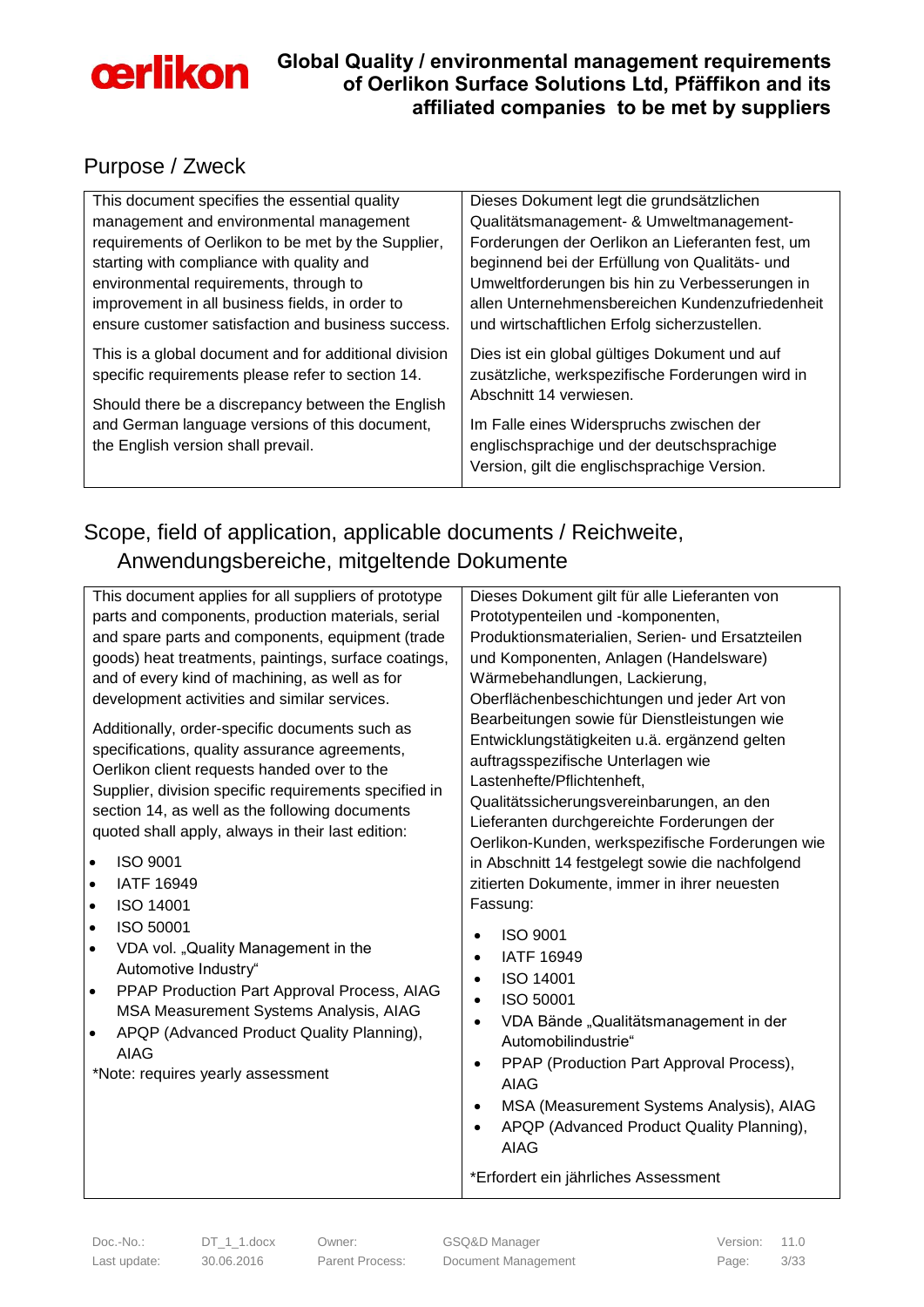

# <span id="page-3-0"></span>1 Introduction / Einleitung

| The following essential principles must be observed | Zur Erfüllung der Anforderungen sind folgende   |
|-----------------------------------------------------|-------------------------------------------------|
| in order to fulfil the requirements:                | Grundprinzipien zu beachten:                    |
| Establish cross-functional teams                    | Einsatz funktionsübergreifender Teams           |
| Encourage information flow and communication        | Förderung von Informationsfluss und             |
| Targeted procedure in all fields                    | Kommunikation                                   |
| Efficiency and effectiveness                        | Geplantes Vorgehen in allen Bereichen           |
| Prevention and defect avoidance                     | Effizienz und Effektivität                      |
| Capable processes instead of controls for the       | Prävention und Fehlervermeidung                 |
| detection of defects                                | Fähige Prozesse statt Prüfungen zur             |
| Cost-effective and prompt provision of services     | Fehlerentdeckung                                |
| A minimal and constantly decreasing deviation       | Wirtschaftliche und pünktliche<br>$\bullet$     |
| from target values in all processes and business    | Leistungserbringung                             |
| fields                                              | Möglichst geringe und sich ständig<br>$\bullet$ |
| Endeavour to achieve continuous improvements        | verringernde Abweichung von Zielwerten in       |
| Consideration of ecological aspects                 | allen Prozessen und Unternehmensbereichen       |
|                                                     | Bemühen um ständige Verbesserungen              |
|                                                     | Berücksichtigung ökologischer Gesichtspunkte    |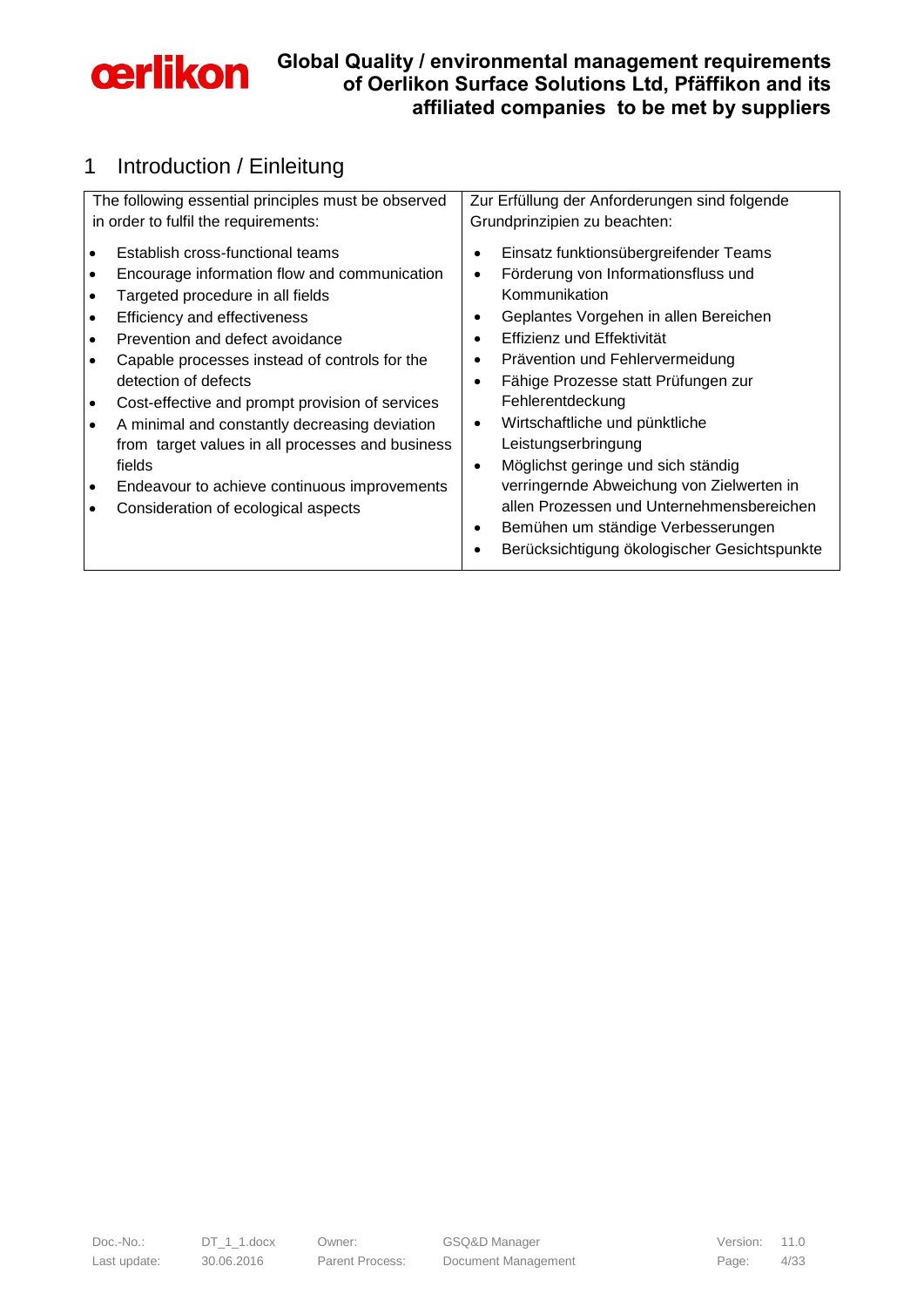

# <span id="page-4-0"></span>2 Basic requirements / Grundlegende Forderungen

| 2.1 Quality/environmental management:                                                                                                                                                                                                                                                                                                                                                                                                                                                       | 2.1 Qualitäts-/Umweltmanagementsystem:                                                                                                                                                                                                                                                                                                                                                                                                                                           |
|---------------------------------------------------------------------------------------------------------------------------------------------------------------------------------------------------------------------------------------------------------------------------------------------------------------------------------------------------------------------------------------------------------------------------------------------------------------------------------------------|----------------------------------------------------------------------------------------------------------------------------------------------------------------------------------------------------------------------------------------------------------------------------------------------------------------------------------------------------------------------------------------------------------------------------------------------------------------------------------|
| Oerlikon requires that its suppliers prove (a third<br>party certification) that they have a Quality<br>management system in accordance with ISO 9001<br>(minimum requirement), with a preference to have a<br>quality management system in accordance with<br>IATF16949 as well as an environmental<br>Management system in accordance with ISO 14001<br>at their disposal. The Supplier is obliged to<br>continuously develop his management system in<br>order to comply with IATF16949. | Oerlikon fordert von seinen Lieferanten, dass sie ein<br>funktionierendes Q/UM-System entsprechend ISO<br>9001 (Mindestforderung), vorzugsweise ein<br>Qualitätsmanagementsystem entsprechend<br>IATF16949 sowie ein Umweltmanagementsystem<br>entsprechend ISO 14001 nachweisen (Zertifizierung<br>durch Dritte). Der Lieferant ist verpflichtet, sein<br>Managementsystem im Sinne der Erfüllung der<br>IATF16949 weiterzuentwickeln.<br>Der Lieferant muss den Nachweis durch |
| The Supplier must furnish proof by submitting the<br>relevant valid certificates. A copy of the valid<br>certificates must be sent to the responsible Oerlikon<br>purchasing division immediately upon issue without<br>a request being made for them, the Supplier will<br>otherwise be classified as uncertified.                                                                                                                                                                         | entsprechende gültigen Zertifikate erbringen. Die<br>jeweils gültigen Zertifikate sind unaufgefordert<br>unmittelbar nach Zertifikatserteilung an die<br>zuständige Einkaufsstelle bei Oerlikon zu senden,<br>andernfalls wird der Lieferant als nicht zertifiziert<br>eingestuft.                                                                                                                                                                                               |
| Oerlikon reserves the right to assess the Supplier's<br>quality capability and environmental conformity by<br>means of system audits and/or process audits in<br>each case. In respect of any issues detected in the                                                                                                                                                                                                                                                                        | In jedem Fall behält sich Oerlikon die Beurteilung<br>der Qualitätsfähigkeit und Umweltkonformität des<br>Lieferanten durch Systemaudits und/oder<br>Prozessaudits vor. Der Lieferant muss auf Basis der                                                                                                                                                                                                                                                                         |
| audits, the Supplier must agree with Oerlikon the<br>appropriate remedies to be implemented.<br>The Supplier shall maintain the same level of quality                                                                                                                                                                                                                                                                                                                                       | Audit Ergebnisse zu beanstandeten Punkten<br>entsprechende Maßnahmen mit Oerlikon<br>abstimmen und umsetzen.                                                                                                                                                                                                                                                                                                                                                                     |
| systems and controls for service parts.                                                                                                                                                                                                                                                                                                                                                                                                                                                     | Der Lieferant hat dasselbe Niveau für                                                                                                                                                                                                                                                                                                                                                                                                                                            |
| For suppliers to Oerlikon divisions on parts that are<br>supplied to OEMs will be expected to have auditing<br>systems that include Layered Process audits.                                                                                                                                                                                                                                                                                                                                 | Qualitätssysteme und -kontrollen für Serviceteile<br>aufrechtzuerhalten.                                                                                                                                                                                                                                                                                                                                                                                                         |
|                                                                                                                                                                                                                                                                                                                                                                                                                                                                                             | Von den Lieferanten an Einheiten für Teile, die an<br>OEM's geliefert werden, wird erwartet, dass sie<br>über Audit-Systeme einschließlich Layered<br>Prozessaudits verfügen.                                                                                                                                                                                                                                                                                                    |
| 2.2 Quality of delivery:                                                                                                                                                                                                                                                                                                                                                                                                                                                                    | 2.2 Anlieferqualität:                                                                                                                                                                                                                                                                                                                                                                                                                                                            |
| Oerlikon expects deliveries with zero defects from<br>its suppliers. Sufficient storage capacities for urgent<br>needs are included (e.g. for unplanned sorting<br>activities etc. because of product or process<br>defects) (see also chapters 10.6 and 10.10).                                                                                                                                                                                                                            | Oerlikon erwartet von seinen Lieferanten<br>Lieferungen mit Null Fehlern. Dazu gehört das<br>Vorhalten von ausreichenden Kapazitäten für<br>Notfälle (z.B. für nicht geplante Sortieraktionen etc.<br>aufgrund von Produkt- und Prozessfehlern) (siehe<br>auch Abschnitte 10.6 und 10.10).                                                                                                                                                                                       |
| Oerlikon requires that each individual failure or<br>complaint be immediately and sustainably remedied.<br>A repetition of the same defect is unacceptable,<br>even if ppm values are low. The Supplier must<br>immediately launch appropriate test and control<br>measures (urgent measures), in order to avoid<br>repeated deliveries of defective parts, until he can                                                                                                                    | Oerlikon fordert bei jedem Stör- oder<br>Reklamationsfall die umgehende & nachhaltige<br>Behebung. Eine Wiederholung des selben Fehlers<br>wird auch bei Einhaltung von niedrigen ppm-Werten<br>nicht akzeptiert, der Lieferant muss umgehend<br>geeignete Prüfschritte (Sofortmaßnahmen) einleiten,<br>um die wiederholte Auslieferung von fehlerhaften                                                                                                                         |

Doc.-No.: DT\_1\_1.docx Owner: GSQ&D Manager Version: 11.0 Last update: 30.06.2016 Parent Process: Document Management Page: 5/33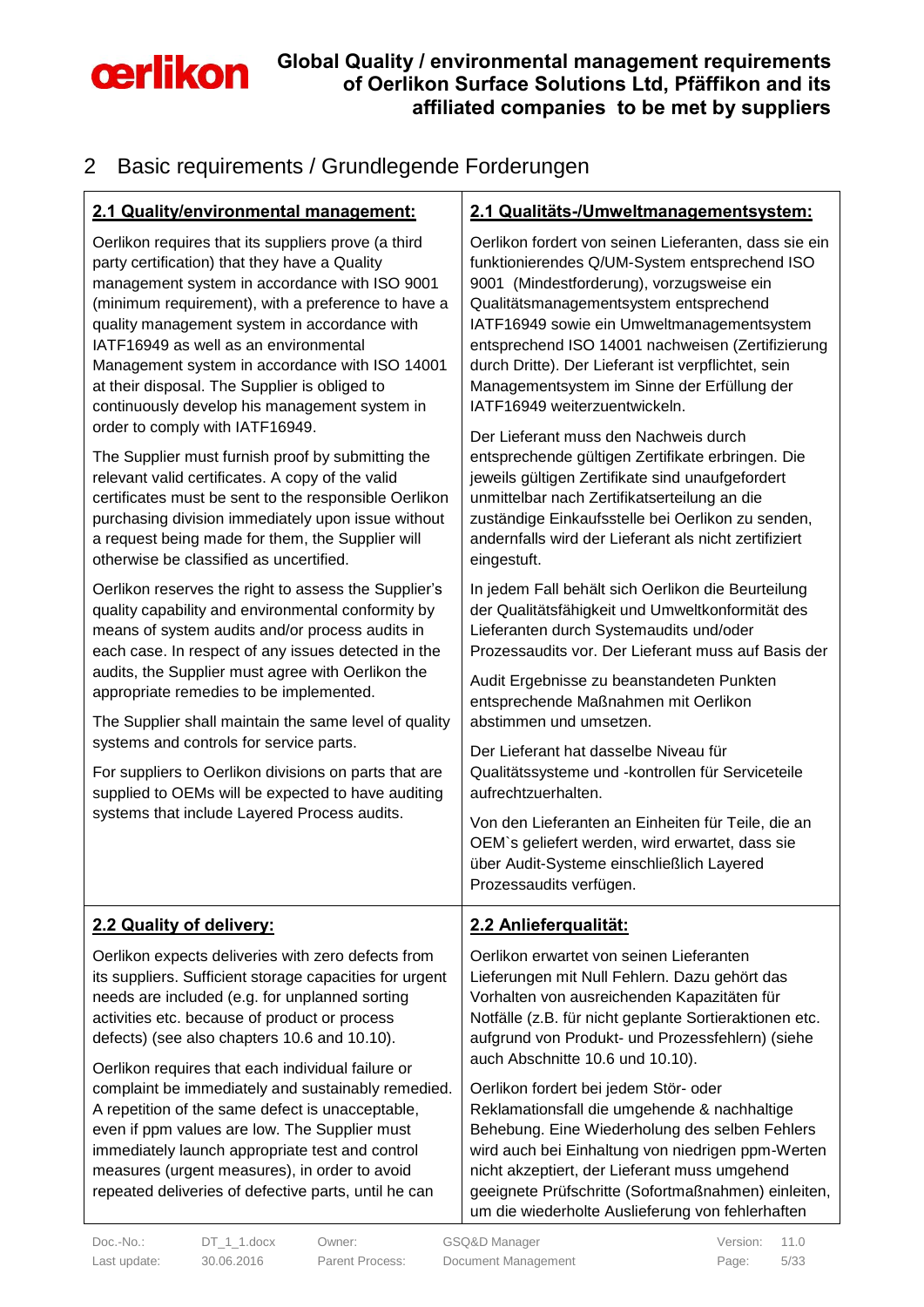

| remove the cause of the issue in a sustainable<br>manner.                                                                                                                                                                                                                                                                                                                                                                                                                                                                                                                                                                                                                                                                                                                                                                                                                                                                                                                                                                                                                        | Teilen zu verhindern, bis er die Problemursache<br>nachhaltig abstellen kann.                                                                                                                                                                                                                                                                                                                                                                                                                                                                                                                                                                                                                                                                                                                                                                                                                                                                                                                                                                        |
|----------------------------------------------------------------------------------------------------------------------------------------------------------------------------------------------------------------------------------------------------------------------------------------------------------------------------------------------------------------------------------------------------------------------------------------------------------------------------------------------------------------------------------------------------------------------------------------------------------------------------------------------------------------------------------------------------------------------------------------------------------------------------------------------------------------------------------------------------------------------------------------------------------------------------------------------------------------------------------------------------------------------------------------------------------------------------------|------------------------------------------------------------------------------------------------------------------------------------------------------------------------------------------------------------------------------------------------------------------------------------------------------------------------------------------------------------------------------------------------------------------------------------------------------------------------------------------------------------------------------------------------------------------------------------------------------------------------------------------------------------------------------------------------------------------------------------------------------------------------------------------------------------------------------------------------------------------------------------------------------------------------------------------------------------------------------------------------------------------------------------------------------|
| In the event of complaints, the Supplier must react<br>immediately by sending to Oerlikon an issue<br>description and a report on the urgent measures<br>taken within 24 hours after the complaint. Regular<br>progress reports are required until conclusion of<br>issue handling. The Supplier must report the<br>sustainable issue solution to Oerlikon within 10<br>working days (or as specified by Oerlikon division),<br>unless Oerlikon allows an extension of time.<br>Oerlikon reserves the right to take more extensive<br>measures (coverage of the costs, notify the<br>suppliers certification body, new business hold, etc.)<br>in the event of failures & complaints, (see chapter<br>13 Escalation steps & classification as "special<br>suppliers").<br>Quality of the subcontracted delivery will be<br>considered during the Supplier assessment and is a<br>core criterion for new business awards.<br>The suppliers will be rated by the Oerlikon divisions<br>at a minimum of quality and delivery, which will be<br>done in the ERP-systems of Oerlikon. | Der Lieferant muss bei Reklamationen sofort<br>reagieren und, wenn nicht anders gefordert,<br>innerhalb von 24 Stunden eine Problemdarstellung<br>sowie die gesetzten Sofortmaßnahmen an Oerlikon<br>berichten (8D-Report). Bis zum Abschluss der<br>Problembearbeitung sind regelmäßige<br>Fortschrittsberichte gefordert. Innerhalb von 10<br>Arbeitstagen (oder wie von der Oerlikon-Einheit<br>festgelegt) ist die nachhaltige Problemlösung durch<br>den Lieferanten an Oerlikon rück zu melden, falls<br>keine explizite Fristerstreckung durch Oerlikon erteilt<br>wird.<br>Oerlikon behält sich bei Stör- & Reklamationsfällen<br>weitergehende Maßnahmen (Kostenübernahme,<br>Benachrichtigung der Zertifizierungsgesellschaft der<br>Lieferanten, Sperre für weitere Beauftragungen etc.)<br>vor(siehe dazu Kapitel 13. Eskalationsstufen &<br>Lieferanten-Sonderstatus-Einstufung).<br>Die Qualitäts-Zulieferleistung geht in die<br>Lieferantenbewertung ein und bildet ein<br>wesentliches Kriterium bei der Vergabe neuer<br>Aufträge. |
|                                                                                                                                                                                                                                                                                                                                                                                                                                                                                                                                                                                                                                                                                                                                                                                                                                                                                                                                                                                                                                                                                  | Die Lieferanten werden von den Oerlikon-Einheiten<br>entsprechend einem Mindestqualitäts- und                                                                                                                                                                                                                                                                                                                                                                                                                                                                                                                                                                                                                                                                                                                                                                                                                                                                                                                                                        |
|                                                                                                                                                                                                                                                                                                                                                                                                                                                                                                                                                                                                                                                                                                                                                                                                                                                                                                                                                                                                                                                                                  | Lieferstandard bewertet, dies erfolgt in den jeweils<br>gängigen ERP-Systemen von Oerlikon.                                                                                                                                                                                                                                                                                                                                                                                                                                                                                                                                                                                                                                                                                                                                                                                                                                                                                                                                                          |
| 2.3 Special product characteristics:                                                                                                                                                                                                                                                                                                                                                                                                                                                                                                                                                                                                                                                                                                                                                                                                                                                                                                                                                                                                                                             | 2.3 Besondere Produktmerkmale:                                                                                                                                                                                                                                                                                                                                                                                                                                                                                                                                                                                                                                                                                                                                                                                                                                                                                                                                                                                                                       |
| Oerlikon defines the special product characteristics<br>regarding safety, function, further processing and<br>assembly for Oerlikon and communicates these to<br>the suppliers. In order to ensure the safety and<br>function of the products in an efficient and effective<br>manner, the Supplier must identify the product<br>characteristics important for safety and functionality<br>as "special product characteristics", and mark them<br>as such.                                                                                                                                                                                                                                                                                                                                                                                                                                                                                                                                                                                                                       | Oerlikon legt die besonderen Produktmerkmale<br>bezüglich Sicherheit, Funktion, Weiterbearbeitung<br>und Montage für Oerlikon fest und teilt sie dem<br>Lieferanten mit. Um die Sicherheit und Funktion der<br>Produkte effizient und effektiv sicherstellen zu<br>können, muss der Lieferant die für Sicherheit und<br>Funktion wichtigen Produktmerkmale als<br>"besondere Produktmerkmale" identifizieren und<br>kennzeichnen.                                                                                                                                                                                                                                                                                                                                                                                                                                                                                                                                                                                                                    |
| The Supplier must also define the special product<br>characteristics for the manufacturing processes so<br>far as he is responsible for the production.<br>Additionally, if these product characteristics are<br>within the processes of sub-tier suppliers (tier 2, 3,<br>4, etc.) then these requirements must rolled out to<br>the respective sub-tier Supplier.                                                                                                                                                                                                                                                                                                                                                                                                                                                                                                                                                                                                                                                                                                              | Der Lieferant muss, soweit er für die Produktion<br>zuständig ist, die besonderen Produktmerkmale für<br>die Herstellprozesse festlegen. Diese<br>Anforderungen sind auch auf die jeweiligen<br>Unterlieferanten umzulegen, sofern diese<br>Produktmerkmale Teil der Prozesse von<br>Unterlieferanten sind (Ebene 2, 3, 4 etc.)                                                                                                                                                                                                                                                                                                                                                                                                                                                                                                                                                                                                                                                                                                                      |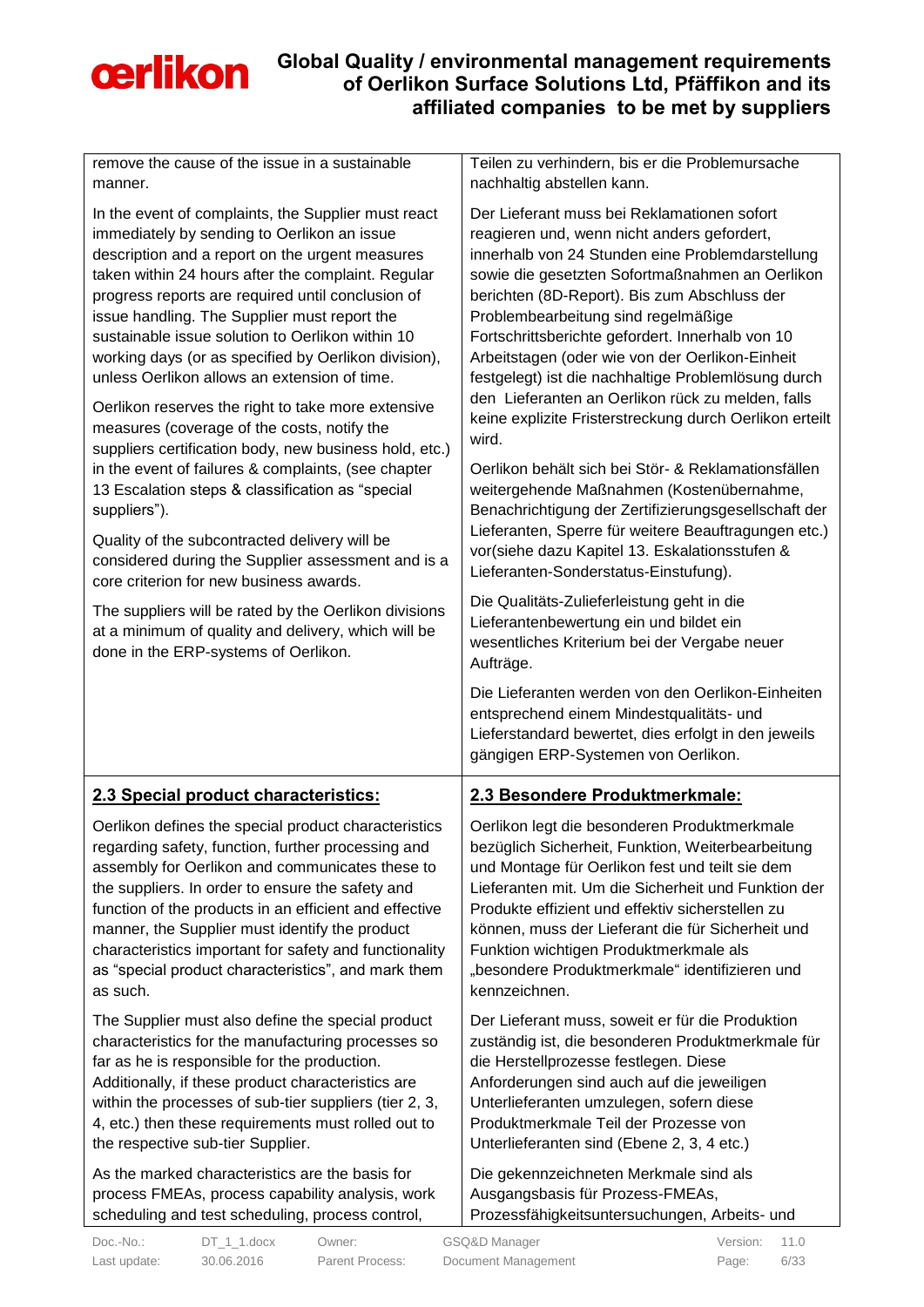

| Quality control management etc., they must be                                                                                                                                                                                                                                                                                                                                                                                                                                                                                                   | Prüfplanung, Prozessregelung, Q-Nachweisführung                                                                                                                                                                                                                                                                                                                                                                                                                                                                                      |
|-------------------------------------------------------------------------------------------------------------------------------------------------------------------------------------------------------------------------------------------------------------------------------------------------------------------------------------------------------------------------------------------------------------------------------------------------------------------------------------------------------------------------------------------------|--------------------------------------------------------------------------------------------------------------------------------------------------------------------------------------------------------------------------------------------------------------------------------------------------------------------------------------------------------------------------------------------------------------------------------------------------------------------------------------------------------------------------------------|
| observed meticulously and be documented in an                                                                                                                                                                                                                                                                                                                                                                                                                                                                                                   | etc. besonders zu beachten und entsprechend                                                                                                                                                                                                                                                                                                                                                                                                                                                                                          |
| appropriate and reproducible manner.                                                                                                                                                                                                                                                                                                                                                                                                                                                                                                            | durchgängig nachvollziehbar zu dokumentieren.                                                                                                                                                                                                                                                                                                                                                                                                                                                                                        |
| 2.4 Documentation of Traceability from                                                                                                                                                                                                                                                                                                                                                                                                                                                                                                          | 2.4 Dokumentation der Rückverfolgbarkeit                                                                                                                                                                                                                                                                                                                                                                                                                                                                                             |
| <b>Procurement to Shipment:</b>                                                                                                                                                                                                                                                                                                                                                                                                                                                                                                                 | von der Beschaffung bis zum Versand:                                                                                                                                                                                                                                                                                                                                                                                                                                                                                                 |
| The Supplier must ensure that his manufacture and<br>assembly batches or lots as well as his goods in<br>batches or lots are traceable from incoming material<br>through production and manufacturing batches or<br>lots through delivery to Oerlikon. The Supplier must<br>ensure the same for his upstream suppliers. More<br>extensive measures are defined if necessary<br>(attribution to process parameters, marking of<br>individual parts.) Coordination with the Oerlikon<br>receiving plant on traceability method is<br>recommended! | Der Lieferant muss die Zuordnung seiner<br>Fertigungs- & Montage-Chargen oder -Lose sowie<br>der Wareneingangs-Chargen oder -Lose zum<br>eingehenden Material durch Produktions- und<br>Fertigungs-Chargen oder Ausliefer-Lose an Oerlikon<br>sicherstellen. Dies muss der Lieferant auch für seine<br>Vorlieferanten sicherstellen. Weitergehende<br>Maßnahmen werden (Zuordnung zu<br>Prozessparametern, Kennzeichnung der Einzelteile)<br>bei Bedarf festgelegt. Betreffend der<br>Rückverfolgbarkeitsmethode ist eine Abstimmung |
| Oerlikon requests that the Supplier determines and<br>records product and process data according to the<br>control plan in order to reduce possible follow-up<br>costs for the Supplier. This is also applicable for<br>parts with serial numbers. As the basis of this<br>recorded data, the following must be ensured:<br>the containment of the concerned units<br>$\bullet$<br>the assignment of production conditions and<br>$\bullet$<br>special characteristics of the products (actual                                                  | mit dem Oerlikon-Anlieferwerk vorzunehmen.<br>Um mögliche Folgekosten für den Lieferanten<br>möglichst gering zu halten, fordert Oerlikon vom<br>Lieferanten, dass er entsprechend dem Control<br>Plan, Produkt- und Prozessdaten ermittelt und<br>aufzeichnet. Dasselbe gilt für<br>serialnummernpflichtige Teile. Als Grundlage dieser<br>aufgezeichneten Daten muss Folgendes<br>gewährleistet sein:                                                                                                                              |
| values) to production and incoming goods<br>lots/batches/serial numbers<br>the ability to reconstruct the causal chains if<br>$\bullet$<br>problems appear.<br>The Supplier must determine appropriate batch or<br>lot sizes, appropriate marking methods and data                                                                                                                                                                                                                                                                              | eine Eingrenzung der betroffenen Einheiten<br>$\bullet$<br>eine Zuordnung von Produktionsbedingungen<br>$\bullet$<br>und besonderen Merkmalsausprägungen am<br>Produkt(Istwerte) zu Produktions- und<br>Anlieferlosen/Chargen/Serialnummern<br>die Fähigkeit, beim Auftreten von Problemen<br>Ursachenketten zu rekonstruieren.                                                                                                                                                                                                      |
| necessary for the documentation on the basis of his<br>knowledge (know-how regarding the product and<br>the processes). In consideration of possible follow-<br>up cost he must maintain appropriate records.                                                                                                                                                                                                                                                                                                                                   | Es ist Aufgabe des Lieferanten, auf Basis seines<br>Wissens (Know-how bzgl. des Produktes und der<br>Prozesse) und der möglichen Folgekosten                                                                                                                                                                                                                                                                                                                                                                                         |
| Traceability includes all upstream process steps<br>(also those of the sub-Supplier).                                                                                                                                                                                                                                                                                                                                                                                                                                                           | angemessene Chargen- oder Losgrößen, geeignete<br>Kennzeichnungsmethoden und Daten für die<br>Rückverfolgbarkeit festzulegen und entsprechende                                                                                                                                                                                                                                                                                                                                                                                       |
| The Supplier must be able to assign the delivery slip<br>numbers of his deliveries to his job ticket and<br>incoming goods numbers.                                                                                                                                                                                                                                                                                                                                                                                                             | Aufzeichnungen zu führen.<br>Die Rückverfolgbarkeit schließt sämtliche<br>vorgelagerte Prozessschritte (auch bei                                                                                                                                                                                                                                                                                                                                                                                                                     |
| Reworked parts must be delivered separately from<br>regular series parts and provided with a separate<br>delivery slip (reworking must be noted and<br>described on the delivery slip).                                                                                                                                                                                                                                                                                                                                                         | Unterlieferanten) mit ein. Der Lieferant muss die von<br>ihm ausgelieferten Lieferscheinnummern seinen<br>Laufkarten- und Wareneingangsnummern zuordnen<br>können.                                                                                                                                                                                                                                                                                                                                                                   |
|                                                                                                                                                                                                                                                                                                                                                                                                                                                                                                                                                 | Nachgearbeitete Teile müssen getrennt von<br>regulären Serien-Teilen mit eigenem Lieferschein                                                                                                                                                                                                                                                                                                                                                                                                                                        |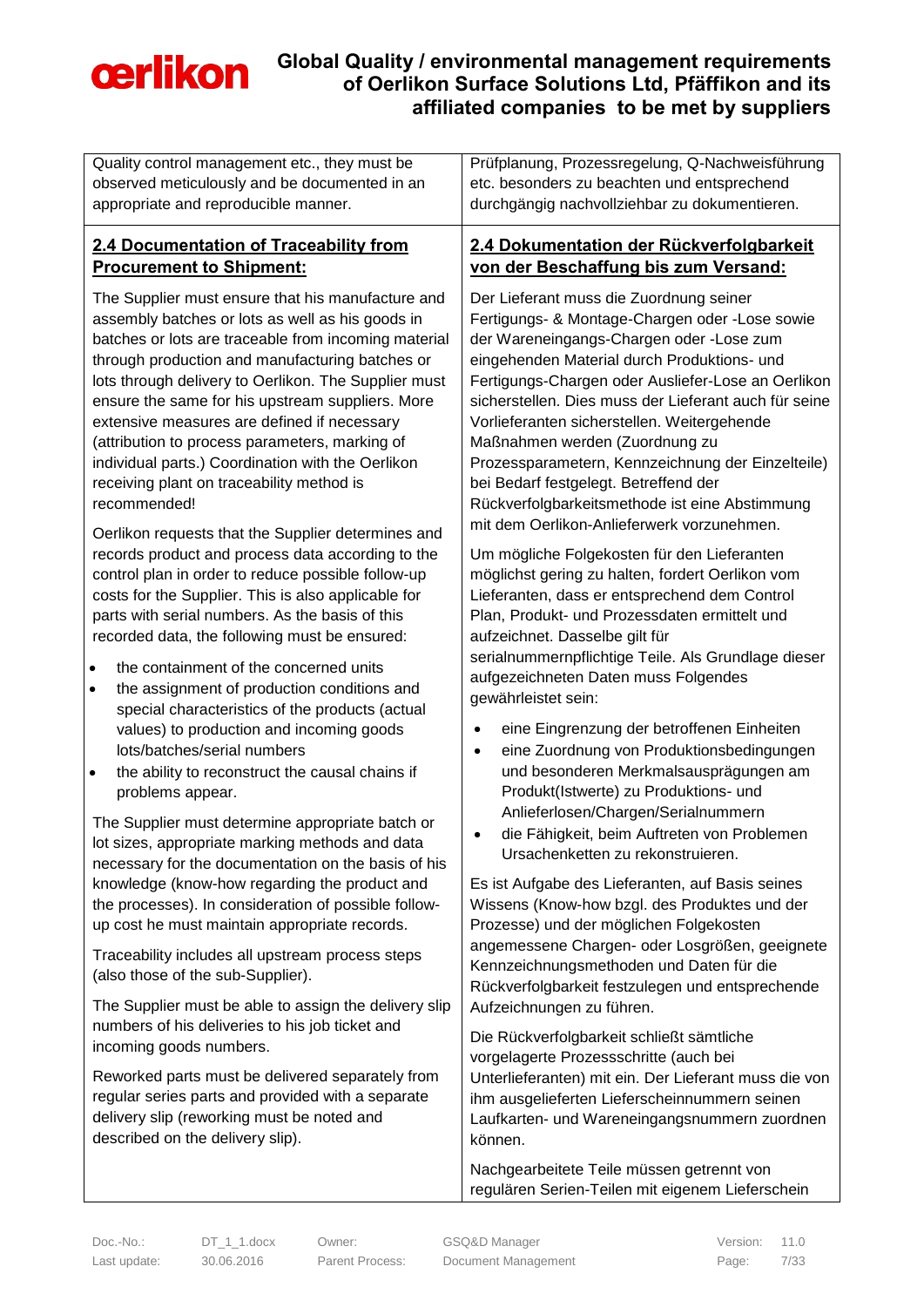

| Prior to ship reworked parts, a process change<br>request (PCR) must be available with a positive                                                                                                                                                                                                                                                                                                                                           | (mit Vermerk am Lieferschein und Beschreibung der<br>Nacharbeit) angeliefert werden.                                                                                                                                                                                                                                                                                                                                                              |
|---------------------------------------------------------------------------------------------------------------------------------------------------------------------------------------------------------------------------------------------------------------------------------------------------------------------------------------------------------------------------------------------------------------------------------------------|---------------------------------------------------------------------------------------------------------------------------------------------------------------------------------------------------------------------------------------------------------------------------------------------------------------------------------------------------------------------------------------------------------------------------------------------------|
| answer from Oerlikon.                                                                                                                                                                                                                                                                                                                                                                                                                       | Bevor nachgearbeitete Teile geliefert werden<br>dürfen, muss ein Prozessänderungsantrag von                                                                                                                                                                                                                                                                                                                                                       |
|                                                                                                                                                                                                                                                                                                                                                                                                                                             | Oerlikon positiv beantwortet vorliegen.                                                                                                                                                                                                                                                                                                                                                                                                           |
| 2.5 Production process and product release                                                                                                                                                                                                                                                                                                                                                                                                  | 2.5 Produktionsprozess- und                                                                                                                                                                                                                                                                                                                                                                                                                       |
| procedure (VDA 2), production part release<br><u>(PPAP):</u>                                                                                                                                                                                                                                                                                                                                                                                | Produktfreigabe (VDA 2), Produktionsteil-<br>Freigabe (PPAP):                                                                                                                                                                                                                                                                                                                                                                                     |
| The Supplier must carry out the production process<br>and product release (PPF) according to VDA 2<br>and/or the production part release procedure<br>according to AIAG PPAP Manual as commissioned<br>by Oerlikon. Supplier will pay particular attention to<br>the prerequisites (stable and capable processes,<br>finished process FMEAs incl. implementation of<br>measures, released equipment and tools, series<br>conditions, etc.). | Der Lieferant muss die Produktionsprozess- und<br>Produktfreigabe (PPF) nach VDA 2 bzw. das<br>Produktionsteil-Freigabeverfahren nach PPAP<br>(PPAP-Handbuch der AIAG) gemäß Oerlikon<br>Bestellung durchführen. Besonderer Wert ist dabei<br>auf die Voraussetzungen (stabile und fähige<br>Prozesse, abgeschlossene Prozess-FMEAs einschl.<br>Maßnahmenumsetzung, freigegebene inrichtungen<br>und Werkzeuge, Serienbedingungen etc.) zu legen. |
| For level 3, 4 or 5 PPAP's Oerlikon will conduct an<br>on-site assessment of process/product readiness<br>prior to PPAP submission.                                                                                                                                                                                                                                                                                                         | Für die Level 3, 4 oder 5 von PPAP führt Oerlikon<br>vor PPAP Einreichung eine Vor-Ort-Bewertung der<br>Prozess- und Produktreife durch. (Prozessfreigabe)<br>Das gelieferte Produkt muss der in der Bestellung                                                                                                                                                                                                                                   |
| The product delivered must correspond to the<br>specification indicated in the order (design revision<br>state, etc.).                                                                                                                                                                                                                                                                                                                      | angeführten Spezifikation (konstruktiver<br>Änderungsstand usw.) entsprechen.                                                                                                                                                                                                                                                                                                                                                                     |
| Serial (production) deliveries can only be made after<br>release of the initial sample by Oerlikon.                                                                                                                                                                                                                                                                                                                                         | Serienlieferungen sind erst nach erfolgter<br>Erstmuster-Freigabe durch Oerlikon gestattet.                                                                                                                                                                                                                                                                                                                                                       |
| If the product and process release procedure fails<br>(refusal or conditional release), the Supplier is<br>obliged to re-launch the product and process<br>release procedure including all measures necessary<br>for the new submission of regular initial samples<br>(deadlines to be coordinated with Oerlikon<br>disposition, protection of all deliveries until the<br>positive release, etc.).                                         | Bei nicht positiv durchgeführter Produkt- &<br>Prozessfreigabe (Ablehnung oder bedingte<br>Freigabe) ist der Lieferant verpflichtet, die erneute<br>Produkt- & Prozessfreigabe einschließlich aller<br>notwendigen Maßnahmen zur Wiedervorstellung<br>ordnungsgemäßer Erstmuster (Terminabstimmung<br>mit Oerlikon-Disposition, Absicherung aller<br>Lieferungen bis zur positiven Freigabe etc.)<br>durchzuführen.                               |
| In case of repeated negative PPAP results caused<br>by the Supplier, all costs in relation thereto must be<br>borne by the Supplier.                                                                                                                                                                                                                                                                                                        | Sollte die Bemusterung aufgrund von Lieferanten-<br>verschulden negativ bewertet werden müssen, so<br>sind die dadurch entstehenden Mehraufwände<br>durch den Lieferanten zu tragen.                                                                                                                                                                                                                                                              |
| 2.6 Incoming goods inspection at Oerlikon<br>& notice of defects:                                                                                                                                                                                                                                                                                                                                                                           | 2.6 Eingangskontrollen bei Oerlikon &<br>Mängelanzeige:                                                                                                                                                                                                                                                                                                                                                                                           |
| Oerlikon expects from its Supplier the delivery of<br>products, which correspond 100% to the<br>requirements defined.                                                                                                                                                                                                                                                                                                                       | Oerlikon erwartet von seinen Lieferanten die<br>Lieferung von Produkten, die zu 100% den<br>festgelegten Forderungen entsprechen. Oerlikon                                                                                                                                                                                                                                                                                                        |
| Oerlikon must be able to entirely work without<br>incoming goods inspections, with the exception of a<br>logistics incoming goods inspection (consisting of an                                                                                                                                                                                                                                                                              | soll bis auf eine logistische Wareneingangsprüfung<br>(bestehend aus einer Prüfung betreffend Identität,<br>erkennbare äußere Beschädigungen, Menge sowie                                                                                                                                                                                                                                                                                         |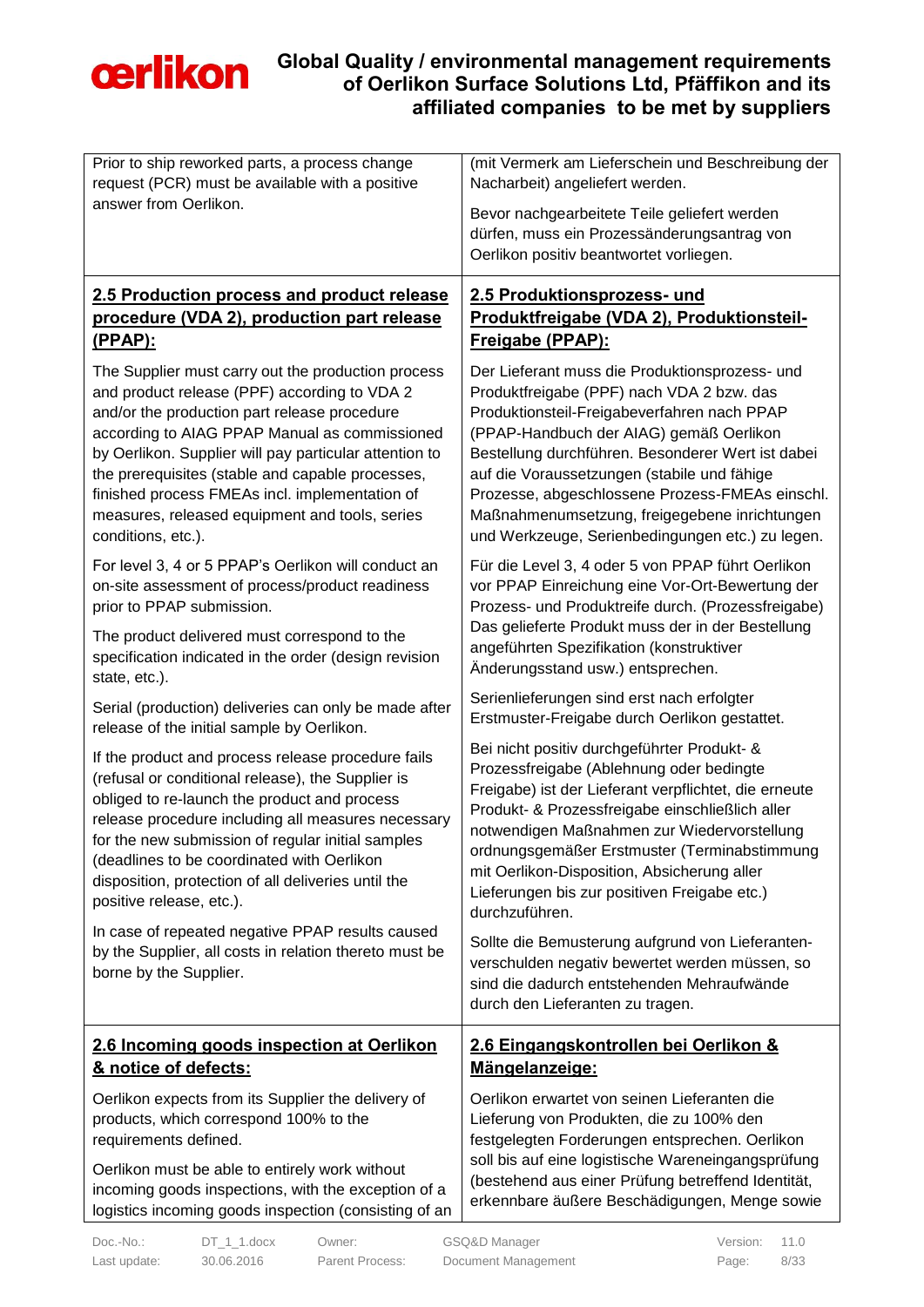

| examination of the identity, visible exterior damages,   | Vollständigkeit der geforderten                                                                    |
|----------------------------------------------------------|----------------------------------------------------------------------------------------------------|
| quantity and completeness of the inspection              | Prüfbescheinigungen) auf Kontrollen beim                                                           |
| document required).                                      | Wareneingang verzichten können.                                                                    |
| If required, the Supplier shall submit test certificates | Bei Bedarf werden vom Lieferanten                                                                  |
| 3.1.                                                     | Prüfbescheinigungen 3.1 gefordert.                                                                 |
| 2.7 Data exchange:                                       | 2.7 Datenaustausch:                                                                                |
| The Supplier must early enough schedule the              | Der Lieferant muss frühzeitig auf Basis der                                                        |
| exchange of data (CAD data, measuring values,            | Anforderungen von und in Abstimmung mit Oerlikon                                                   |
| other product data, logistics data, etc.) in             | den Austausch von Daten (CAD-Daten, Messdaten,                                                     |
| coordination with Oerlikon and on the basis of the       | andere Produktdaten, Logistikdaten etc.) planen &                                                  |
| Oerlikon's requirements and provide the necessary        | die erforderlichen Ressourcen fristgerecht                                                         |
| resources on time.                                       | bereitstellen.                                                                                     |
| 2.8 Procedure upon detection of issues,                  | 2.8 Vorgehen beim Erkennen von                                                                     |
| which may affect Oerlikon:                               | Problemen, die Oerlikon betreffen können:                                                          |
| If the Supplier detects an issue, which could have       | Der Lieferant ist verpflichtet, sobald er Probleme                                                 |
| an impact on the Oerlikon receiving plant or on          | erkennt, deren Auswirkungen das Oerlikon-                                                          |
| Oerlikon's customers and which may not yet be            | Anlieferwerk oder den Oerlikon-Kunden betreffen                                                    |
| known to Oerlikon, the Supplier is obliged to            | könnten und die bei Oerlikon möglicherweise noch                                                   |
| immediately inform the Oerlikon receiving plant(s).      | nicht bekannt sind, das Oerlikon Anlieferwerk                                                      |
| This contact must be to both the Quality group and       | umgehend zu informieren. Dieser Ansprechpartner                                                    |
| the procurement group within the Oerlikon facility(s).   | sollte sowohl die Qualitätsgruppe als auch die<br>Einkaufsgruppe des Oerlikon-Anlieferwerkes sein. |
| The Supplier must immediately start to solve the         | Der Lieferant muss die Problemlösung umgehend in                                                   |
| issue and prove that the cause of the issue has          | Angriff nehmen und nachweisen, dass die Ursachen                                                   |
| been cleared in a sustainable manner. Oerlikon may       | der Probleme nachhaltig beseitigt wurden. Oerlikon                                                 |
| require that the product and process release             | kann die erneute Durchführung der Produkt- &                                                       |
| procedure and/or PPAP be resubmitted again               | Prozessfreigabe und/oder von PPAP (Kapitel 2.5)                                                    |
| (chapter 2.5).                                           | fordern.                                                                                           |
| 2.9 Problem solution:                                    | 2.9 Problemlösung:                                                                                 |
| The Supplier is required to use appropriate problem      | Der Lieferant ist aufgefordert, zweckmäßige                                                        |
| solution methods (8-D and similar methods) and to        | Problemlösungsmethoden anzuwenden (8-D u.ä.)                                                       |
| communicate these to Oerlikon.                           | und diese Oerlikon darzulegen.                                                                     |
| Suggested problem solving methods are:                   | Bevorzugte Problemlösungsmethoden sind:                                                            |
| 8D                                                       | 8D                                                                                                 |
| 5 Why's                                                  | 5 Why's                                                                                            |
| Ishikawa (Fishbone)                                      | Ishikawa (Fishbone)                                                                                |
| Shainin (possibly)                                       | Shainin (evtl.)                                                                                    |
| 2.10 Continuous improvement:                             | 2.10 Kontinuierliche Verbesserung                                                                  |
| In order to remain competitive in the future, it is      | Um auch in Zukunft im Wettbewerb bestehen zu                                                       |
| necessary to improve operational processes in a          | können, ist es notwendig, alle betrieblichen                                                       |
| continuous manner. This approach reaches beyond          | Prozesse ständig zu verbessern. Dies geht über das                                                 |
| the solution of current problems. Its aim is to          | Beseitigen aktueller Probleme hinaus. Ziel ist, die                                                |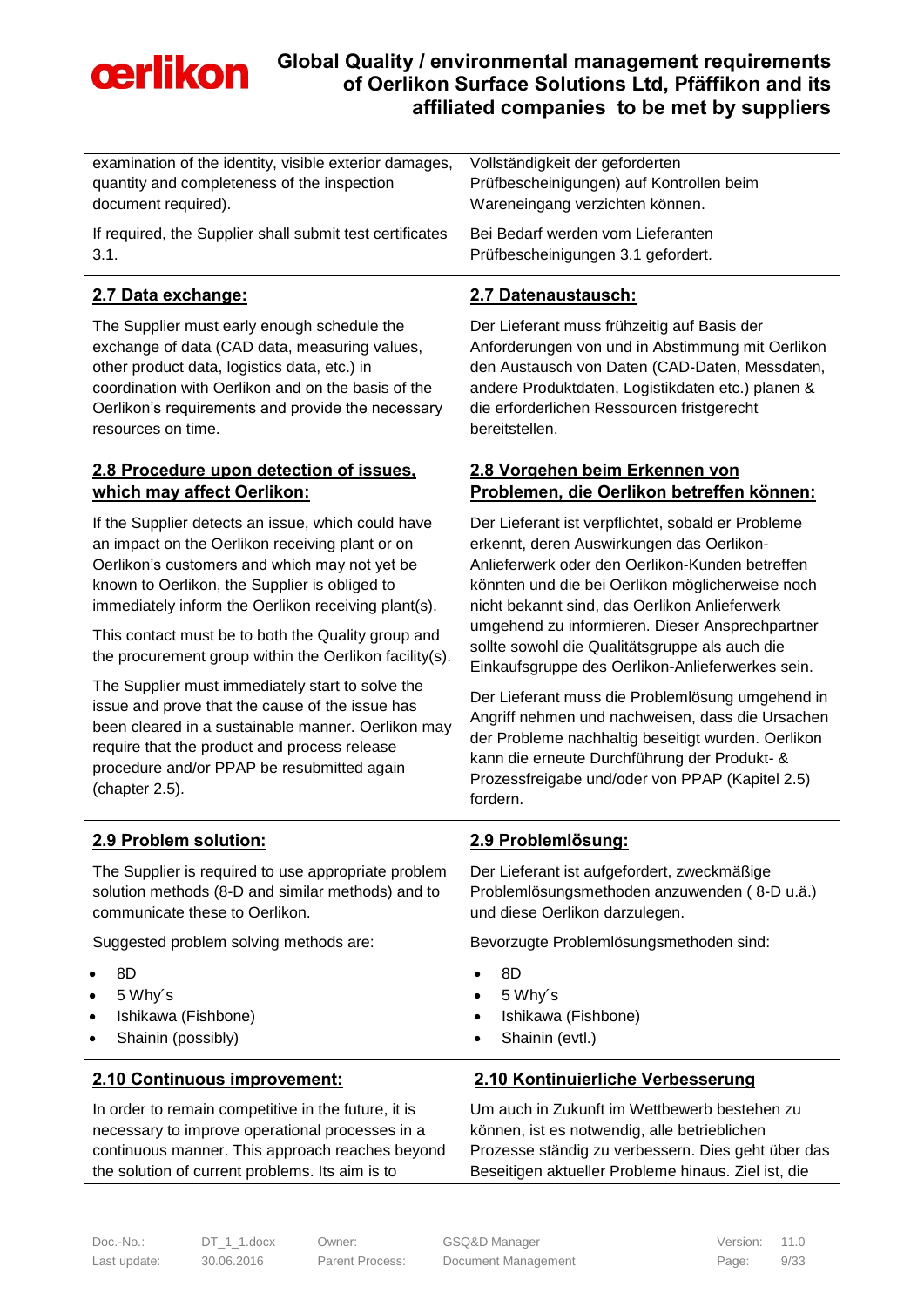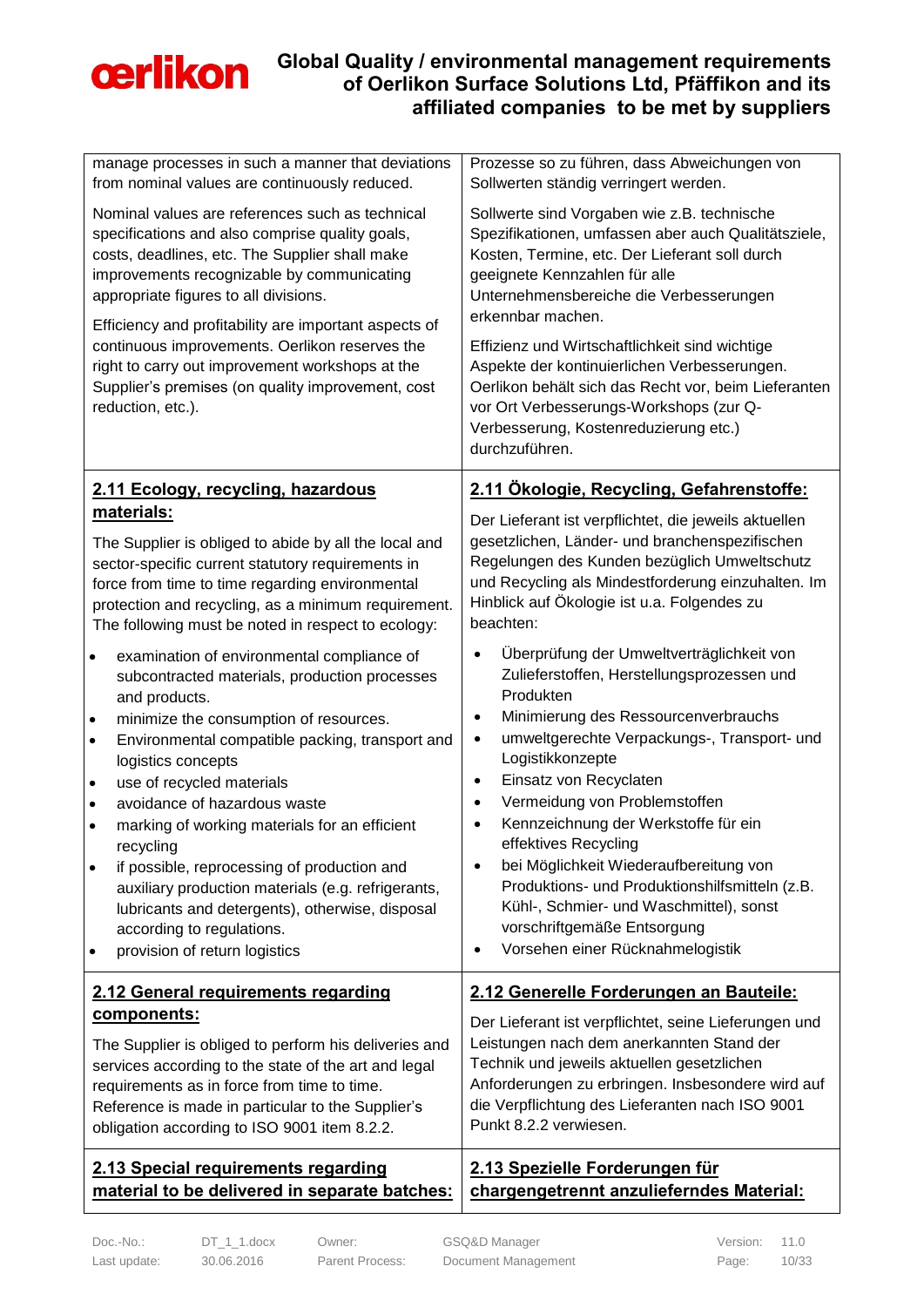

| Unless instructed otherwise by the user Oerlikon                                                                                                                                                           | Die Teile müssen schmelzchargengetrennt                                                                                                                                                  |
|------------------------------------------------------------------------------------------------------------------------------------------------------------------------------------------------------------|------------------------------------------------------------------------------------------------------------------------------------------------------------------------------------------|
| division, parts must be delivered separated                                                                                                                                                                | angeliefert werden, es sei denn, die Verwender-                                                                                                                                          |
| according to Heats Lots. If parts of a new Heats Lots                                                                                                                                                      | Oerlikon-Einheit bestimmt etwas anderes. Werden                                                                                                                                          |
| that have not previously been delivered are                                                                                                                                                                | Teile aus einer neuen, noch nicht gelieferten                                                                                                                                            |
| supplied, no further parts from a former Heats Lots                                                                                                                                                        | Schmelzcharge angeliefert, so dürfen keine Teile                                                                                                                                         |
| must be delivered. The FIRST-IN-FIRST-OUT-                                                                                                                                                                 | mehr aus einer bereits gelieferten Schmelzcharge                                                                                                                                         |
| principle is applicable. During transition from one                                                                                                                                                        | angeliefert werden. Es gilt hier das "FIRST-IN-                                                                                                                                          |
| Heat Lot to another, the simultaneous delivery of                                                                                                                                                          | FIRST-OUT-Prinzip". Beim Übergang von einer                                                                                                                                              |
| two Heats Lot is allowed only in exceptional                                                                                                                                                               | Schmelzcharge zur nächsten ist die gleichzeitige                                                                                                                                         |
| circumstances.                                                                                                                                                                                             | Anlieferung zweier Schmelzchargen                                                                                                                                                        |
| An individual delivery slip must be provided for each<br>delivery and each Heat Lot; the packages must be<br>marked with the corresponding heat numbers.<br>These special requirements will be handle on a | nur unter besonderen Umständen erlaubt. Pro<br>Lieferung und Schmelzcharge ist ein eigener<br>Lieferschein und eine entsprechende Gebinde-<br>Kennzeichnung mit der Schmelzchargennummer |
| "case to case" basis by each Oerlikon division.                                                                                                                                                            | erforderlich.                                                                                                                                                                            |
|                                                                                                                                                                                                            | Diese speziellen Forderungen werden von jeder<br>Oerlikon-Einheit von Fall zu Fall festgelegt.                                                                                           |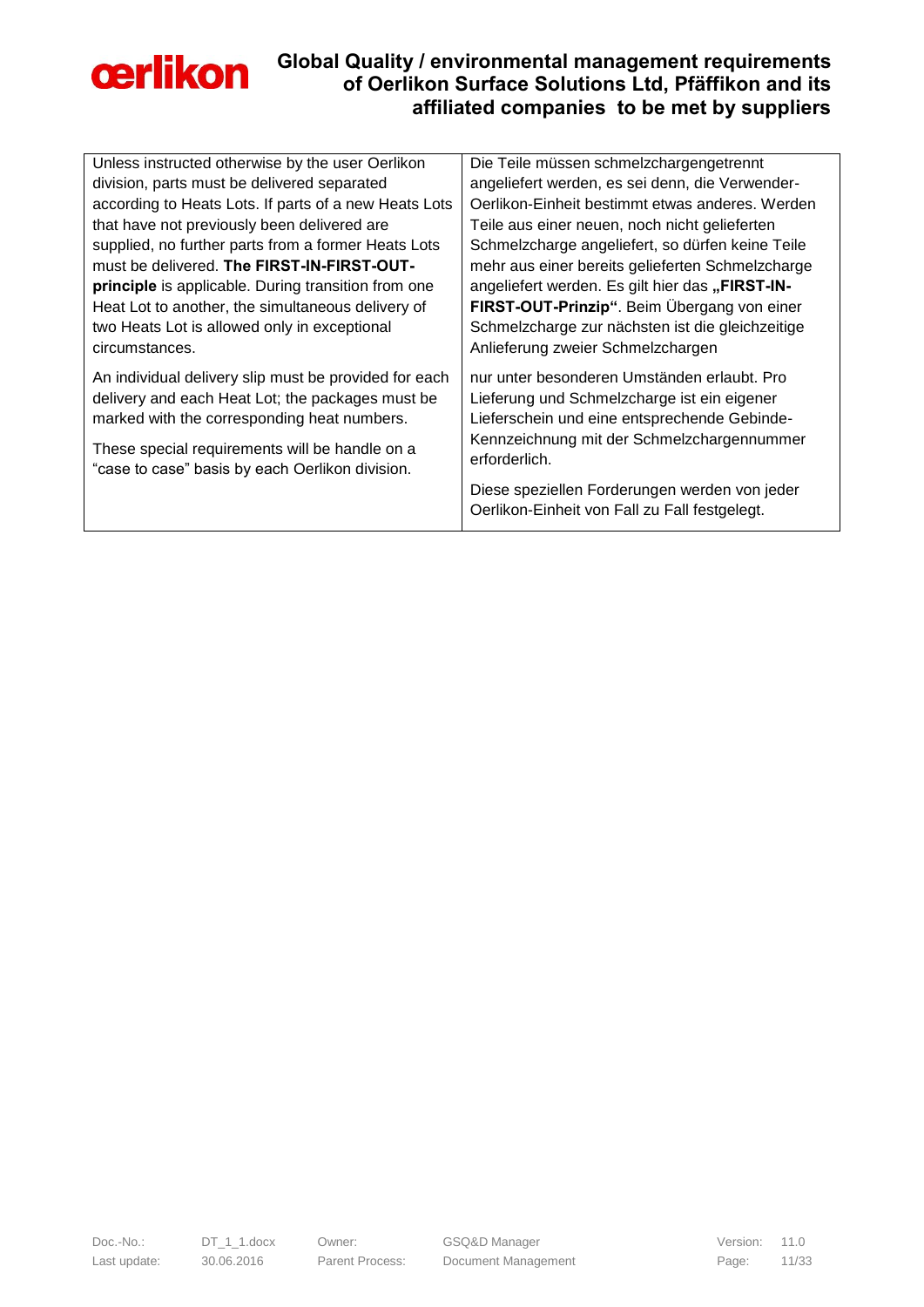

### <span id="page-11-0"></span>3 Project Management / Projektmanagement

| 3.1 Project plans:                                                                                                                                                                                                                                                                                                                                    | 3.1 Projektpläne:                                                                                                                                                                                                                                                                                                                                                                                                        |
|-------------------------------------------------------------------------------------------------------------------------------------------------------------------------------------------------------------------------------------------------------------------------------------------------------------------------------------------------------|--------------------------------------------------------------------------------------------------------------------------------------------------------------------------------------------------------------------------------------------------------------------------------------------------------------------------------------------------------------------------------------------------------------------------|
| The Supplier will establish project schedules that<br>ensure a project result corresponding to the<br>requirements. Key deadlines/milestones important<br>for Oerlikon will be coordinated in a timely manner.<br>In case of delays to that schedule caused by the<br>Supplier, all costs arising out of such delay will be<br>borne by the Supplier. | Der Lieferant erstellt Projektterminpläne, die ein den<br>Anforderungen entsprechendes Projektergebnis<br>sicherstellen. Die für Oerlikon wichtigen<br>Ecktermine/Meilensteine werden rechtzeitig<br>aufeinander abgestimmt.<br>Sollte dieser beiderseits abgestimmte Plan aufgrund<br>von Lieferantenverschulden nicht eingehalten<br>werden, sind die daraus resultierenden<br>Mehraufwände vom Lieferanten zu tragen. |
|                                                                                                                                                                                                                                                                                                                                                       |                                                                                                                                                                                                                                                                                                                                                                                                                          |
| 3.2 Product-related quality planning:                                                                                                                                                                                                                                                                                                                 | 3.2 Produktbezogene Qualitätsplanung:                                                                                                                                                                                                                                                                                                                                                                                    |

### <span id="page-11-1"></span>4 Order Acceptance / Auftragsannahme

| Oerlikon requires that before accepting an order the    | Oerlikon fordert vom Lieferanten vor Annahme des   |
|---------------------------------------------------------|----------------------------------------------------|
| Supplier examine the documents received from            | Auftrags eine nachweisbare Überprüfung der von     |
| Oerlikon (product description, specifications,          | Oerlikon erhaltenen Unterlagen                     |
| purchase conditions, etc.) for completeness and         | (Produktbeschreibung, Lastenheft,                  |
| feasibility of Oerlikon requirements, and that the      | Einkaufsbedingungen etc.) betreffend               |
| Supplier must document such examination.                | Vollständigkeit & Machbarkeit der Oerlikon         |
| Should such documents be insufficient from the          | Anforderungen.                                     |
| point of view of the Supplier, to the Supplier must     | Sollten diese Unterlagen aus Sicht des Lieferanten |
| request Oerlikon for additions (according to ISO        | nicht ausreichend sein, ist er aufgefordert, bei   |
| $90018.2.2$ ).                                          | Oerlikon um Ergänzungen anzufragen                 |
| The Supplier must also examine the feasibility of       | (entsprechend ISO 9001 8.2.2).                     |
| delivery of goods and services. Such examination        | Der Lieferant hat außerdem die Machbarkeit der von |
| shall include the technical feasibility (produceability | ihm angebotenen Leistung zu überprüfen. Dies       |
| of parts under serial conditions according to           | umfasst neben der technischen Machbarkeit          |
| specifications, with the process capability required),  | (Herstellbarkeit der Teile unter Serienbedingungen |
| such aspects as logistics, quality, deadlines, costs,   | gemäß den Spezifikationen mit der geforderten      |
| staff, etc. This must be confirmed by a completely      | Prozessfähigkeit) auch Aspekte wie Logistik,       |
| filled-in and signed Team Feasibility Commitment        | Qualität, Termine, Kosten, Personal etc. Dies ist  |
| (TFC). Additionally, critical process themes must be    | durch ein vollständig ausgefülltes und             |
| documented in the feasibility study.                    | unterschriebenes Team Feasibility Commitment       |
|                                                         | (TFC) zu bestätigen. Zusätzlich sind kritische     |
|                                                         | Prozessthemen in der Machbarkeitsuntersuchung      |
|                                                         | zu dokumentieren.                                  |
|                                                         |                                                    |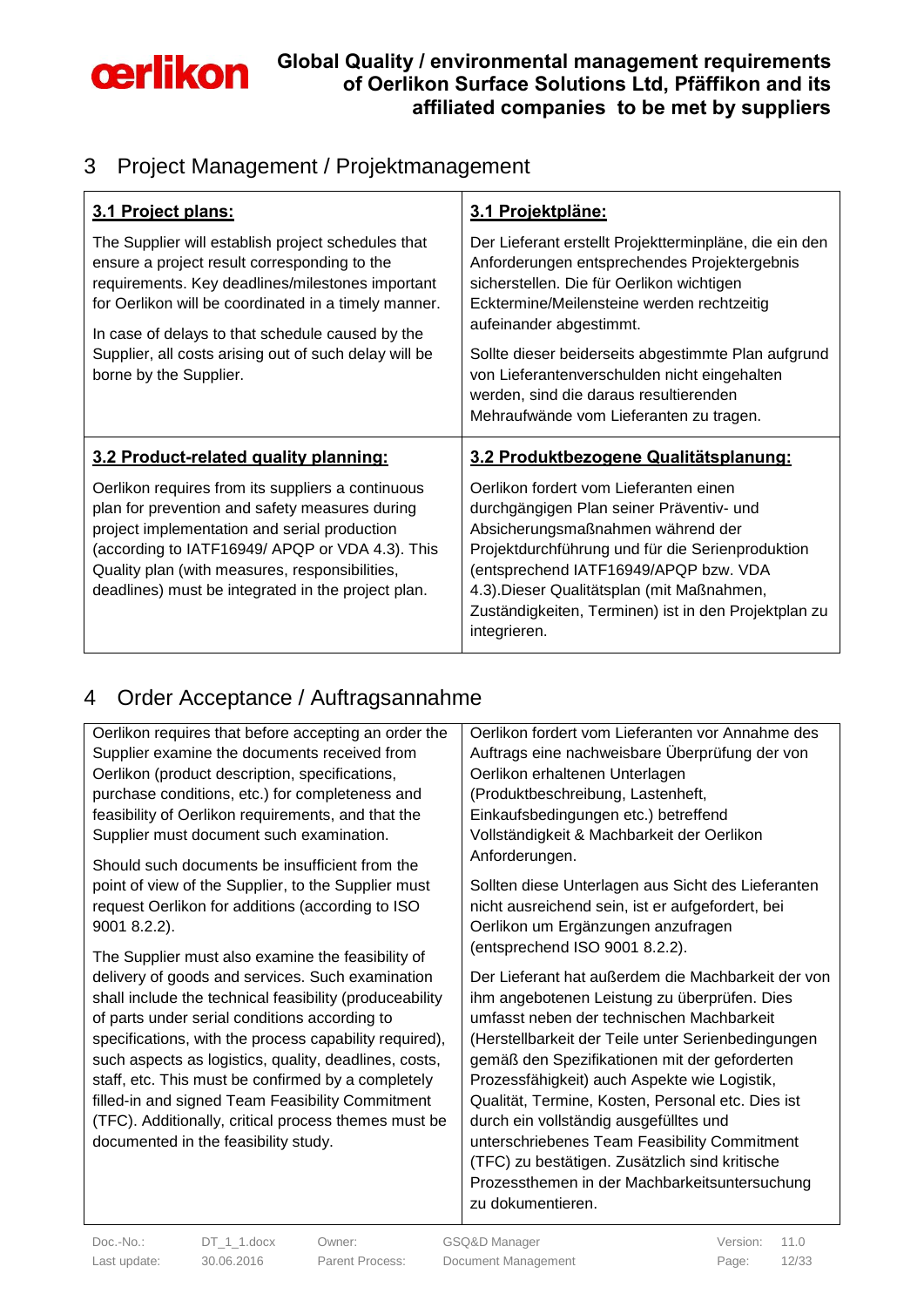

## <span id="page-12-0"></span>5 Product development / Produktentwicklung

| This chapter is addressed to suppliers with product<br>development tasks. If tasks are divided between the<br>Supplier and Oerlikon, the responsibilities and<br>competences must be precisely defined.<br>As a main rule: All intellectual property rights in<br>product development projects, which are ordered<br>and paid for by Oerlikon, belong to Oerlikon. Further<br>details concerning patenting, inventor's<br>compensation, etc. are determined in a separate<br>development contract.                                                                                                                                       | Dieser Abschnitt richtet sich an Lieferanten mit<br>Produktentwicklungsaufgaben. Im Falle einer<br>Aufgabenteilungzwischen dem Lieferanten und<br>Oerlikon werden die Zuständigkeiten und<br>Verantwortlichkeiten genau abgegrenzt.<br>Grundsätzlich gilt: Alle Immaterialgüterrechte in die<br>von Oerlikon beauftragten und bezahlten<br>Produktentwicklungen gehören Oerlikon. Die<br>weitere Regelungen bzgl. Patentierung,<br>Erfindervergütung, etc. werden in einem separaten<br>Entwicklungsvertrag festgelegt.                                                                                                                                                                                                                                         |
|------------------------------------------------------------------------------------------------------------------------------------------------------------------------------------------------------------------------------------------------------------------------------------------------------------------------------------------------------------------------------------------------------------------------------------------------------------------------------------------------------------------------------------------------------------------------------------------------------------------------------------------|-----------------------------------------------------------------------------------------------------------------------------------------------------------------------------------------------------------------------------------------------------------------------------------------------------------------------------------------------------------------------------------------------------------------------------------------------------------------------------------------------------------------------------------------------------------------------------------------------------------------------------------------------------------------------------------------------------------------------------------------------------------------|
| 5.1 Planning of development activities:<br>The Supplier must plan his development activities in<br>an appropriate manner before their implementation<br>(content, procedures, interfaces, deadlines,<br>responsibilities, infrastructure, design and test<br>standards, form of technical documentation, etc.), as<br>defined in chapter 3 of this document.                                                                                                                                                                                                                                                                             | 5.1 Planung der Entwicklungstätigkeiten:<br>Der Lieferant muss Entwicklungstätigkeiten vor ihrer<br>Durchführung geeignet planen (mit Inhalten,<br>Abläufen, Schnittstellen, Terminen, Zuständigkeiten,<br>Infrastruktur, Konstruktions- und<br>Erprobungsstandards, Form der technischen<br>Dokumentation etc.), wie im Kap. 3 dieses<br>Dokuments beschrieben.                                                                                                                                                                                                                                                                                                                                                                                                |
| 5.2 Methods and techniques:<br>The Supplier must master the following methods as<br>far as these are required for the project:<br>Geometric dimensioning and tolerancing<br>$\bullet$<br>Statistical tolerancing<br>$\bullet$<br>Design for manufacturing and assembly DFMA<br>$\bullet$<br>Value analysis (Design To Cost)<br>$\bullet$<br>Design of experiments DOE<br>$\bullet$<br>FMEA (failure mode and effects analysis)<br>$\bullet$<br>Finite elements method (FEM)<br>$\bullet$<br>Computer-aided design (CAD)<br>$\bullet$<br>Solid modeling<br>$\bullet$<br>Reliability techniques<br>$\bullet$<br>Simulation techniques<br>٠ | 5.2 Methoden und Techniken:<br>Soweit für das Projekt erforderlich, muss der<br>Lieferant folgende Methoden beherrschen:<br>Form- und Lagetolerierung<br>٠<br>statistische Tolerierung<br>$\bullet$<br>Fertigungs- und montagegerechte Entwicklung<br>$\bullet$<br>(Design for Manufacturing and Assembly<br>DFMA)<br>Wertanalyse (Design To Cost)<br>$\bullet$<br>Versuchsmethodiken, Design of Experiments<br>$\bullet$<br><b>DoE</b><br><b>FMEA (Failure Mode and Effects Analysis)</b><br>$\bullet$<br>Finite Elemente Methodik (FEM)<br>$\bullet$<br>Rechnerunterstützte Konstruktion (CAD)<br>$\bullet$<br>Erstellung von Volumenmodellen (Solid<br>$\bullet$<br>Modeling)<br>Zuverlässigkeitstechniken<br>$\bullet$<br>Simulationstechniken<br>$\bullet$ |
| 5.3 Technical documentation:<br>The form of technical documentation to be used<br>shall be agreed between the Supplier and Oerlikon<br>before the commissioning (procedure, methods,<br>distribution, EDI, etc.).<br>Doc.-No.:<br>$DT_1_1$ .docx<br>Owner:                                                                                                                                                                                                                                                                                                                                                                               | 5.3 Technische Dokumentation:<br>Die Form der Technischen Dokumentation wird vor<br>der Beauftragung zwischen dem Lieferanten und<br>Oerlikon (Ablauf, Methodik, Verteilung, EDI etc.)<br>vereinbart.<br>GSQ&D Manager<br>Version: 11.0                                                                                                                                                                                                                                                                                                                                                                                                                                                                                                                         |

Last update: 30.06.2016 Parent Process: Document Management Page: 13/33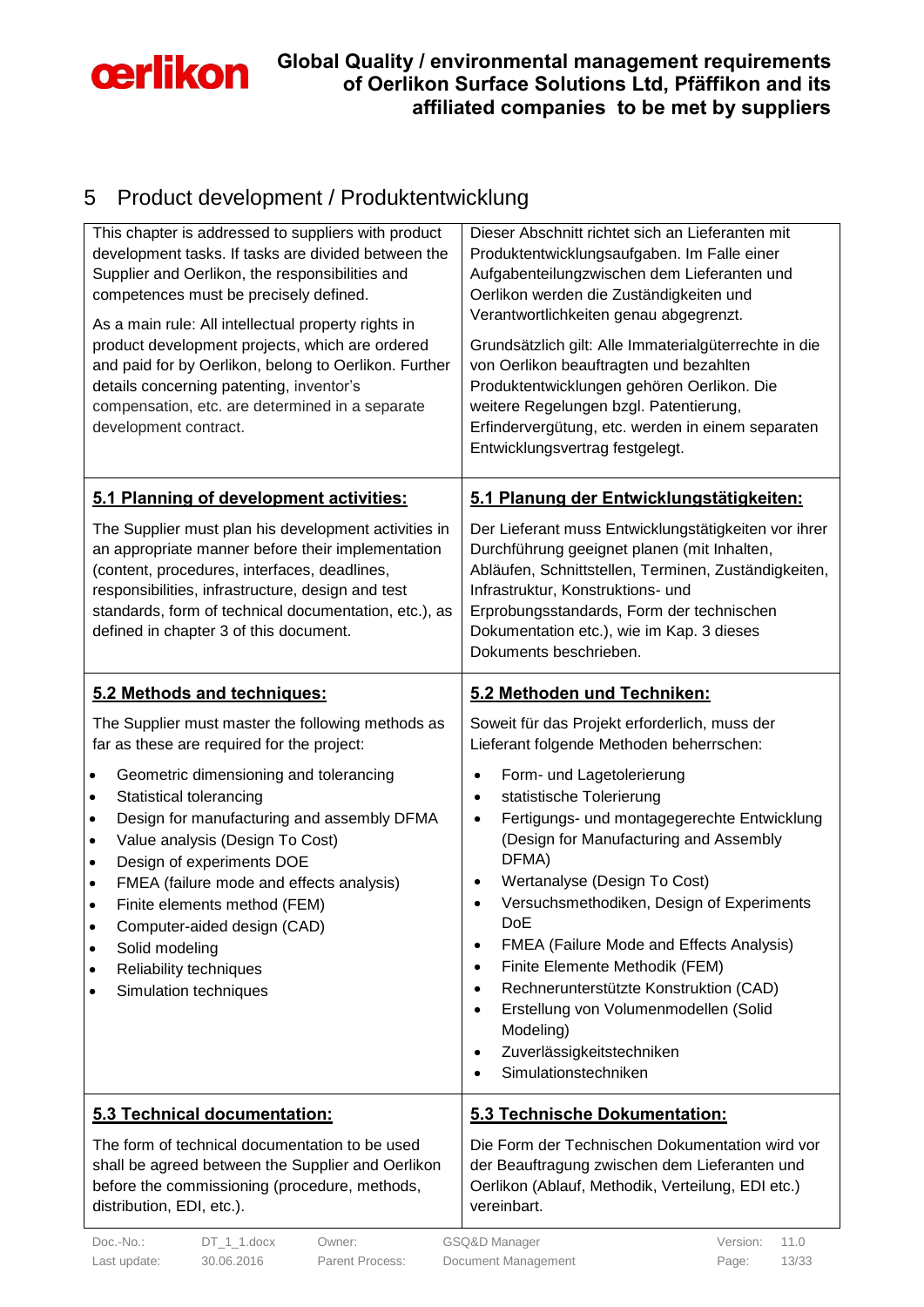

| 5.4 Examination of development requests                                                                                                          | 5.4 Überprüfung der Entwicklungsvorgaben                                                                                                                          |
|--------------------------------------------------------------------------------------------------------------------------------------------------|-------------------------------------------------------------------------------------------------------------------------------------------------------------------|
| and feasibility:                                                                                                                                 | und der Machbarkeit:                                                                                                                                              |
| The Supplier must convince himself that the                                                                                                      | Der Lieferant muss sich vor Auftragsannahme und                                                                                                                   |
| requirements regarding the development outcome                                                                                                   | Beginn der Entwicklungsarbeit überzeugen, dass                                                                                                                    |
| (performance characteristics, reliability, purpose,                                                                                              | die Anforderungen an das Entwicklungsergebnis                                                                                                                     |
| etc.) have been sufficiently defined before accepting                                                                                            | (Leistungsmerkmale, Zuverlässigkeit,                                                                                                                              |
| the order and before starting the development                                                                                                    | Verwendungszweck etc.) in ausreichender Form                                                                                                                      |
| activities.                                                                                                                                      | festgelegt sind.                                                                                                                                                  |
| The Supplier must examine whether the                                                                                                            | Der Lieferant muss die an ihn gestellten                                                                                                                          |
| development tasks required from him can be fulfilled                                                                                             | Entwicklungsvorgaben hinsichtlich                                                                                                                                 |
| and are feasible and must document the result of                                                                                                 | Erfüllbarkeit/Machbarkeit überprüfen und die                                                                                                                      |
| such examination.                                                                                                                                | Ergebnisse der Überprüfung dokumentieren.                                                                                                                         |
| 5.5 Design Reviews:                                                                                                                              | 5.5 Design Reviews:                                                                                                                                               |
| The Supplier must carry out design reviews at                                                                                                    | Der Lieferant muss zu festgelegten Zeitpunkten                                                                                                                    |
| specified intervals. In these design reviews, the                                                                                                | Design Reviews durchführen. In den Design                                                                                                                         |
| development result will be systematically analyzed                                                                                               | Reviews wird das vorliegende Entwicklungsergebnis                                                                                                                 |
| to determine whether it meets the requirements                                                                                                   | systematisch daraufhin analysiert, wieweit es die                                                                                                                 |
| defined (see 5.4). The design review procedure will                                                                                              | definierten Anforderungen (siehe 5.4) erfüllt. Die                                                                                                                |
| be agreed between the Supplier and Oerlikon. If                                                                                                  | Vorgangsweise bei Design Reviews wird zwischen                                                                                                                    |
| necessary, Oerlikon participates in the design                                                                                                   | dem Lieferanten und Oerlikon abgestimmt. Falls                                                                                                                    |
| reviews. Oerlikon expects a short comprehensible                                                                                                 | erforderlich, nimmt Oerlikon teil. Oerlikon erwartet                                                                                                              |
| presentation of the design review results from the                                                                                               | vom Lieferanten eine kurze, nachvollziehbare                                                                                                                      |
| Supplier.                                                                                                                                        | Präsentation der Ergebnisse der Design Reviews.                                                                                                                   |
|                                                                                                                                                  |                                                                                                                                                                   |
| 5.6 Approval:                                                                                                                                    | 5.6 Homologation:                                                                                                                                                 |
| If an approval procedure must be carried out, the<br>respective responsibilities must be agreed and<br>defined upon commissioning, if necessary. | Falls eine Homologation durchzuführen ist, werden<br>die entsprechenden Zuständigkeiten abgestimmt<br>und bei der Beauftragung festgelegt, falls<br>erforderlich. |
| 5.7 Procedure in the event of a product                                                                                                          | 5.7 Vorgehen bei Änderungen am Produkt:                                                                                                                           |
| change:                                                                                                                                          | Alle Änderungen müssen schriftlich vor deren                                                                                                                      |
| All changes must be communicated in writing to                                                                                                   | Einsatz Oerlikon bekannt gegeben werden.                                                                                                                          |
| Oerlikon well in advance of the need to change.                                                                                                  | Die Auswirkungen von Änderungen (auf Funktion                                                                                                                     |
| The impact of changes (on function and                                                                                                           | und Leistung, Haltbarkeit, Fertigung und Montage                                                                                                                  |
| performance, service life, manufacturing and                                                                                                     | etc.) sind jeweils zusammen mit Oerlikon                                                                                                                          |
| assembly, etc.) must be clarified together with                                                                                                  | abzuklären. Alle Änderungen müssen von Oerlikon                                                                                                                   |
| Oerlikon. All changes require approval and release                                                                                               | schriftlich genehmigt und freigegeben werden,                                                                                                                     |
| in writing by Oerlikon unless a specific agreement is                                                                                            | sofern keine spezifische gegenteilige Vereinbarung                                                                                                                |
| in place to the contrary.                                                                                                                        | besteht.                                                                                                                                                          |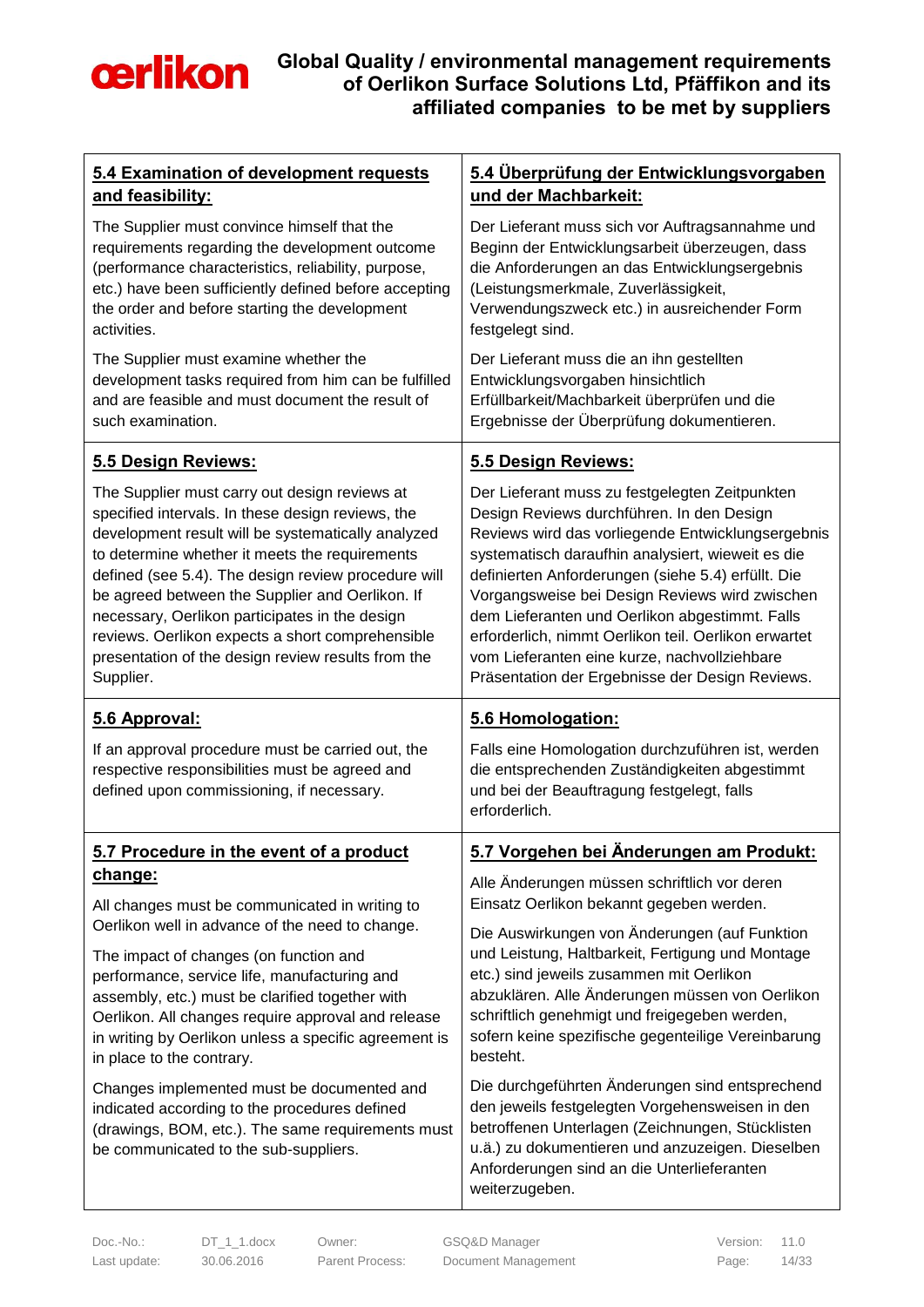

| 5.8 Software development:                                                                                                                                                                                                                                                                                                                                                                                                                                                                                                                                                          | 5.8 Software-Entwicklung:                                                                                                                                                                                                                                                                                                                                                                                                                                                                                                                                                                                                                                          |
|------------------------------------------------------------------------------------------------------------------------------------------------------------------------------------------------------------------------------------------------------------------------------------------------------------------------------------------------------------------------------------------------------------------------------------------------------------------------------------------------------------------------------------------------------------------------------------|--------------------------------------------------------------------------------------------------------------------------------------------------------------------------------------------------------------------------------------------------------------------------------------------------------------------------------------------------------------------------------------------------------------------------------------------------------------------------------------------------------------------------------------------------------------------------------------------------------------------------------------------------------------------|
| Use of state-of-the-art SW engineering methods and<br>compliance with ISO 15504 (SPICE) (Software<br>Process Improvement and Capability Determination)<br>is required for development volumes containing<br>software, whereby the processes identified by the<br>HIS (manufacturer initiative software) is required.<br>The Supplier must demonstrate a SPICE level 2 or<br>CMMI level 2 which has been verified by an<br>independent organization accepted by Oerlikon. All<br>Source-Codes are the property of Oerlikon, if the<br>software development is paid for by Oerlikon. | Für Entwicklungsumfänge, die auch Software<br>enthalten, ist die Anwendung von SW-Engineering-<br>Methoden nach dem Stand der Technik sowie die<br>Einhaltung der ISO 15504 (SPICE) (Software<br>Process Improvement and Capability Determination)<br>mit Schwerpunkt auf die von der Hersteller-Initiative<br>Software (HIS) identifizierten Prozesse gefordert.<br>Der Lieferant muss grundsätzlich einen SPICE-<br>Level 2 oder CMMI-Level 2 nachweisen, der von<br>einer unabhängigen, von Oerlikon akzeptierten<br>Organisation überprüft ist. Alle Source-Codes sind<br>Eigentum von Oerlikon, sofern die<br>Softwareentwicklung von Oerlikon bezahlt wurde. |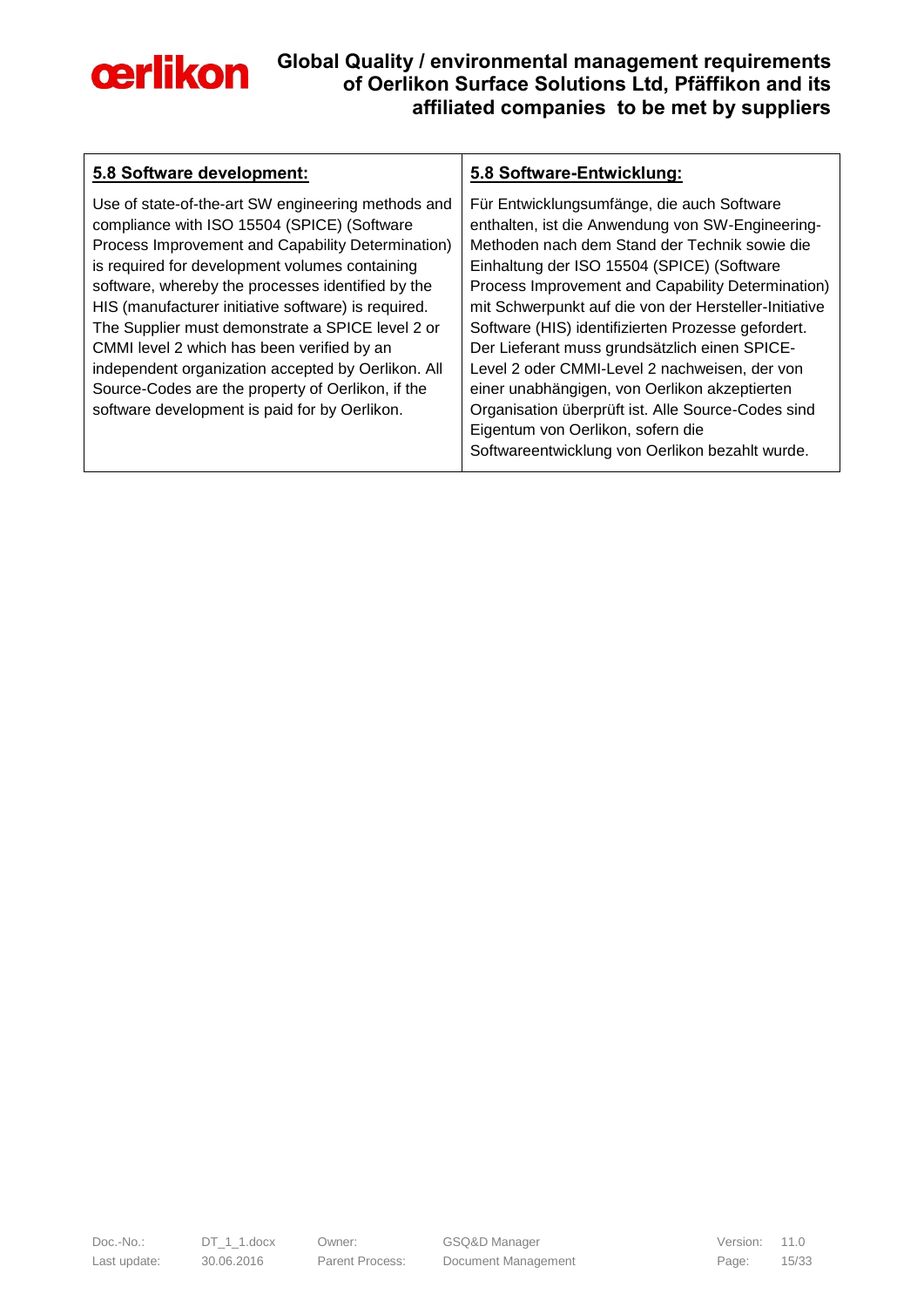

## <span id="page-15-0"></span>6 Design and dimensioning / Konstruktion und Auslegung

| <b>6.1 Product FMEA:</b>                                                                                                                                                                                                                                                                                                                                                                                                                                                                                                                                                                                                                                                                                                                                                                                                | 6.1 Produkt-FMEA:                                                                                                                                                                                                                                                                                                                                                                                                                                                                                                                                                                                                                                                                                                                                                                                                                                            |
|-------------------------------------------------------------------------------------------------------------------------------------------------------------------------------------------------------------------------------------------------------------------------------------------------------------------------------------------------------------------------------------------------------------------------------------------------------------------------------------------------------------------------------------------------------------------------------------------------------------------------------------------------------------------------------------------------------------------------------------------------------------------------------------------------------------------------|--------------------------------------------------------------------------------------------------------------------------------------------------------------------------------------------------------------------------------------------------------------------------------------------------------------------------------------------------------------------------------------------------------------------------------------------------------------------------------------------------------------------------------------------------------------------------------------------------------------------------------------------------------------------------------------------------------------------------------------------------------------------------------------------------------------------------------------------------------------|
| Oerlikon requires that suppliers with development<br>tasks make a systematic and traceable analysis of<br>the risks of product utilization and of possible<br>malfunctions over the lifetime of the product. To do<br>so, product / design FMEAs must be carried out, in<br>order to ensure that potential problems can be<br>detected at an early stage and appropriate<br>measures for their avoidance are taken.<br>The product-specific agreement between Oerlikon<br>and the Supplier, regarding FMEA subjects,<br>evaluation of the importance of the impact of<br>defects, information exchange, etc., takes place<br>before starting design work. Oerlikon expect from its<br>suppliers a short retraceable presentation of the<br>FMEA results (critical items, measures taken in<br>order to mitigate risks). | Oerlikon fordert von Lieferanten mit<br>Entwicklungsaufgaben grundsätzlich eine<br>systematische und nachvollziehbare Analyse der<br>Risiken der Produktanwendung und möglicher<br>Fehlfunktionen über die Einsatzdauer des Produkts.<br>Dazu sind Produkt-/Design-FMEAs durchzuführen,<br>um sicherzustellen, dass potentielle Probleme<br>möglichst früh erkannt werden können und<br>geeignete Maßnahmen zu deren Vermeidung<br>getroffen werden.<br>Die produktspezifische Vereinbarung zwischen<br>Oerlikon und dem Lieferanten über FMEA-Themen,<br>Bewertung der Bedeutung von Fehlerfolgen,<br>Informationsaustausch etc. erfolgt vor Beginn der<br>Konstruktionstätigkeit. Oerlikon erwartet von seinen<br>Lieferanten eine kurze, nachvollziehbare<br>Präsentation der FMEA-Ergebnisse (kritische<br>Punkte, getroffene Maßnahmen zur Entschärfung |
|                                                                                                                                                                                                                                                                                                                                                                                                                                                                                                                                                                                                                                                                                                                                                                                                                         | der Risiken).                                                                                                                                                                                                                                                                                                                                                                                                                                                                                                                                                                                                                                                                                                                                                                                                                                                |
| 6.2 Manufacturing, assembly and measuring<br><u>aspects:</u><br>Oerlikon requires a targeted focus on all product<br>requirements from the Supplier in development<br>work, such as:<br>produceability (implementation of production<br>$\bullet$                                                                                                                                                                                                                                                                                                                                                                                                                                                                                                                                                                       | 6.2 Fertigungs-, Montage und Messaspekte:<br>Oerlikon fordert vom Lieferanten bei der<br>Entwicklung eine gezielte Berücksichtigung aller<br>Anforderungen an das Produkt, wie z.B.:<br>Herstellbarkeit (Durchführung von<br>$\bullet$<br>Herstellbarkeitsanalysen unter Einbeziehung                                                                                                                                                                                                                                                                                                                                                                                                                                                                                                                                                                        |
| ability analyses involving manufacturing<br>techniques)<br>assembleability (efficient design measures to be<br>$\bullet$<br>taken against assembly defects)                                                                                                                                                                                                                                                                                                                                                                                                                                                                                                                                                                                                                                                             | von Fertigungstechnikern)<br>Montierbarkeit (Treffen von wirksamen<br>$\bullet$<br>konstruktiven Maßnahmen gegen<br>Montagefehler)                                                                                                                                                                                                                                                                                                                                                                                                                                                                                                                                                                                                                                                                                                                           |
| measurability (examination together with<br>measurement technicians)                                                                                                                                                                                                                                                                                                                                                                                                                                                                                                                                                                                                                                                                                                                                                    | Messbarkeit (Überprüfung zusammen mit<br>Messtechnikern)                                                                                                                                                                                                                                                                                                                                                                                                                                                                                                                                                                                                                                                                                                                                                                                                     |
| availability/ability to procure working materials<br>$\bullet$<br>target price (regular determination of calculated<br>$\bullet$<br>production costs)                                                                                                                                                                                                                                                                                                                                                                                                                                                                                                                                                                                                                                                                   | Verfügbarkeit / Beschaffbarkeit von Werkstoffen<br>$\bullet$<br>angestrebter Zielpreis (regelmäßige Ermittlung<br>$\bullet$<br>der kalkulierten Herstellungskosten)<br>zu erwartende Prozessstreuungen und deren                                                                                                                                                                                                                                                                                                                                                                                                                                                                                                                                                                                                                                             |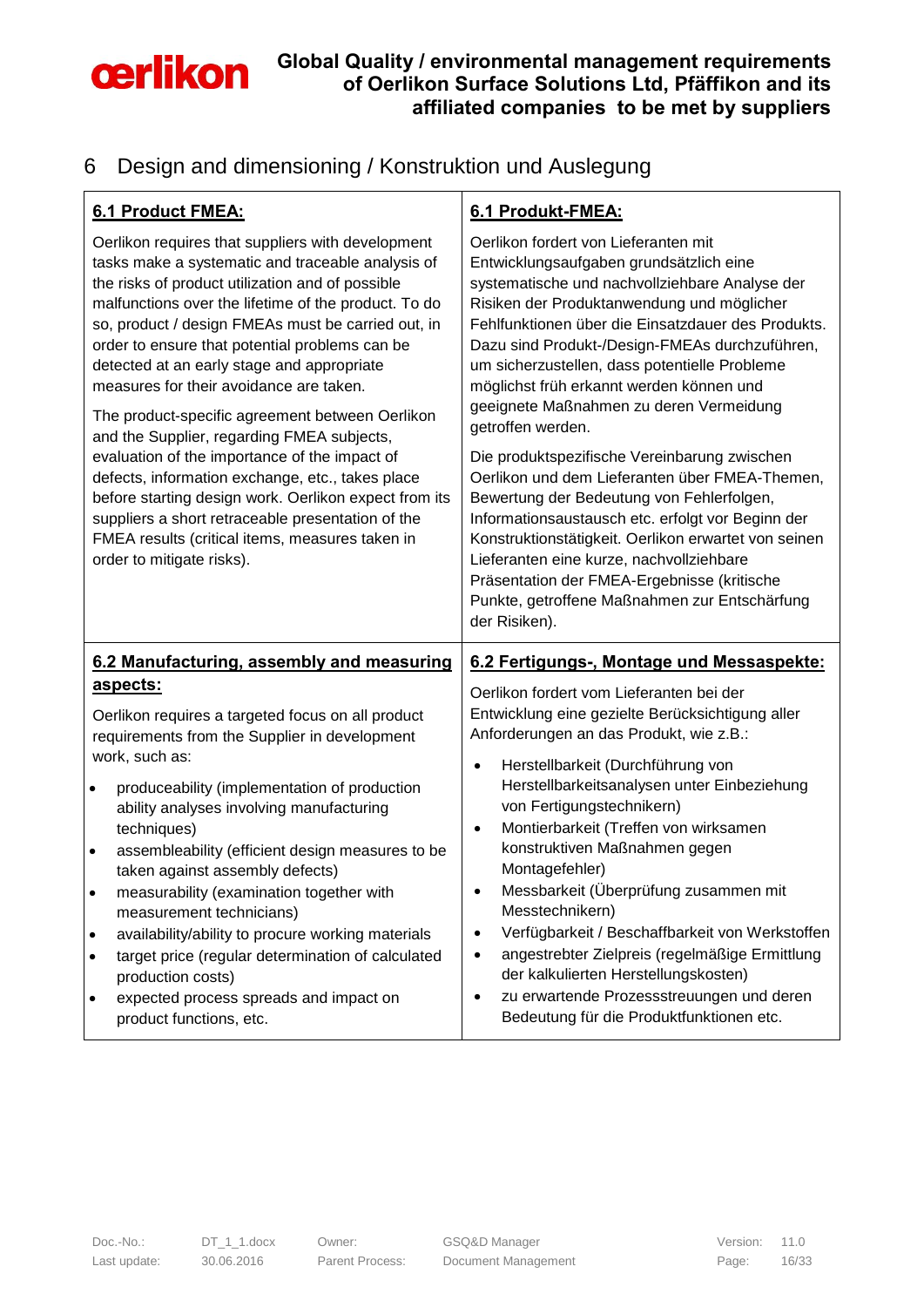

| <b>6.3 Technical calculation:</b>                                                                                                                                                                                                                                                                                  | 6.3 Technische Berechnung:                                                                                                                                                                                                                                                                                                                            |
|--------------------------------------------------------------------------------------------------------------------------------------------------------------------------------------------------------------------------------------------------------------------------------------------------------------------|-------------------------------------------------------------------------------------------------------------------------------------------------------------------------------------------------------------------------------------------------------------------------------------------------------------------------------------------------------|
| The Supplier must prove by calculation that the<br>product fulfils the requirements defined (resistance,<br>reliability, safety and operability, etc.), if it is not<br>already done by Oerlikon. This can be done by<br>means of CAD kinetic modeling, by service life<br>analyses, deformation calculation, etc. | Der Lieferant muss rechnerisch nachweisen, sofern<br>dies nicht bereits durch Oerlikon erfolgt ist, dass das<br>Produkt die festgelegten Vorgaben erfüllt<br>(Festigkeit, Zuverlässigkeit, Sicherheit und<br>Funktionsfähigkeit etc.). Dies kann durch<br>Kinematiksimulation auf CAD,<br>Lebensdaueranalysen, Verformungsrechnung o.ä.<br>geschehen. |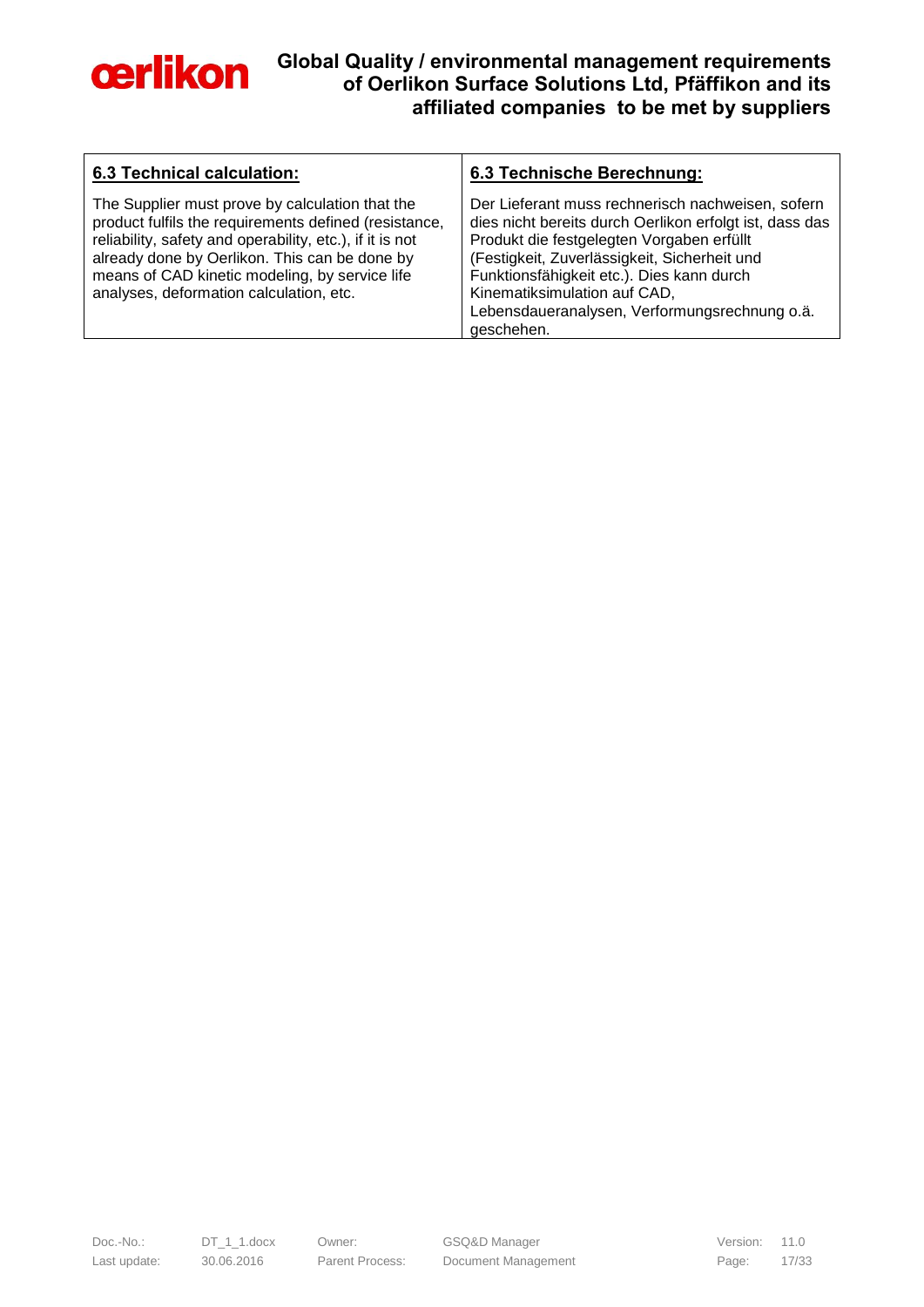

## <span id="page-17-0"></span>7 Prototyping / Prototypenbau (if applicable / wenn erforderlich)

| 7.1 Technology, processes, sub-suppliers:<br>As far as possible, the same technology, process<br>and sub-suppliers as for the serial production should<br>be used for prototype construction. Differences to<br>planned serial production must be documented. The<br>documentation must be as for serial production<br>(control plan, process flow, FMEA, working material<br>reports, etc.). Should any parts made by 3D printing<br>be required, such matter has to be reviewed<br>separately.                                                                                       | 7.1 Technologien, Prozesse,<br>Unterlieferanten:<br>Zur Herstellung von Prototypen sollen möglichst<br>dieselben Technologien, Prozesse und<br>Unterlieferanten eingesetzt werden, die für die<br>Serienproduktion vorgesehen sind. Unterschiede<br>zur geplanten Serienherstellung sind zu<br>dokumentieren. Die Dokumentationen sind gemäß<br>Serienherstellung abzubilden (Control Plan,<br>Prozessflow, FMEA, Werkstoffberichte etc.).<br>Gesondert betrachtet werden muss das Thema<br>durch 3D Druck erzeugte Teile.                                                                                                                         |
|----------------------------------------------------------------------------------------------------------------------------------------------------------------------------------------------------------------------------------------------------------------------------------------------------------------------------------------------------------------------------------------------------------------------------------------------------------------------------------------------------------------------------------------------------------------------------------------|----------------------------------------------------------------------------------------------------------------------------------------------------------------------------------------------------------------------------------------------------------------------------------------------------------------------------------------------------------------------------------------------------------------------------------------------------------------------------------------------------------------------------------------------------------------------------------------------------------------------------------------------------|
| 7.2 Documentation of prototypes, prototype<br><u>tests:</u>                                                                                                                                                                                                                                                                                                                                                                                                                                                                                                                            | 7.2 Dokumentation von Prototypen,<br><u>Versuchsmusterprüfung:</u>                                                                                                                                                                                                                                                                                                                                                                                                                                                                                                                                                                                 |
| Prototypes, assemblies and aggregates to be tested<br>must be documented in an appropriate manner<br>(materials, dimensions, function, visual,<br>mountability, torques, etc.) over their entire<br>production procedure (manufacture of components,<br>assembly). Special Oerlikon requirements are<br>subject to a separate agreement. Any re-work,<br>repairs etc. of these prototype parts and aggregates<br>have to be documented. The scope of<br>documentation must be agreed between the<br>Supplier and Oerlikon. The same applies to parts<br>made by a 3D printing process. | Die zu erprobenden Prototypen, Zusammenbauten<br>und Aggregate sind über ihren gesamten<br>Entstehungsverlauf (Teilefertigung und Montage)<br>geeignet zu dokumentieren (Werkstoffe,<br>Abmessungen, Funktion, Optik, Verbaubarkeit,<br>Anzugsdrehmomente etc.). Bei besonderen<br>Anforderungen seitens Oerlikon werden diese<br>gesondert vereinbart. Ebenso zu dokumentieren<br>sind sämtliche Nacharbeiten, Reparaturen u.ä., die<br>an Prototyp-Teilen und -Aggregaten vorgenommen<br>werden. Der Umfang der Dokumentation wird<br>zwischen dem Lieferanten und Oerlikon<br>abgestimmt. Selbiges gilt für Teile aus dem 3D<br>Druckverfahren. |
| 7.3 Test methods and procedures:                                                                                                                                                                                                                                                                                                                                                                                                                                                                                                                                                       | 7.3 Prüfverfahren und -methoden:                                                                                                                                                                                                                                                                                                                                                                                                                                                                                                                                                                                                                   |
| Test methods and procedures (measuring base,<br>reference points, documentation, analysis, etc.) are<br>agreed between the Supplier and Oerlikon on time.                                                                                                                                                                                                                                                                                                                                                                                                                              | Die Prüfverfahren u. - methoden (Messbasis,<br>Bezugspunkte, Dokumentation, Auswertung etc.)<br>werden rechtzeitig zwischen dem Lieferanten und<br>Oerlikon abgestimmt.                                                                                                                                                                                                                                                                                                                                                                                                                                                                            |
| 7.4 Delivery of prototype:                                                                                                                                                                                                                                                                                                                                                                                                                                                                                                                                                             | 7.4 Prototyp-Lieferung:                                                                                                                                                                                                                                                                                                                                                                                                                                                                                                                                                                                                                            |
| Questions regarding delivery of prototypes (e.g.<br>packing) are agreed separately between the<br>Supplier and the relevant Oerlikon divisions.                                                                                                                                                                                                                                                                                                                                                                                                                                        | Fragen der Prototyp-Lieferung (z.B. Verpackung)<br>werden zwischen dem Lieferanten und den dafür<br>zuständigen Fachstellen von Oerlikon gesondert<br>vereinbart.                                                                                                                                                                                                                                                                                                                                                                                                                                                                                  |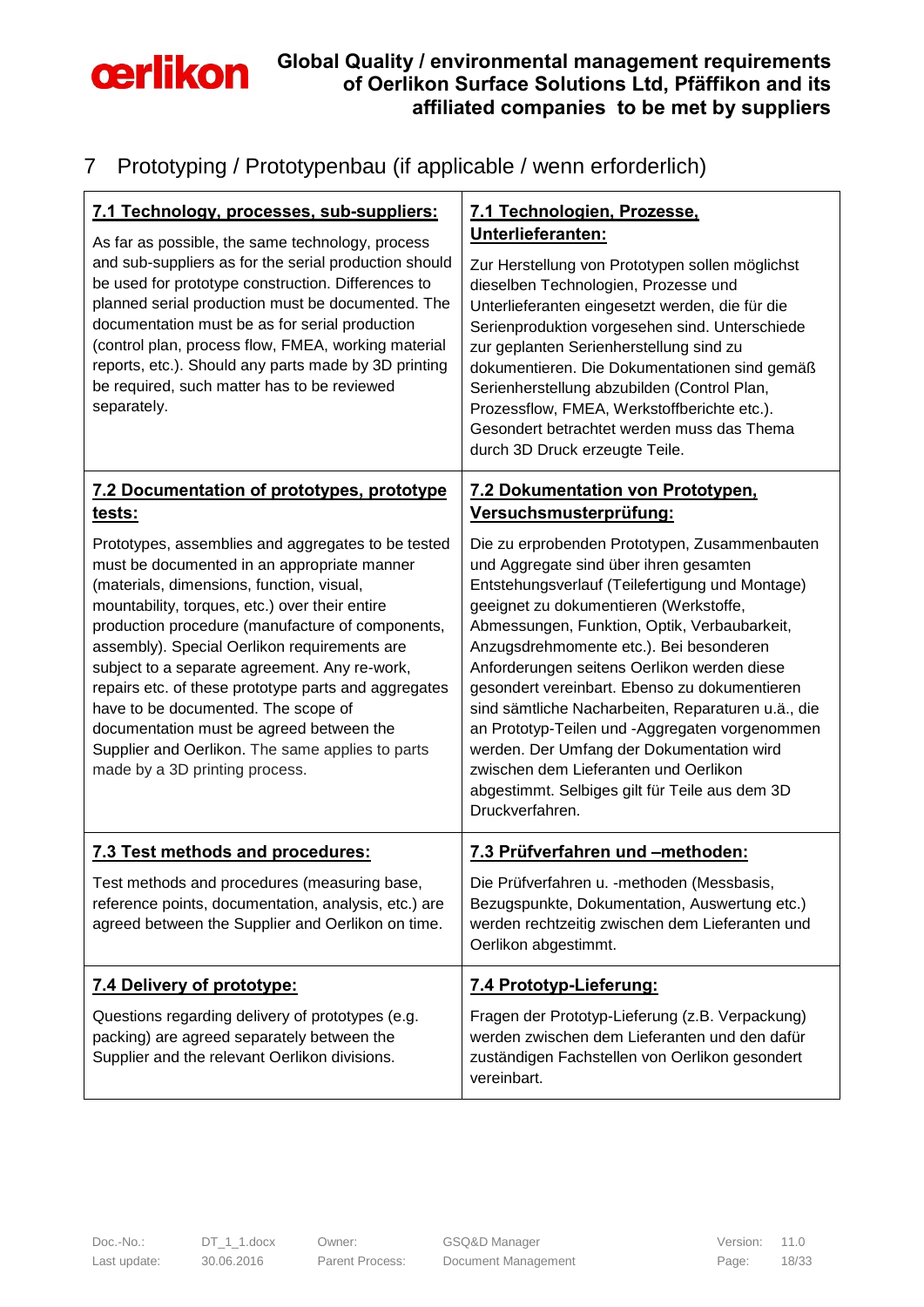

### <span id="page-18-0"></span>8 Product trial / Produkterprobung (if applicable / wenn erforderlich)

| 8.1 Test programs:                                                                                                                                                                                                                                                                                                                                                                                                                                                                 | 8.1 Erprobungsprogramme:                                                                                                                                                                                                                                                                                                                                                                                                                                                                                            |
|------------------------------------------------------------------------------------------------------------------------------------------------------------------------------------------------------------------------------------------------------------------------------------------------------------------------------------------------------------------------------------------------------------------------------------------------------------------------------------|---------------------------------------------------------------------------------------------------------------------------------------------------------------------------------------------------------------------------------------------------------------------------------------------------------------------------------------------------------------------------------------------------------------------------------------------------------------------------------------------------------------------|
| Material requirements regarding the test program,<br>i.e. test loads or complex of loads acting on<br>components, load cycles, reliability of conclusions,<br>number of prototypes, etc., are agreed separately.<br>The Supplier must document product requirements<br>(operation, durability, reliability).                                                                                                                                                                       | Inhaltliche Anforderungen an das<br>Versuchsprogramm wie Erprobungs-/Lastkollektive,<br>Belastungszyklen, Aussagesicherheiten, Anzahl der<br>Prototypen etc. werden gesondert vereinbart. Der<br>Lieferant muss im Erprobungsprogramm die<br>festgelegten Anforderungen an das Produkt<br>(Funktion, Lebensdauer, Zuverlässigkeit etc.)<br>nachvollziehbar berücksichtigen.                                                                                                                                         |
| 8.2 Analysis of trials:                                                                                                                                                                                                                                                                                                                                                                                                                                                            | 8.2 Auswertung der Versuche:                                                                                                                                                                                                                                                                                                                                                                                                                                                                                        |
| The way in which test results are analyzed and<br>reported at the Supplier's premises (form and<br>content of test reports, etc.) will be agreed<br>separately.                                                                                                                                                                                                                                                                                                                    | Die Form der Auswertung und der Berichterstattung<br>von Versuchsergebnissen (Form und Inhalt der<br>Erprobungsberichte etc.) beim Lieferanten wird<br>gesondert vereinbart.                                                                                                                                                                                                                                                                                                                                        |
| 8.3 Robustness test:                                                                                                                                                                                                                                                                                                                                                                                                                                                               | 8.3 Erprobung der Robustheit:                                                                                                                                                                                                                                                                                                                                                                                                                                                                                       |
| The robustness of the product must also be<br>determined in the course of the framework of<br>testing, in order to detect manufacturing variations.<br>In this context, it can be necessary to maintain<br>actual characteristics of some prototypes<br>deliberately outside the nominal values, and even in<br>the threshold range or outside the limits of<br>tolerance.                                                                                                         | Im Rahmen der Erprobung soll auch die Robustheit<br>des Produkts im Hinblick auf<br>Fertigungsschwankungen ermittelt werden. Dazu<br>kann es erforderlich sein, Ist-Merkmale einiger<br>Prototypen bewusst nicht im Bereich der Sollwerte,<br>sondern gezielt im Grenzbereich oder außerhalb<br>des Bereichs der vorgesehenen Toleranzgrenzen zu<br>halten.                                                                                                                                                         |
| 8.4 Verification of development:                                                                                                                                                                                                                                                                                                                                                                                                                                                   | 8.4 Entwicklungsvalidierung:                                                                                                                                                                                                                                                                                                                                                                                                                                                                                        |
| The Supplier must verify the development<br>(according to ISO 9001, IATF16949, VDA 4.3). The<br>aim is to prove that the product development<br>complies with the requirements defined. The way<br>and manner of carrying out and documenting the<br>development verification must be agreed with<br>Oerlikon. The design verification must be<br>documented in a design verification plan and report<br>(DVP&R, Design Verification Plan and Report) and<br>released by Oerlikon. | Eine Entwicklungsvalidierung (entsprechend ISO<br>9001, IATF16949, VDA 4.3) ist vom Lieferanten<br>durchzuführen. Damit ist nachzuweisen, dass das<br>entwickelte Produkt die festgelegten Forderungen<br>erfüllt. Die Art und Weise der Durchführung und<br>Dokumentation der Entwicklungsvalidierung ist mit<br>Oerlikon abzustimmen. Die Designvalidierung muss<br>in einem Design Validierungsplan/Bericht (DVP&R,<br>Design Verification Plan and Report) dokumentiert<br>und von Oerlikon freigegeben werden. |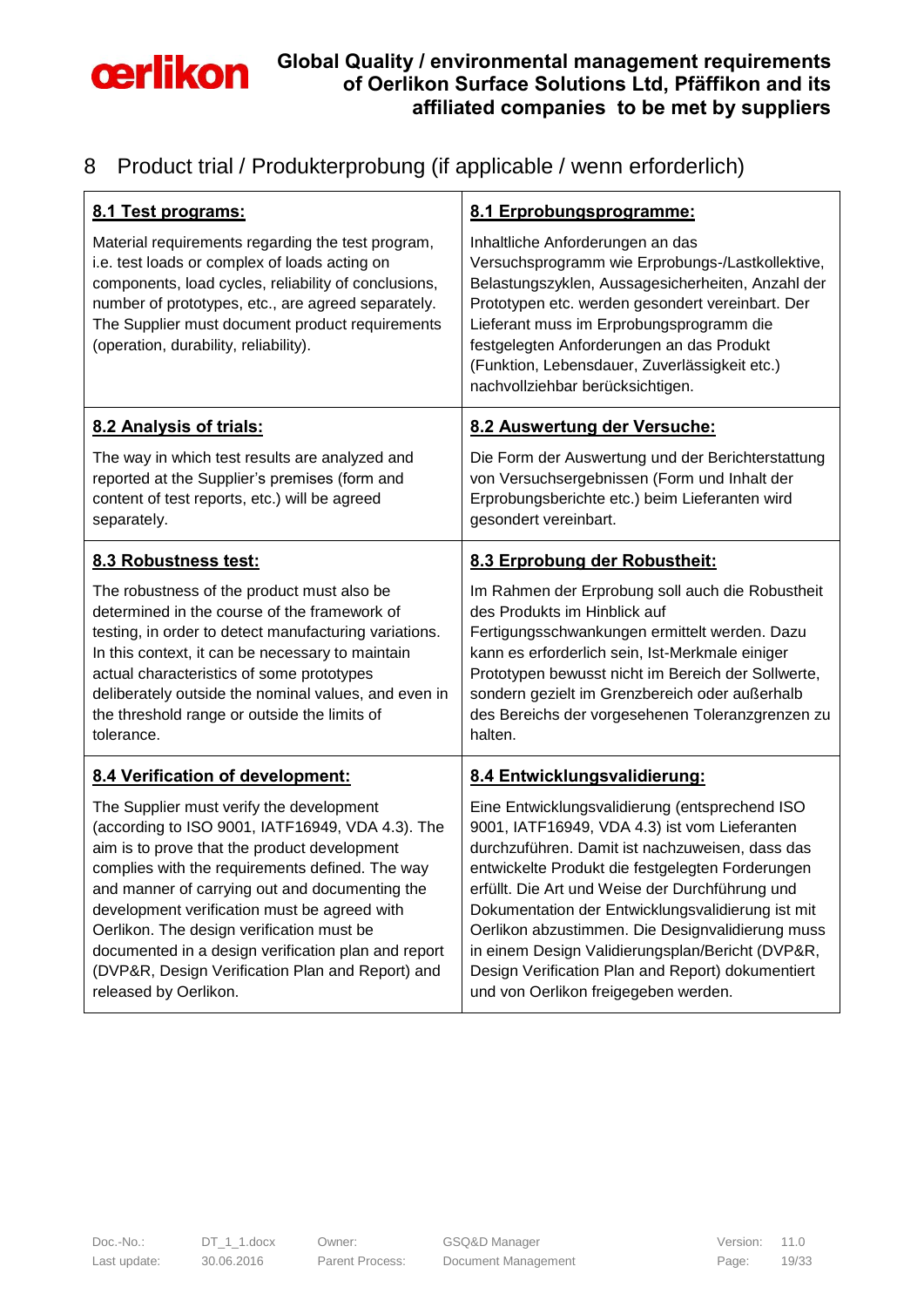

# <span id="page-19-0"></span>9 Procurement by Supplier / Beschaffung beim Lieferanten

| 9.1 Sub supplier management                                                                                                                                                                                                                                                                                                                                                                                                                                                                                                                                                                                                                                                                                                                                                                                                                                                                                             | 9.1 Unterlieferantenmanagement                                                                                                                                                                                                                                                                                                                                                                                                                                                                                                                                                                                                                                                                                                                                                                                                                                                                                                                                                             |
|-------------------------------------------------------------------------------------------------------------------------------------------------------------------------------------------------------------------------------------------------------------------------------------------------------------------------------------------------------------------------------------------------------------------------------------------------------------------------------------------------------------------------------------------------------------------------------------------------------------------------------------------------------------------------------------------------------------------------------------------------------------------------------------------------------------------------------------------------------------------------------------------------------------------------|--------------------------------------------------------------------------------------------------------------------------------------------------------------------------------------------------------------------------------------------------------------------------------------------------------------------------------------------------------------------------------------------------------------------------------------------------------------------------------------------------------------------------------------------------------------------------------------------------------------------------------------------------------------------------------------------------------------------------------------------------------------------------------------------------------------------------------------------------------------------------------------------------------------------------------------------------------------------------------------------|
| Oerlikon requires that its suppliers exercise their<br>procurement activities with care. This means in<br>particular:                                                                                                                                                                                                                                                                                                                                                                                                                                                                                                                                                                                                                                                                                                                                                                                                   | Oerlikon verlangt von seinen Lieferanten Sorgfalt<br>bei ihren Beschaffungsaktivitäten. Dies betrifft in<br>besonderem Maße die folgenden Punkte:                                                                                                                                                                                                                                                                                                                                                                                                                                                                                                                                                                                                                                                                                                                                                                                                                                          |
| review of procurement documents for<br>$\bullet$<br>unambiguousness and completeness<br>definition and follow-up of the special product<br>$\bullet$<br>and process characteristics (see item 2.3)<br>marking and traceability<br>$\bullet$<br>sampling of subcontracted supplies<br>$\bullet$<br>selection of sources of supply<br>$\bullet$<br>monitoring of subcontractors<br>$\bullet$<br>support and encouragement of subcontractors<br>$\bullet$<br>continuous improvement of subcontractors<br>$\bullet$<br>evidence that products procured comply with the<br>$\bullet$<br>requirements<br>at least one re-qualification examination<br>$\bullet$<br>according to IATF16949 8.6.2 per year. The<br>Supplier is obliged to present a proposal in this<br>regard during the project phase.<br>Oerlikon preference is to have sub-tier Supplier<br>$\bullet$<br>certified to ISO/IATF16949 or minimum ISO<br>9001. | Überprüfung der Beschaffungsdokumente<br>٠<br>hinsichtlich Eindeutigkeit und Vollständigkeit<br>Festlegung und Verfolgung der besonderen<br>$\bullet$<br>Produkt- & Prozess-Merkmale (siehe Kapitel<br>(2.3)<br>Kennzeichnung und Rückverfolgbarkeit<br>$\bullet$<br>Bemusterung von Zulieferungen<br>$\bullet$<br>Auswahl der Bezugsquellen<br>$\bullet$<br>Überwachung der Unterlieferanten<br>$\bullet$<br>Unterstützung und Förderung der<br>$\bullet$<br>Unterlieferanten<br>Kontinuierliche Verbesserung bei<br>$\bullet$<br>Unterlieferanten<br>Nachweise, dass die beschafften Produkte die<br>$\bullet$<br>Anforderungen erfüllen<br>Mindestens jährliche Requalifikationsprüfungen<br>$\bullet$<br>gemäß IATF16949 8.6.2. Der Lieferant hat<br>dazu einen Vorschlag während der<br>Projektphase zu unterbreiten.<br>Oerlikon erwartet auch von den<br>$\bullet$<br>Unterlieferanten seiner Lieferanten ein Q-<br>System entsprechend ISO/IATF16949, oder<br>mindestens ISO 9001. |
| 9.2 Communication of requirements to<br>subcontractors:                                                                                                                                                                                                                                                                                                                                                                                                                                                                                                                                                                                                                                                                                                                                                                                                                                                                 | 9.2 Weitergabe der Forderungen an<br>Unterlieferanten:                                                                                                                                                                                                                                                                                                                                                                                                                                                                                                                                                                                                                                                                                                                                                                                                                                                                                                                                     |
| The Supplier is obliged to communicate the quality<br>and environmental management requirements as<br>well as contract-specific requirements of Oerlikon<br>and any additional Oerlikon customer requirements<br>to his subcontractors and to commit them to fulfill<br>these requirements.                                                                                                                                                                                                                                                                                                                                                                                                                                                                                                                                                                                                                             | Der Lieferant ist verpflichtet, die Qualitäts-<br>/Umweltmanagement-Forderungen sowie<br>auftragsspezifische Forderungen der Oerlikon und<br>allfällige zusätzliche Forderungen der Oerlikon-<br>Kunden an seine Unterlieferantenweiterzugeben<br>und diese zur Einhaltung zu verpflichten.                                                                                                                                                                                                                                                                                                                                                                                                                                                                                                                                                                                                                                                                                                |
| 9.3 Replacement of subcontractors:                                                                                                                                                                                                                                                                                                                                                                                                                                                                                                                                                                                                                                                                                                                                                                                                                                                                                      | 9.3 Wechsel von Unterlieferanten:                                                                                                                                                                                                                                                                                                                                                                                                                                                                                                                                                                                                                                                                                                                                                                                                                                                                                                                                                          |
| If the Supplier plans the replacement of a<br>subcontractor, he must inform the responsible<br>indicated on the Oerlikon delivery note in writing.<br>After a common appraisal of the framework<br>conditions, the measures required by Oerlikon must<br>be planned and implemented (see also IATF16949<br>/PPAP, VDA 2). A new product and process release<br>procedure must in any case be carried out. The<br>replacement of the Supplier can only be                                                                                                                                                                                                                                                                                                                                                                                                                                                                | Wenn der Lieferant plant, einen Unterlieferanten zu<br>wechseln, muss er die auf dem Oerlikon-Lieferabruf<br>angegebene Stelle schriftlich informieren. Nach<br>einer gemeinsamen Abschätzung der<br>Randbedingungen sind die von Oerlikon geforderten<br>Maßnahmen vom Lieferanten zu planen und<br>durchzuführen (siehe auch IATF16949/PPAP, VDA                                                                                                                                                                                                                                                                                                                                                                                                                                                                                                                                                                                                                                         |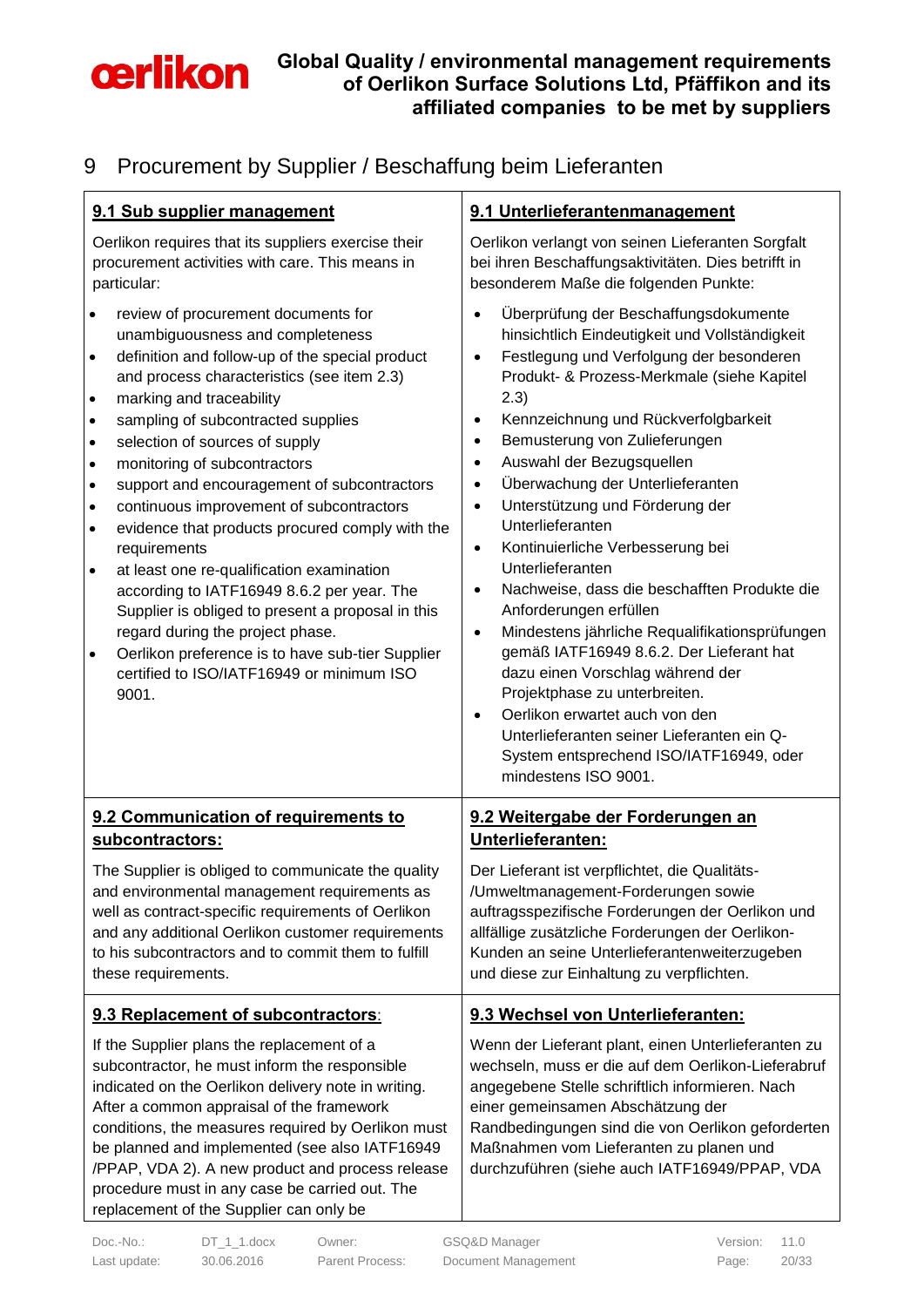

| implemented when Oerlikon has provided the                                                                                                                                                                    | 2). In jedem Falle ist eine entsprechende neue                                                                                                                                                                                                                                                                                                    |
|---------------------------------------------------------------------------------------------------------------------------------------------------------------------------------------------------------------|---------------------------------------------------------------------------------------------------------------------------------------------------------------------------------------------------------------------------------------------------------------------------------------------------------------------------------------------------|
| release in writing.                                                                                                                                                                                           | Produkt- & Prozessfreigabe                                                                                                                                                                                                                                                                                                                        |
| In the event of multiple sourcing, all suppliers must<br>be disclosed and shall be subject to sampling. In<br>general all the costs related to the change of<br>suppliers are at the expense of the Supplier. | durchzuführen. Die Umsetzung des<br>Lieferantenwechsels darf erst nach Vorlage der<br>schriftlichen Freigabe durch Oerlikon erfolgen.<br>Bei Mehrfachsourcing sind sämtliche Lieferanten<br>bekannt zu geben und entsprechend zu bemustern.<br>Grundsätzlich gehen alle, den Lieferantenwechsel<br>betreffenden Kosten zu Lasten des Lieferanten. |

## <span id="page-20-0"></span>10 Preparation of production and serial production / Produktionsvorbereitung und Serienproduktion

| 10.1 Process flow charts:                                                                                                                                                                                                                                                                                                                                                                                                                                                                                                                                                                                                                                                                                                                                            | 10.1 Prozessablaufplan:                                                                                                                                                                                                                                                                                                                                                                                                                                                                                                                                                                                                                                                                                                                                       |
|----------------------------------------------------------------------------------------------------------------------------------------------------------------------------------------------------------------------------------------------------------------------------------------------------------------------------------------------------------------------------------------------------------------------------------------------------------------------------------------------------------------------------------------------------------------------------------------------------------------------------------------------------------------------------------------------------------------------------------------------------------------------|---------------------------------------------------------------------------------------------------------------------------------------------------------------------------------------------------------------------------------------------------------------------------------------------------------------------------------------------------------------------------------------------------------------------------------------------------------------------------------------------------------------------------------------------------------------------------------------------------------------------------------------------------------------------------------------------------------------------------------------------------------------|
| The Supplier must represent his production                                                                                                                                                                                                                                                                                                                                                                                                                                                                                                                                                                                                                                                                                                                           | Der Lieferant muss seine Herstellungsprozesse vom                                                                                                                                                                                                                                                                                                                                                                                                                                                                                                                                                                                                                                                                                                             |
| processes from the reception of goods up to                                                                                                                                                                                                                                                                                                                                                                                                                                                                                                                                                                                                                                                                                                                          | Wareneingang bis zur Auslieferung in                                                                                                                                                                                                                                                                                                                                                                                                                                                                                                                                                                                                                                                                                                                          |
| dispatching in process flow charts. These process                                                                                                                                                                                                                                                                                                                                                                                                                                                                                                                                                                                                                                                                                                                    | Prozessablaufplänen darstellen. Diese enthalten                                                                                                                                                                                                                                                                                                                                                                                                                                                                                                                                                                                                                                                                                                               |
| flow charts must show in an unambiguous and                                                                                                                                                                                                                                                                                                                                                                                                                                                                                                                                                                                                                                                                                                                          | eindeutig erkenntlich und nachvollziehbar die                                                                                                                                                                                                                                                                                                                                                                                                                                                                                                                                                                                                                                                                                                                 |
| clear manner the different process steps, as well as                                                                                                                                                                                                                                                                                                                                                                                                                                                                                                                                                                                                                                                                                                                 | Prozessabschnitte sowie die Schnittstellen zu seinen                                                                                                                                                                                                                                                                                                                                                                                                                                                                                                                                                                                                                                                                                                          |
| the interfaces with his subcontractors and with                                                                                                                                                                                                                                                                                                                                                                                                                                                                                                                                                                                                                                                                                                                      | Unterlieferanten und zu Oerlikon.                                                                                                                                                                                                                                                                                                                                                                                                                                                                                                                                                                                                                                                                                                                             |
| Oerlikon.                                                                                                                                                                                                                                                                                                                                                                                                                                                                                                                                                                                                                                                                                                                                                            | Der Lieferant hält die Prozessablaufpläne während                                                                                                                                                                                                                                                                                                                                                                                                                                                                                                                                                                                                                                                                                                             |
| The Supplier must update his process flow charts                                                                                                                                                                                                                                                                                                                                                                                                                                                                                                                                                                                                                                                                                                                     | der gesamten Projektlaufzeit ständig auf aktuellem                                                                                                                                                                                                                                                                                                                                                                                                                                                                                                                                                                                                                                                                                                            |
| continuously during the entire term of the project.                                                                                                                                                                                                                                                                                                                                                                                                                                                                                                                                                                                                                                                                                                                  | Stand.                                                                                                                                                                                                                                                                                                                                                                                                                                                                                                                                                                                                                                                                                                                                                        |
| History of Changes (scope of change) must also be                                                                                                                                                                                                                                                                                                                                                                                                                                                                                                                                                                                                                                                                                                                    | Die Änderungshistorie (Änderungsumfänge) muss                                                                                                                                                                                                                                                                                                                                                                                                                                                                                                                                                                                                                                                                                                                 |
| updated and adjusted continuously.                                                                                                                                                                                                                                                                                                                                                                                                                                                                                                                                                                                                                                                                                                                                   | aktualisiert und auf letztstand gehalten werden.                                                                                                                                                                                                                                                                                                                                                                                                                                                                                                                                                                                                                                                                                                              |
| 10.2 Critical processes and technologies:                                                                                                                                                                                                                                                                                                                                                                                                                                                                                                                                                                                                                                                                                                                            | 10.2 Kritische Prozesse und Technologien:                                                                                                                                                                                                                                                                                                                                                                                                                                                                                                                                                                                                                                                                                                                     |
| The Supplier must clearly identify critical processes<br>and technologies in his production. For this he<br>must take appropriate measures, in order to<br>achieve the process capability required, as well as<br>appropriate avoidance measures (detail planning,<br>process analyses, identification and definition of<br>special measures for the process, and of important<br>process parameters, process release for serial<br>production, process monitoring and control, urgent<br>measures to be taken in the event of deviations,<br>etc.). Additionally, if these critical process and<br>technologies are within the processes of sub-tier<br>suppliers (tier 2, 3, 4, etc) then the requirements<br>must be applied to the respective sub-tier supplier. | Der Lieferant muss kritische Prozesse und<br>Technologien in seiner Produktion nachvollziehbar<br>identifizieren. Für diese sind geeignete Maßnahmen<br>zur Erreichung der geforderten Prozessfähigkeit<br>sowie geeignete Absicherungsmaßnahmen zu treffen<br>(detaillierte Planung, Prozessanalysen, Identifikation<br>und Festlegung der besonderen Merkmale für den<br>Prozess und wichtiger Prozessparameter,<br>Prozessfreigabe für Serienproduktion,<br>Prozessüberwachung und -regelung,<br>Sofortmaßnahmen bei Abweichungen etc.). Diese<br>Anforderungen sind außerdem auf den jeweiligen<br>Unterlieferanten umzulegen, sofern diese kritischen<br>Prozesse und Technologien Teil der Prozesse von<br>Unterlieferanten (Ebene 2, 3, 4 etc.), sind. |
| 10.3 Process FMEA:                                                                                                                                                                                                                                                                                                                                                                                                                                                                                                                                                                                                                                                                                                                                                   | 10.3 Prozess-FMEA:                                                                                                                                                                                                                                                                                                                                                                                                                                                                                                                                                                                                                                                                                                                                            |
| The Supplier must analyze his production                                                                                                                                                                                                                                                                                                                                                                                                                                                                                                                                                                                                                                                                                                                             | Der Lieferant muss seine Herstellprozesse rechtzeitig                                                                                                                                                                                                                                                                                                                                                                                                                                                                                                                                                                                                                                                                                                         |
| processes on time, and hence carry out process                                                                                                                                                                                                                                                                                                                                                                                                                                                                                                                                                                                                                                                                                                                       | mittels Prozess-FMEAs analysieren. In der Prozess-                                                                                                                                                                                                                                                                                                                                                                                                                                                                                                                                                                                                                                                                                                            |

Doc.-No.: DT\_1\_1.docx Owner: GSQ&D Manager Version: 11.0 Last update: 30.06.2016 Parent Process: Document Management Page: 21/33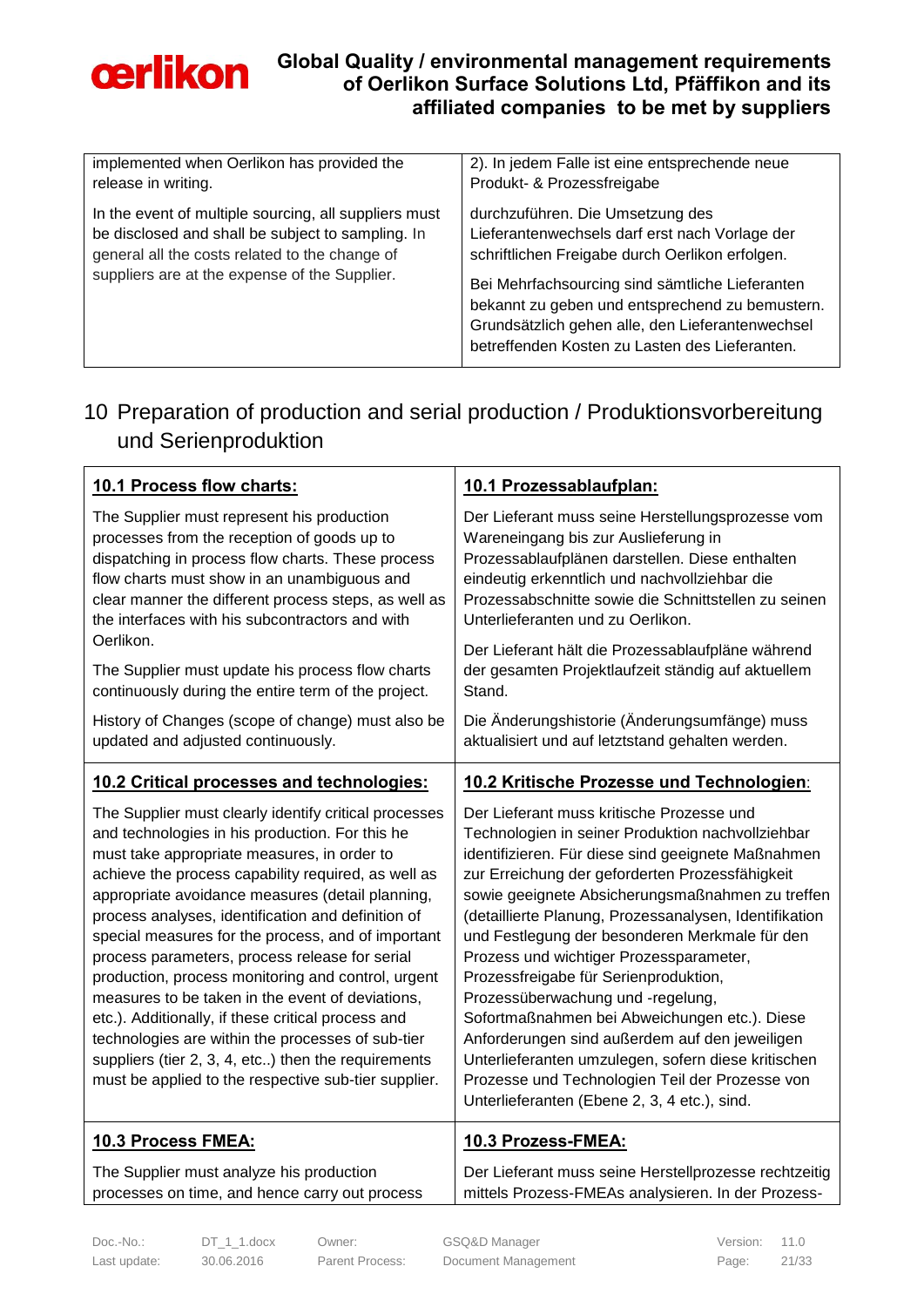

| FMEA. In a Process FMEA, the special product                                                                                                                                                                                                                                                                                                 |                                      |                                                                                                                                                  | FMEA müssen die besonderen Produktmerkmale |                                                                                                                                                                                                                                                                                                                                            |                                                                                                                                                                   |                  |  |
|----------------------------------------------------------------------------------------------------------------------------------------------------------------------------------------------------------------------------------------------------------------------------------------------------------------------------------------------|--------------------------------------|--------------------------------------------------------------------------------------------------------------------------------------------------|--------------------------------------------|--------------------------------------------------------------------------------------------------------------------------------------------------------------------------------------------------------------------------------------------------------------------------------------------------------------------------------------------|-------------------------------------------------------------------------------------------------------------------------------------------------------------------|------------------|--|
| characteristics must be analyzed.                                                                                                                                                                                                                                                                                                            |                                      |                                                                                                                                                  | analysiert werden.                         |                                                                                                                                                                                                                                                                                                                                            |                                                                                                                                                                   |                  |  |
| The FMEA procedure will be agreed between the<br>Supplier and Oerlikon. Oerlikon expects a short<br>traceable presentation of the FMEA results from<br>the Supplier. Basic requirements for a Process<br>FMEA are:<br>definition of special product characteristics<br>$\bullet$<br>identification and addition of pass through<br>$\bullet$ |                                      |                                                                                                                                                  |                                            | Die Vorgangsweise bei der FMEA wird zwischen<br>dem Lieferanten und Oerlikon abgestimmt. Oerlikon<br>erwartet vom Lieferanten eine kurze,<br>nachvollziehbare Präsentation der FMEA-<br>Ergebnisse. Als Ausgangsbasis für Prozess-FMEAs<br>ist zumindest Folgendes erforderlich:<br>Festlegung der besonderen Produktmerkmale<br>$\bullet$ |                                                                                                                                                                   |                  |  |
|                                                                                                                                                                                                                                                                                                                                              | characteristics                      |                                                                                                                                                  |                                            | $\bullet$                                                                                                                                                                                                                                                                                                                                  | Festlegung und Hinzufügung der Pass Through                                                                                                                       |                  |  |
| $\bullet$                                                                                                                                                                                                                                                                                                                                    |                                      | definition of critical processes                                                                                                                 |                                            | Characteristics                                                                                                                                                                                                                                                                                                                            |                                                                                                                                                                   |                  |  |
| $\bullet$                                                                                                                                                                                                                                                                                                                                    |                                      | detail analysis of manufacturability on the basis                                                                                                |                                            | $\bullet$                                                                                                                                                                                                                                                                                                                                  | Festlegung kritischer Prozesse                                                                                                                                    |                  |  |
| $\bullet$                                                                                                                                                                                                                                                                                                                                    | of single part drawings              | definition of technologies, lay-out, process flow                                                                                                |                                            | $\bullet$<br>Einzelteilzeichnungen                                                                                                                                                                                                                                                                                                         | Detaillierte Analyse der Herstellbarkeit auf Basis                                                                                                                |                  |  |
| $\bullet$                                                                                                                                                                                                                                                                                                                                    | surfaces, etc.                       | chart, clamping situations, machining reference<br>process control concepts, workflow and control<br>plans, concepts for equipment and machines, |                                            | $\bullet$<br>$\bullet$                                                                                                                                                                                                                                                                                                                     | Festlegung von Technologien, Layout,<br>Prozessablaufplan, Aufspannsituationen,<br>Bearbeitungsbezugsflächen, u.ä.<br>Konzepte der Prozesssteuerung, Arbeitspläne |                  |  |
|                                                                                                                                                                                                                                                                                                                                              |                                      | information from similar processes                                                                                                               |                                            |                                                                                                                                                                                                                                                                                                                                            | und Prüfpläne (control plans), Konzepte von                                                                                                                       |                  |  |
| $\bullet$                                                                                                                                                                                                                                                                                                                                    | etc. as already known                | machine capability values, process capabilities,                                                                                                 |                                            |                                                                                                                                                                                                                                                                                                                                            | Einrichtungen und Maschinen, Informationen<br>von ähnlichen Prozessen                                                                                             |                  |  |
| $\bullet$                                                                                                                                                                                                                                                                                                                                    |                                      | specific product characteristics must be                                                                                                         |                                            | $\bullet$                                                                                                                                                                                                                                                                                                                                  | bekannte Maschinenfähigkeitswerte,                                                                                                                                |                  |  |
|                                                                                                                                                                                                                                                                                                                                              | documented in PFMEAs                 |                                                                                                                                                  |                                            | Prozessfähigkeiten etc.                                                                                                                                                                                                                                                                                                                    |                                                                                                                                                                   |                  |  |
|                                                                                                                                                                                                                                                                                                                                              |                                      |                                                                                                                                                  |                                            | $\bullet$                                                                                                                                                                                                                                                                                                                                  | besondere Produktmerkmale sind in den                                                                                                                             |                  |  |
| The FMEA must be submitted to Oerlikon upon<br>request.                                                                                                                                                                                                                                                                                      |                                      |                                                                                                                                                  | PFMEAs zu dokumentieren.                   |                                                                                                                                                                                                                                                                                                                                            |                                                                                                                                                                   |                  |  |
|                                                                                                                                                                                                                                                                                                                                              |                                      |                                                                                                                                                  |                                            |                                                                                                                                                                                                                                                                                                                                            |                                                                                                                                                                   |                  |  |
|                                                                                                                                                                                                                                                                                                                                              |                                      |                                                                                                                                                  |                                            | vorgestellt werden.                                                                                                                                                                                                                                                                                                                        | Die Prozess-FMEA muss Oerlikon auf Verlangen                                                                                                                      |                  |  |
|                                                                                                                                                                                                                                                                                                                                              |                                      | 10.4 Process analyses and process                                                                                                                |                                            |                                                                                                                                                                                                                                                                                                                                            |                                                                                                                                                                   |                  |  |
|                                                                                                                                                                                                                                                                                                                                              |                                      | capability analyses, process capabilities                                                                                                        |                                            | 10.4 Prozessanalysen und                                                                                                                                                                                                                                                                                                                   | Prozessfähigkeitsuntersuchungen,                                                                                                                                  |                  |  |
|                                                                                                                                                                                                                                                                                                                                              | required:                            |                                                                                                                                                  |                                            |                                                                                                                                                                                                                                                                                                                                            | geforderte Prozessfähigkeiten:                                                                                                                                    |                  |  |
|                                                                                                                                                                                                                                                                                                                                              |                                      | In order to achieve and prove a stable and/or                                                                                                    |                                            |                                                                                                                                                                                                                                                                                                                                            | Zum Erreichen und zum Nachweis der                                                                                                                                |                  |  |
|                                                                                                                                                                                                                                                                                                                                              |                                      | capable process, process analyses and process                                                                                                    |                                            |                                                                                                                                                                                                                                                                                                                                            | Prozessstabilität bzw. fähiger Prozesse sind                                                                                                                      |                  |  |
|                                                                                                                                                                                                                                                                                                                                              |                                      | capability surveys have to be carried out. This                                                                                                  |                                            | geeignete Prozessanalysen und                                                                                                                                                                                                                                                                                                              |                                                                                                                                                                   |                  |  |
|                                                                                                                                                                                                                                                                                                                                              |                                      | applies in particular to specific product and process                                                                                            |                                            |                                                                                                                                                                                                                                                                                                                                            | Prozessfähigkeitsstudien durchzuführen. Dies gilt                                                                                                                 |                  |  |
|                                                                                                                                                                                                                                                                                                                                              |                                      | characteristics (see chapter 2.3).                                                                                                               |                                            |                                                                                                                                                                                                                                                                                                                                            | besonders für besondere Produkt- &<br>Prozessmerkmale (siehe Kapitel 2.3).                                                                                        |                  |  |
|                                                                                                                                                                                                                                                                                                                                              |                                      | Minimum process capabilities required: preliminary                                                                                               |                                            |                                                                                                                                                                                                                                                                                                                                            |                                                                                                                                                                   |                  |  |
|                                                                                                                                                                                                                                                                                                                                              | capability long-term process:        |                                                                                                                                                  |                                            | Geforderte                                                                                                                                                                                                                                                                                                                                 | Mindest-Prozessfähigkeiten:<br>Prozessfähigkeit, Langzeit-Prozess                                                                                                 | vorläufige       |  |
|                                                                                                                                                                                                                                                                                                                                              | Type of                              | capability Pp &                                                                                                                                  | capability cp &                            | Merkmals-                                                                                                                                                                                                                                                                                                                                  | vorläuf.                                                                                                                                                          | Langzeit         |  |
|                                                                                                                                                                                                                                                                                                                                              | characteristics:                     | Ppk                                                                                                                                              | cpk                                        | Typ                                                                                                                                                                                                                                                                                                                                        | Prozessfähigkeit                                                                                                                                                  | Prozessfähigkeit |  |
|                                                                                                                                                                                                                                                                                                                                              | <b>O</b> Critical<br>Characteristics | 1.67                                                                                                                                             | 1.33                                       | <b>O</b> Kritische<br>Merkmale                                                                                                                                                                                                                                                                                                             | 1.67                                                                                                                                                              | 1.33             |  |
|                                                                                                                                                                                                                                                                                                                                              |                                      | Special Customer requirements are communicated                                                                                                   |                                            |                                                                                                                                                                                                                                                                                                                                            | Spezielle Kundenforderungen werden gesondert                                                                                                                      |                  |  |
|                                                                                                                                                                                                                                                                                                                                              | separately.                          |                                                                                                                                                  |                                            | weitergegeben.                                                                                                                                                                                                                                                                                                                             |                                                                                                                                                                   |                  |  |
|                                                                                                                                                                                                                                                                                                                                              |                                      | As for attributive characteristics, requirements of                                                                                              |                                            |                                                                                                                                                                                                                                                                                                                                            | Für attributive Merkmale ist eine 100 %-ige Erfüllung                                                                                                             |                  |  |
|                                                                                                                                                                                                                                                                                                                                              |                                      | the capability analyses must be met 100%.<br>Appropriate measures must be provided in                                                            |                                            |                                                                                                                                                                                                                                                                                                                                            | der Vorgaben in den Fähigkeitsuntersuchungen<br>gefordert. Für Prozesse, die nicht nachweislich stabil                                                            |                  |  |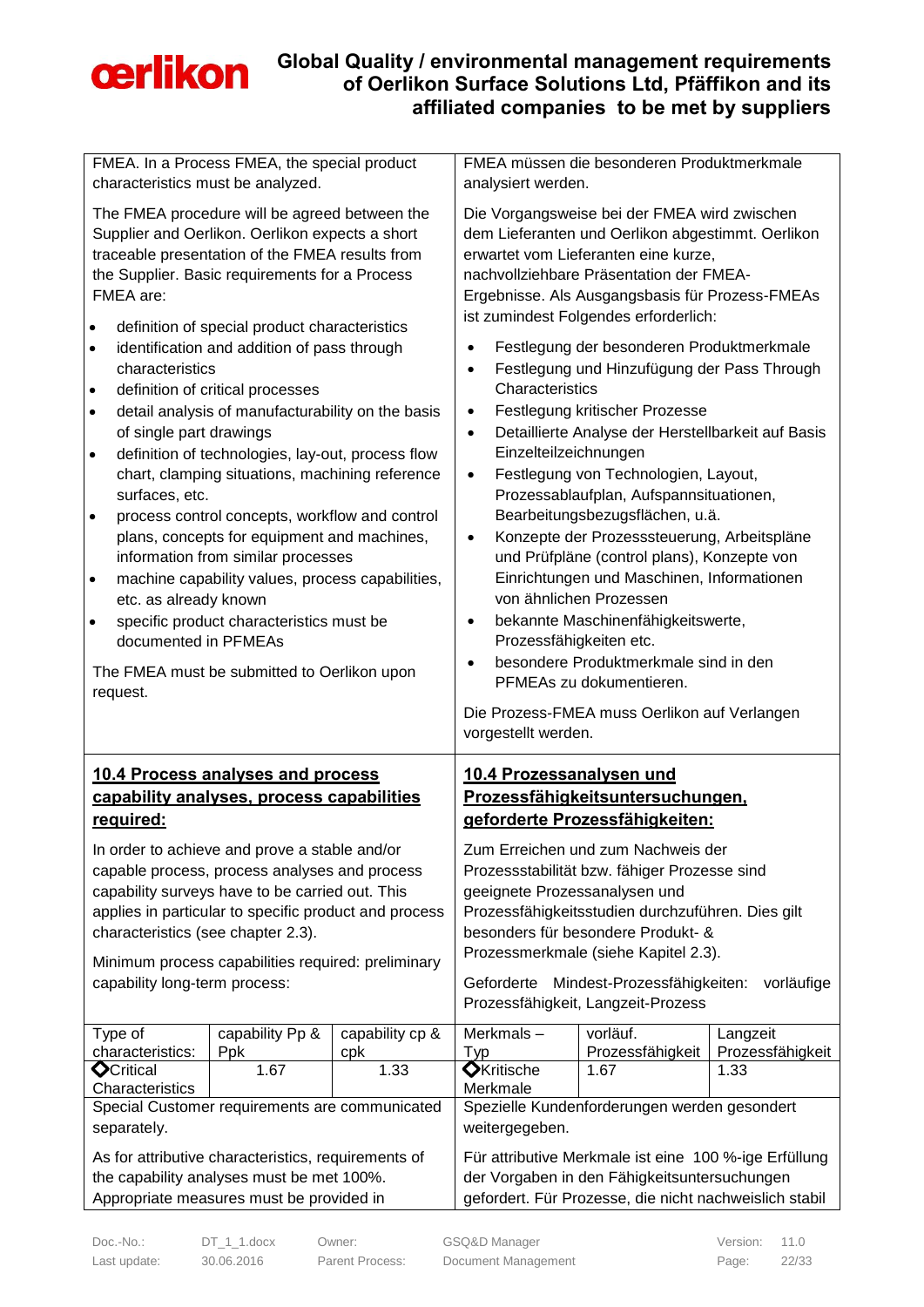

| coordination with Oerlikon for processes which<br>demonstrably lack stability and capability to ensure                                                                                                                                                                                                                                                                                                                                                                                                                                                                                                                                                                       | und fähig sind, sind in Abstimmung mit Oerlikon<br>geeignete                                                                                                                                                                                                                                                                                                                                                                                                                                                                                                                                                                                                                                                            |  |
|------------------------------------------------------------------------------------------------------------------------------------------------------------------------------------------------------------------------------------------------------------------------------------------------------------------------------------------------------------------------------------------------------------------------------------------------------------------------------------------------------------------------------------------------------------------------------------------------------------------------------------------------------------------------------|-------------------------------------------------------------------------------------------------------------------------------------------------------------------------------------------------------------------------------------------------------------------------------------------------------------------------------------------------------------------------------------------------------------------------------------------------------------------------------------------------------------------------------------------------------------------------------------------------------------------------------------------------------------------------------------------------------------------------|--|
| that requirements are met (e.g. safeguarding by<br>100% control [marking as a special product                                                                                                                                                                                                                                                                                                                                                                                                                                                                                                                                                                                | Maßnahmen vorzusehen, welche die Erfüllung der                                                                                                                                                                                                                                                                                                                                                                                                                                                                                                                                                                                                                                                                          |  |
| characteristic with $\bf{Q}$ ]).                                                                                                                                                                                                                                                                                                                                                                                                                                                                                                                                                                                                                                             | Anforderungen sicherstellen (z.B. Absicherung durch                                                                                                                                                                                                                                                                                                                                                                                                                                                                                                                                                                                                                                                                     |  |
|                                                                                                                                                                                                                                                                                                                                                                                                                                                                                                                                                                                                                                                                              | 100%-Prüfung, [Kennzeichnung als besonderes<br>Produktmerkmal mit $\bullet$ 1).                                                                                                                                                                                                                                                                                                                                                                                                                                                                                                                                                                                                                                         |  |
| 10.5 Monitoring of products and processes,                                                                                                                                                                                                                                                                                                                                                                                                                                                                                                                                                                                                                                   | <u>10.5 Überwachung von Produkt und Prozess,</u>                                                                                                                                                                                                                                                                                                                                                                                                                                                                                                                                                                                                                                                                        |  |
| process control:                                                                                                                                                                                                                                                                                                                                                                                                                                                                                                                                                                                                                                                             | Prozessregelung:                                                                                                                                                                                                                                                                                                                                                                                                                                                                                                                                                                                                                                                                                                        |  |
| Manufacturing process control must include a<br>continuous monitoring of product characteristics<br>and of parameters influencing the process. For this<br>purpose statistical process control (SPC) methods<br>must be applied if this is possible and useful.<br>Process parameters and product characteristics<br>subject to regulations must be documented in<br>control plans (see ISO/IATF16949:2000 appendix<br>A).                                                                                                                                                                                                                                                   | Die Regelung der Herstellprozesse muss die<br>laufende Überwachung der Produktmerkmale und<br>der prozessbeeinflussenden Parameter umfassen.<br>Dafür sind Methoden der Statistischen<br>Prozessregelung (SPC), wo möglich und<br>zweckmäßig, anzuwenden. Die der Regelung<br>unterliegenden Prozessparameter und<br>Produktmerkmale sind in Control Plänen (siehe<br>ISO/IATF16949:2000 Anhang A) zu dokumentieren.                                                                                                                                                                                                                                                                                                    |  |
| Oerlikon requests proof of a continuous stability<br>and process capability during serial production as<br>far as safety features and special product<br>characteristics (marked with <>) are concerned.<br>Annual requalification according IATF16949 must<br>be done and is subject to verification by Oerlikon.                                                                                                                                                                                                                                                                                                                                                           | Oerlikon fordert Nachweise der fortdauernden<br>Stabilität und Prozessfähigkeit in der<br>Serienproduktion betreffend Sicherheitsmerkmale<br>und besondere Produktmerkmale (mit <><br>gekennzeichnet).<br>Eine jährliche Requalifikationsprüfung ist gemäß<br>IATF16949 durchzuführen und unterliegt der<br>Überprüfung durch Oerlikon.                                                                                                                                                                                                                                                                                                                                                                                 |  |
| <u>10.6 Tests:</u>                                                                                                                                                                                                                                                                                                                                                                                                                                                                                                                                                                                                                                                           | 10.6 Prüfungen:                                                                                                                                                                                                                                                                                                                                                                                                                                                                                                                                                                                                                                                                                                         |  |
| The Supplier must turn his attention to achieving<br>and proving capable processes, because ppm<br>requirements (ppm = parts per million) can usually<br>not be secured by tests in an economical manner.<br>For all production steps, the Supplier must provide                                                                                                                                                                                                                                                                                                                                                                                                             | Der Lieferant muss sein Augenmerk in erster Linie<br>auf das Erreichen und Nachweisen fähiger Prozesse<br>legen, da ppm-Anforderungen (ppm = parts per<br>million) im Regelfall mittels Prüfungen nicht in<br>wirtschaftlicher Weise abzusichern sind.                                                                                                                                                                                                                                                                                                                                                                                                                                                                  |  |
| and carry out appropriate tests, unless he can<br>prove that such tests are not necessary (e.g.<br>because the minimum process capability required<br>is proven in a continuous manner). Special product<br>characteristics must be particularly considered<br>upon test planning and must be monitored<br>continuously in serial production. The tests planned<br>must be documented in control plans. The general<br>aim, however, must be to reduce tests to a<br>minimum as a result of capable processes. Tests<br>should only be used for evidence and<br>documentation purposes, and to show that<br>requirements are met and not for the detection of<br>deviations. | Der Lieferant muss für alle Phasen der Produktion,<br>wo dies nicht nachweisbar entfallen kann (z.B. durch<br>ständigen Nachweis der geforderten Mindest-<br>Prozessfähigkeit), geeignete Prüfungen einplanen<br>und durchführen. Die besonderen Produktmerkmale<br>sind in der Prüfplanung besonders zu beachten und<br>in der Serie kontinuierlich zu überwachen. Die<br>geplanten Prüfungen sind in Control Plänen zu<br>dokumentieren. Es ist jedoch immer anzustreben,<br>durch fähige Prozesse Prüfungen zu minimieren.<br>Prüfungen sollten soweit möglich nur zur Bestätigung<br>und zum dokumentierten Nachweis dienen, dass die<br>Anforderungen erfüllt werden, und nicht zum<br>Entdecken von Abweichungen. |  |

Doc.-No.: DT\_1\_1.docx Owner: GSQ&D Manager Version: 11.0 Last update: 30.06.2016 Parent Process: Document Management Page: 23/33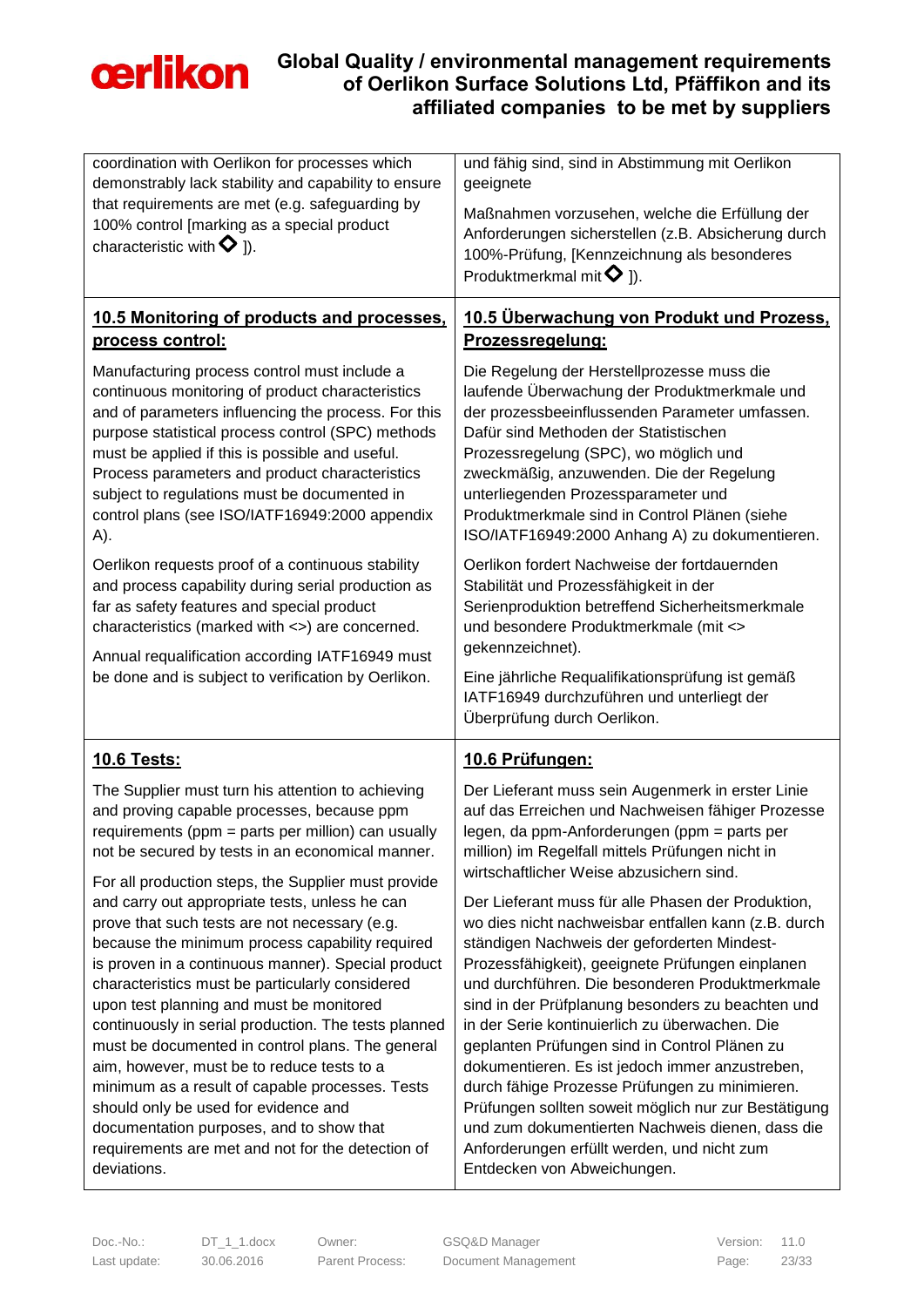

| The Supplier must agree on test procedures and<br>methods (measuring base, reference points, test<br>equipment, documentation, analysis, urgent<br>measures in the event of deviations, etc.) with<br>Oerlikon on time (see project review check list).                                                                                                                                                                                                                                                                                                                   | Der Lieferant muss die Prüfverfahren u. - methoden<br>(Messbasis, Bezugspunkte, Prüfmittel,<br>Dokumentation,<br>Auswertung, Sofortmaßnahmen bei Abweichungen<br>etc.) rechtzeitig (siehe Projektreview-Checkliste) mit<br>Oerlikon abstimmen.                                                                                                                                                                                                                                                                                                                                   |
|---------------------------------------------------------------------------------------------------------------------------------------------------------------------------------------------------------------------------------------------------------------------------------------------------------------------------------------------------------------------------------------------------------------------------------------------------------------------------------------------------------------------------------------------------------------------------|----------------------------------------------------------------------------------------------------------------------------------------------------------------------------------------------------------------------------------------------------------------------------------------------------------------------------------------------------------------------------------------------------------------------------------------------------------------------------------------------------------------------------------------------------------------------------------|
| 10.7 Capability of test equipment and test<br>systems:                                                                                                                                                                                                                                                                                                                                                                                                                                                                                                                    | 10.7 Fähigkeit von Prüfmitteln &<br>Prüfsystemen:                                                                                                                                                                                                                                                                                                                                                                                                                                                                                                                                |
| The Supplier shall ensure and document the<br>capability, functionality & appropriateness of the<br>test and measuring systems. The Supplier must<br>use the methods of the automotive industry, such<br>as defined in the MSA AIAG Manual, VDA and<br>other applicable customer standards. The following<br>minimum requirements shall apply to measuring<br>systems:                                                                                                                                                                                                    | Der Lieferant stellt sicher, dass die Fähigkeit,<br>Funktionstüchtigkeit & Eignung der Prüf- &<br>Messsysteme nachweisbar gegeben ist. Die<br>Methoden der Automobilindustrie, wie im MSA-<br>Handbuch der AIAG, in VDA und einschlägigen<br>Kundenstandards festgelegt, sind vom Lieferanten<br>anzuwenden. Für Messsysteme gelten folgende<br>Mindestfanforderungen:                                                                                                                                                                                                           |
| capability characteristics cg & cgk each 3 1,33<br>$\bullet$<br>reproducibility & repeatability (R&R) < 10% of<br>$\bullet$<br>the tolerance to be measured<br>The capability analysis procedure is defined in<br>$\bullet$<br>the AIAG MSA Manual.                                                                                                                                                                                                                                                                                                                       | Fähigkeitskennwerte cg & cgk jeweils 3 1,33<br>$\bullet$<br>Reproduzierbar- & Wiederholbarkeit (R&R) <<br>$\bullet$<br>10% der zu messenden Toleranz<br>Die Vorgehensweise zur Fähigkeitsanalyse ist im<br>$\bullet$<br>MSA Handbuch der AIAG festgelegt.                                                                                                                                                                                                                                                                                                                        |
| The signal detection procedure according to MSA                                                                                                                                                                                                                                                                                                                                                                                                                                                                                                                           | Zur Fähigkeitsanalyse von Lehren ist das Verfahren                                                                                                                                                                                                                                                                                                                                                                                                                                                                                                                               |
| is acceptable for the capability analysis of gauges.<br>The aim is an uncertainty range of a maximum of<br>10% of the tolerance.                                                                                                                                                                                                                                                                                                                                                                                                                                          | der Signal-Erkennung nach MSA akzeptiert. Ziel ist<br>ein Unsicherheitsbereich von höchstens 10% der<br>Toleranz.                                                                                                                                                                                                                                                                                                                                                                                                                                                                |
| 10.8 Maintenance:                                                                                                                                                                                                                                                                                                                                                                                                                                                                                                                                                         | 10.8 Instandhaltung:                                                                                                                                                                                                                                                                                                                                                                                                                                                                                                                                                             |
| The Supplier shall ensure that the equipment and<br>plant remain operative and capable through a<br>preventive maintenance program. In the event of<br>unpredictable failures, Oerlikon must be informed<br>immediately, and an action plan for ensuring the<br>deliveries must be submitted.                                                                                                                                                                                                                                                                             | Der Lieferant sorgt durch ein vorbeugendes<br>Instandhaltungsprogramm für die erforderliche<br>Einsatzbereitschaft und Fähigkeit der Einrichtungen<br>und Anlage. Bei unvorhergesehenen Ausfällen ist<br>Oerlikon sofort und unmittelbar zu informieren und<br>ein Maßnahmenplan zur Sicherstellung der<br>Lieferversorgung darzulegen.                                                                                                                                                                                                                                          |
| 10.9 Changes in the production process:                                                                                                                                                                                                                                                                                                                                                                                                                                                                                                                                   | 10.9 Änderungen im Herstellprozess:                                                                                                                                                                                                                                                                                                                                                                                                                                                                                                                                              |
| Changes in the production processes, lay-out or as<br>specified in the AIAG PPAP manual at the Supplier<br>which can cause changes of the product<br>characteristics (regarding its geometry, mechanical<br>characteristics, resistance, service life,<br>machineability, etc., or machines, manufacturing<br>processes), must be communicated in writing to<br>Oerlikon before they are implemented.<br>The measures requested by Oerlikon (e.g. carrying<br>out of one of the activities described in chapter 2.5,<br>safeguarding by tests or similar) must be planned | Änderungen in Herstellprozessen und Layout des<br>Lieferanten, welche Änderungen der<br>Produkteigenschaften (bzgl. Geometrie,<br>mechanische Eigenschaften, Festigkeit,<br>Dauerhaltbarkeit, Zerspanbarkeit bzw. Maschinen,<br>Fertigungsverfahren) nach sich ziehen können, sind<br>Oerlikon vor deren Ausführung schriftlich mitzuteilen.<br>Nach einer gemeinsamen Abschätzung der<br>Randbedingungen sind die von Oerlikon geforderten<br>Maßnahmen (z.B. erneute Durchführung der im<br>Kapitel 2.5 beschriebenen Aktivitäten,<br>versuchstechnische Absicherung o.ä.) vom |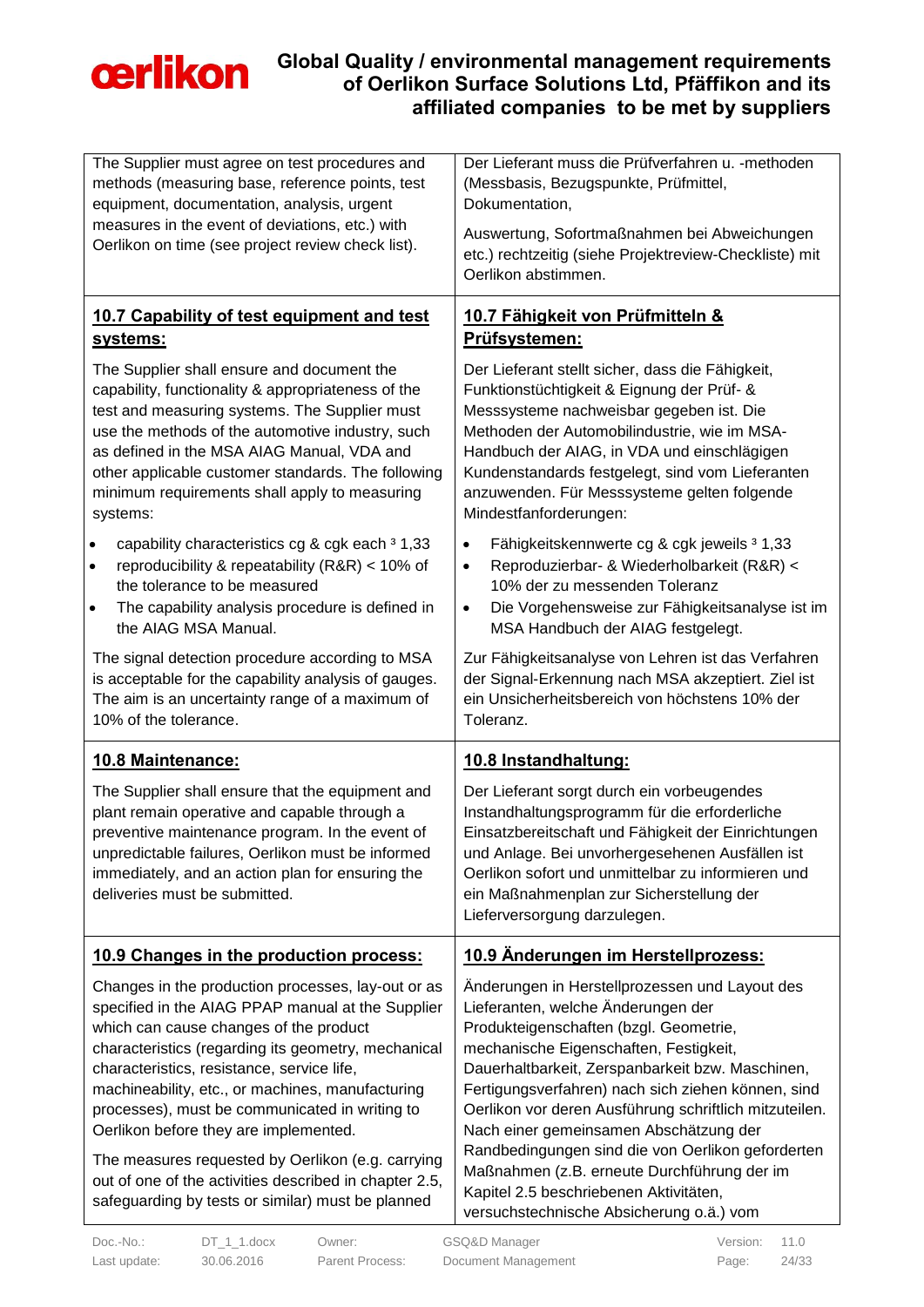

| and carried out by the Supplier after a joint<br>appraisal of conditions, (see also AIAG PPAP<br>manual and/or VDA 2, or last sentence of item 2.5<br>). All changes must be indicated on time and in<br>writing, in order to carry out a PPAP or PPF and<br>build up a buffer, if necessary.<br>This includes changes at sub-suppliers as well.                                                | Lieferanten zu planen und durchzuführen (siehe auch<br>IATF16949/PPAP-Handbuch der AIAG und/oder<br>VDA 2, oder letzter Satz unter Punkt 2.5). Sämtliche<br>Änderungen sind rechtzeitig und schriftlich<br>anzuzeigen, um PPAP/PPF durchzuführen und ggf.<br>einen Puffer aufzubauen.<br>Dies inkludiert auch Änderungen bei<br>Unterlieferanten.                                                                                      |
|-------------------------------------------------------------------------------------------------------------------------------------------------------------------------------------------------------------------------------------------------------------------------------------------------------------------------------------------------------------------------------------------------|----------------------------------------------------------------------------------------------------------------------------------------------------------------------------------------------------------------------------------------------------------------------------------------------------------------------------------------------------------------------------------------------------------------------------------------|
| 10.10 Safeguarding of production and<br>supply capability:                                                                                                                                                                                                                                                                                                                                      | 10.10 Sicherstellen der Produktions- u.<br>Lieferfähigkeit:                                                                                                                                                                                                                                                                                                                                                                            |
| The Supplier defines appropriate measures for<br>safeguarding 100% his production and supply<br>capability according to the contractually agreed<br>volume. This comprises also the safety stocks,<br>capacities and capacity reserves.                                                                                                                                                         | Der Lieferant legt geeignete Maßnahmen fest, die<br>seine Produktions- und Lieferfähigkeit im vertraglich<br>vereinbarten Umfang zu 100 % sicherstellen. Dies<br>umfasst auch die mit Oerlikon festzulegenden<br>Sicherheitsbestände, Kapazitäten und<br>Kapazitätsreserven.                                                                                                                                                           |
| 10.11 Changes in product specifications:                                                                                                                                                                                                                                                                                                                                                        | 10.11 Änderungen der<br>Produktspezifikationen                                                                                                                                                                                                                                                                                                                                                                                         |
| Changes of the product or in its specifications<br>(drawings, inter alia) must not be implemented by<br>the Supplier unless approved in writing by Oerlikon.<br>The Supplier can apply for technical changes to be<br>carried out with the Oerlikon procurement division<br>(see delivery call).                                                                                                | Änderungen am Produkt bzw. an den Spezifikationen<br>(Zeichnungen u.ä.) dürfen vom Lieferanten nicht<br>durchgeführt werden, bevor Oerlikon schriftlich<br>zugestimmt hat. Der Lieferant kann bei Bedarf<br>technische Änderungen bei der zuständigen                                                                                                                                                                                  |
|                                                                                                                                                                                                                                                                                                                                                                                                 | Oerlikon-Beschaffungsstelle (siehe Lieferabruf)<br>beantragen.                                                                                                                                                                                                                                                                                                                                                                         |
| 10.12 Deviation approval:                                                                                                                                                                                                                                                                                                                                                                       | 10.12 Abweicherlaubnis:                                                                                                                                                                                                                                                                                                                                                                                                                |
| The Supplier's deliveries must comply with the<br>drawings and specifications. Should he not be able<br>to fulfill such requirement temporarily because of<br>deviations, he can submit to Oerlikon a written<br>request for a deviation approval. Deviations can<br>only be approved, if safety, operability, durability,<br>machinability and mount ability of the parts are not<br>affected. | Der Lieferant hat zeichnungs- und<br>spezifikationskonform zu liefern. Sollte er dazu<br>aufgrund Abweichungen vorübergehend nicht in der<br>Lage sein, besteht die Möglichkeit, einen schriftlichen<br>Antrag auf Abweicherlaubnis an Oerlikon zu richten.<br>Abweichungen können nur dann genehmigt werden,<br>wenn Sicherheit, Funktion, Haltbarkeit,<br>Bearbeitbarkeit und Montierbarkeit der Teile nicht<br>beeinträchtigt sind. |
| Deviation approvals by Oerlikon are only valid in<br>writing, and are limited to a certain number of parts<br>or a certain delivery time.                                                                                                                                                                                                                                                       | Eine Abweicherlaubnis bedarf zu ihrer Wirksamkeit<br>immer der schriftlichen Genehmigung durch Oerlikon                                                                                                                                                                                                                                                                                                                                |
| In order to process the deviation request as fast as<br>possible, the following information must be                                                                                                                                                                                                                                                                                             | und ist auf eine bestimmte Anzahl von Teilen oder<br>einen bestimmten Lieferzeitraum beschränkt.                                                                                                                                                                                                                                                                                                                                       |
| indicated on the deviation application:<br>description of the deviation;<br>$\bullet$<br>cause of deviation (enclose drawing detail, or<br>$\bullet$<br>material analyses in the event of a change of<br>material);                                                                                                                                                                             | Zur raschen Bearbeitung eines Antrages auf<br>Abweicherlaubnis sind nachstehende Daten im<br>Antrag auf Abweicherlaubnis anzuführen:<br>Beschreibung der Abweichung.<br>٠                                                                                                                                                                                                                                                              |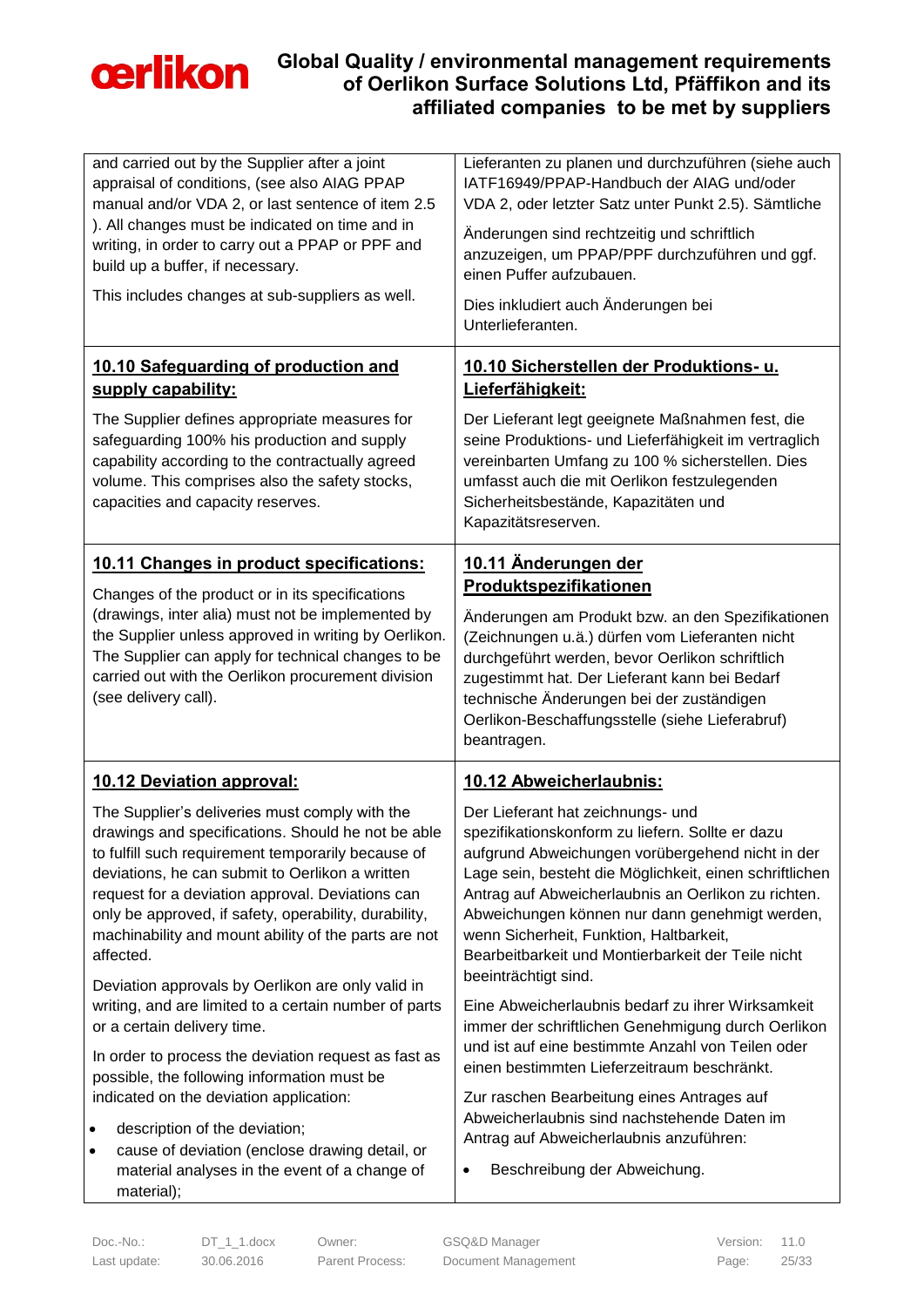

- duration of deviation approval essential data: number of parts measured, max. excesses, estimated distribution;
- operability / endurance test, if any;
- indication of reference products with equal function and load<sup>[]</sup>
- safety measures & control steps planned, in order to avoid any further-reaching noncompliance with the specifications than the deviation for which a request has been submitted;
- measures planned or implemented, for excluding the same deviation in the future (including cause analysis, 8D method;
- documentation of further conditions indicated in the deviation approval released by Oerlikon, if any. Since any approval of a deviation request is exclusively for the benefit of the Supplier (avoidance of scrap and or failure costs), Oerlikon reserve the right to reduce the amount invoiced by 15%, in order to cover in-house Oerlikon administration work.

The approval of a deviation by Oerlikon does not mean that the Supplier is released from the quality and warranty requirements as specified in the Purchase Order terms and conditions.

Goods delivered must be indicated separately on the delivery slip and on the package; the request for the deviation approval and the number of the deviation approval must be indicated.

- Ursache der Abweichung (Zeichnungsausschnitt beilegen, bei Materialänderung Werkstoff-Analysen)
- Dauer der Abweicherlaubnis
- Basisdaten: Anzahl vermessene Stück, maximale Überschreitung, geschätzte Verteilung
- Eventuell durchgeführter Funktions- / Dauertest
- Hinweis auf Referenzprodukte mit adäquater Funktion und Belastung
- Eingeplante Absicherungsmaßnahmen & Prüfschritte, um eine weitergehende Nichteinhaltung der Spezifikationen als die beantragte Überschreitung zu verhindern
- Geplante bzw. durchgeführte Maßnahmen, um die Abweichung zukünftig auszuschließen (inklusive Ursachenanalyse, 8D-Methodik)
- Gegebenenfalls Dokumentation für weitere Auflagen, die in der von Oerlikon freigegebenen Abweicherlaubnis angeführt sind. Da die positive Erledigung eines Antrages auf Abweicherlaubnis ausschließlich dem Lieferanten zu Gute kommt (Vermeidung von Ausschuss, Ausfallskosten), behält sich Oerlikon das Recht vor, den betroffenen Fakturenbetrag um 15% kürzen. Damit soll der Oerlikon-interne administrative Aufwand abgedeckt werden.

Die Erteilung einer Abweicherlaubnis durch Oerlikon bedeutet nicht, dass der Lieferant aus seiner Verantwortung hinsichtlich der Qualitäts- und Gewährleistungsanforderungen, wie in den Bestellbedingungen festgelegt, entlassen ist.

Die gelieferte Ware ist am Lieferschein und am Gebinde gesondert zu kennzeichnen, der Antragsteller der Abweicherlaubnis und die Nummer der Abweicherlaubnis ist anzugeben.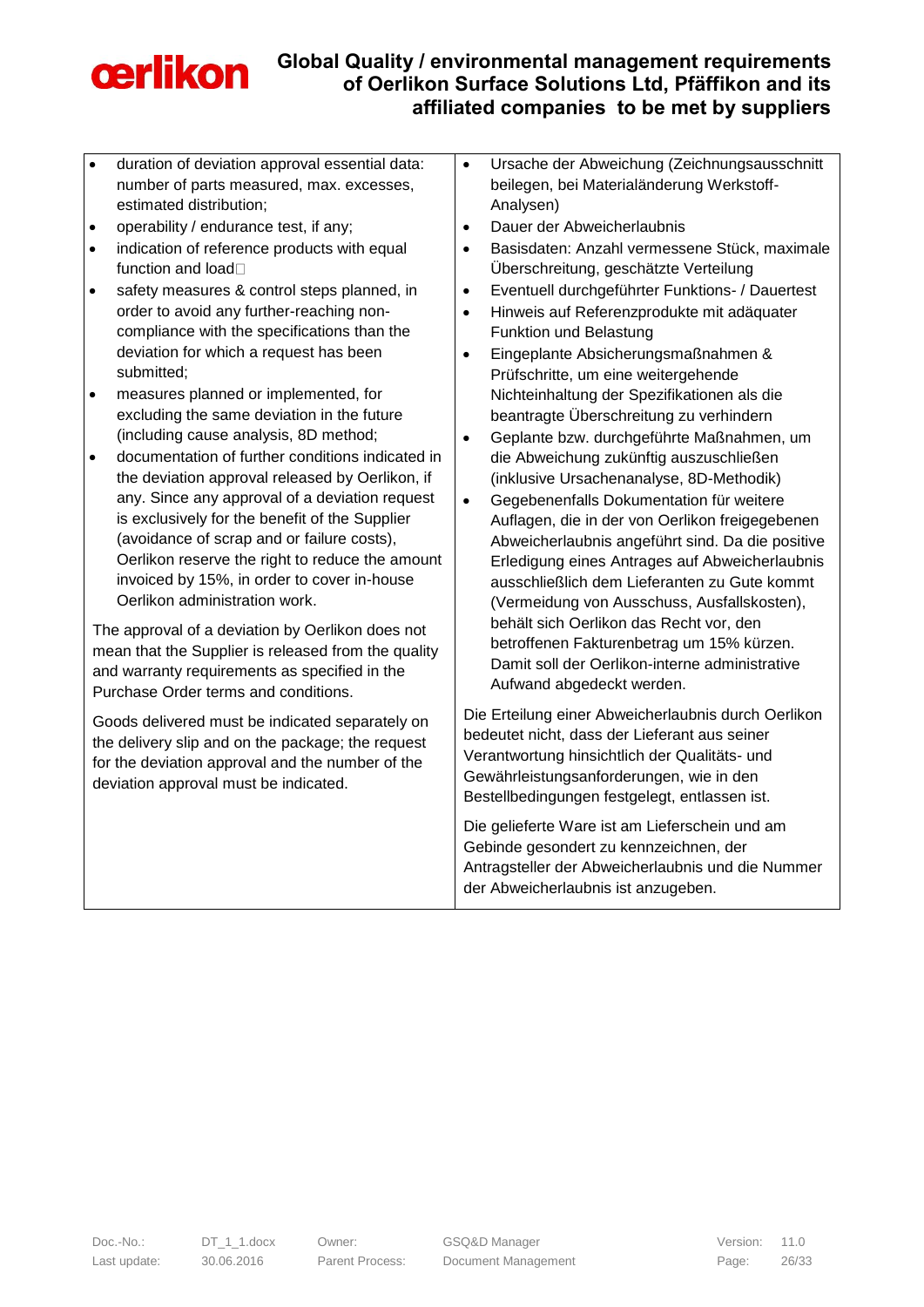

# <span id="page-26-0"></span>11 Sales and dispatching logistics / Vertrieb & Auslieferlogistik

| The Supplier shall define a concept (including the     | Der Lieferant legt ein Konzept (unter                  |
|--------------------------------------------------------|--------------------------------------------------------|
| logistics procedures requested by Oerlikon, such as    | Berücksichtigung der von Oerlikon geforderten          |
| delivery frequency, packaging, etc.) for his           | Logistikabläufe, z.B. Lieferfrequenz, Verpackung       |
| distribution logistics. The concept must be agreed     | etc.) für seine Vertriebslogistik fest. Dieses Konzept |
| with Oerlikon and be adapted by the Supplier           | wird mit Oerlikon abgestimmt und ist vom               |
| according to the progress of the project. The          | Lieferanten entsprechend dem Projektfortschritt        |
| logistics concept must be analyzed systematically in   | weiterzuentwickeln. Das Logistikkonzept ist            |
| order to detect potential risks (e.g. with a logistics | systematisch hinsichtlich möglicher Risiken zu         |
| FMEA).                                                 | untersuchen (z.B. mittels einer Logistik-FMEA).        |
| The Supplier shall ensure 100% fulfillment of his      | Der Lieferant muss sicherstellen, dass er seine        |
| delivery commitment.                                   | Lieferverpflichtungen zu 100 % erfüllt.                |
| Unless otherwise agreed with Oerlikon, parts must      | Falls keine anderslautende Vereinbarung mit            |
| be delivered dry and preserved (VCI materials, if      | Oerlikon besteht, sind Teile trocken konserviert (bei  |
| necessary). Every change of the surface (e.g. strong   | Bedarf VCI Materialien) anzuliefern. Jede Änderung     |
| corrosion-inhibiting additives to detergents) must be  | der Oberflächenbeschaffenheit (z.B. verstärkte         |
| agreed with Oerlikon before implementation.            | Korrosionsschutzzusätze in den Waschmitteln) ist       |
|                                                        | vor Umsetzung mit Oerlikon zu vereinbaren.             |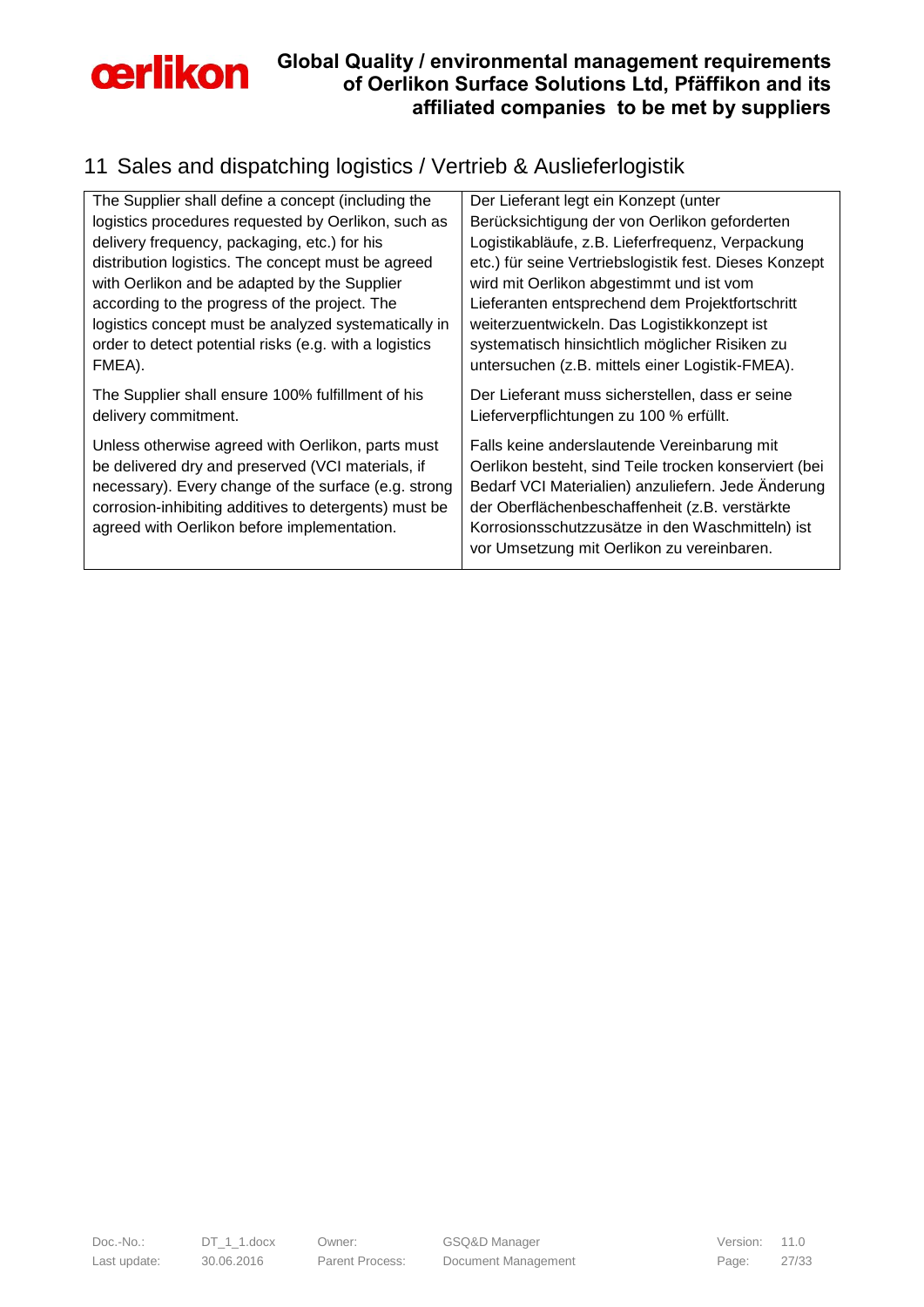

# <span id="page-27-0"></span>12 Complaint management / Reklamationsabwicklung

| Complaints by Oerlikon to the Supplier are usually                                                                                                                                    | Die Reklamation von Oerlikon an den Lieferanten                                                                                                                                                                                            |
|---------------------------------------------------------------------------------------------------------------------------------------------------------------------------------------|--------------------------------------------------------------------------------------------------------------------------------------------------------------------------------------------------------------------------------------------|
| forwarded via an automatically generated                                                                                                                                              | erfolgt im Regelfall über ein automatisch generiertes                                                                                                                                                                                      |
| information e-mail. You must check the details of the                                                                                                                                 | Informations-E-Mail. Details betreffend der                                                                                                                                                                                                |
| complaints management with the Oerlikon receiving                                                                                                                                     | Reklamationsabwicklung sind mit dem Oerlikon-                                                                                                                                                                                              |
| plant.                                                                                                                                                                                | Anlieferwerk zu klären.                                                                                                                                                                                                                    |
| The Supplier must initiate immediate containment                                                                                                                                      | Der Lieferant hat bei sich, im Oerlikon-Anlieferwerk                                                                                                                                                                                       |
| actions at both its facility and the Oerlikon receiving                                                                                                                               | und bei Bedarf beim Endkunden umgehende                                                                                                                                                                                                    |
| plant and at the end-customer if necessary.                                                                                                                                           | Abstellmaßnahmen einzuleiten. Je nach                                                                                                                                                                                                      |
| Additionally, depending on the level of the problem                                                                                                                                   | Problemausmaß und Status des Lieferanten werden                                                                                                                                                                                            |
| and the status of the Supplier more controlled                                                                                                                                        | zudem auf Kosten des Lieferanten strengere                                                                                                                                                                                                 |
| shipping or inspection or containment actions will be                                                                                                                                 | Versand-, Prüfungs- oder Abstellmaßnahmen                                                                                                                                                                                                  |
| implemented at the suppliers cost.                                                                                                                                                    | eingeführt.                                                                                                                                                                                                                                |
| Each complaint causes administrative costs to                                                                                                                                         | Jede Reklamation verursacht bei Oerlikon                                                                                                                                                                                                   |
| Oerlikon (see box below), which Oerlikon invoices to                                                                                                                                  | administrative Aufwände (siehe Kasten unten),                                                                                                                                                                                              |
| its suppliers in the form of a flat rate as determined                                                                                                                                | welche Oerlikon seinen Lieferanten in Form einer                                                                                                                                                                                           |
| by the Oerlikon receiving plant. Any other costs (e.g.                                                                                                                                | Pauschale, gemäß den Bestimmungen des                                                                                                                                                                                                      |
| re-work, sorting, testing, measuring, etc.) will be                                                                                                                                   | Oerlikon-Anlieferwerkes festgelegt, verrechnet. Alle                                                                                                                                                                                       |
| invoiced separately to the suppliers according to                                                                                                                                     | weiteren Kosten (z.B. Nacharbeiten, Sortieren,                                                                                                                                                                                             |
| Oerlikon's terms.                                                                                                                                                                     | Prüfen, Messen etc.) werden dem Lieferanten nach                                                                                                                                                                                           |
| NOTE: Some Oerlikon divisions may only complete                                                                                                                                       | Oerlikon-Konditionen gesondert verrechnet!                                                                                                                                                                                                 |
| one invoice for "all costs" associated with a                                                                                                                                         | HINWEIS: Manche Oerlikon-Werke können für                                                                                                                                                                                                  |
| complaint                                                                                                                                                                             | "verschiedene Kosten" im Zusammenhang mit einer                                                                                                                                                                                            |
| It is our goal that the Supplier repairs its defects                                                                                                                                  | Reklamation nur eine Rechnung stellen.                                                                                                                                                                                                     |
| itself. If the Supplier is unable to repair them, he can<br>assign a re-work company approved by Oerlikon<br>with repairing the defect according to Oerlikon terms<br>and conditions. | Ziel ist es, dass der Lieferant seinen Fehler selbst<br>behebt. Ist dem Lieferanten dies nicht möglich, kann<br>der Lieferant von Oerlikon autorisierte<br>Nacharbeitsfirmen zu Oerlikon-Konditionen mit der<br>Fehlerbehebung beauftragen |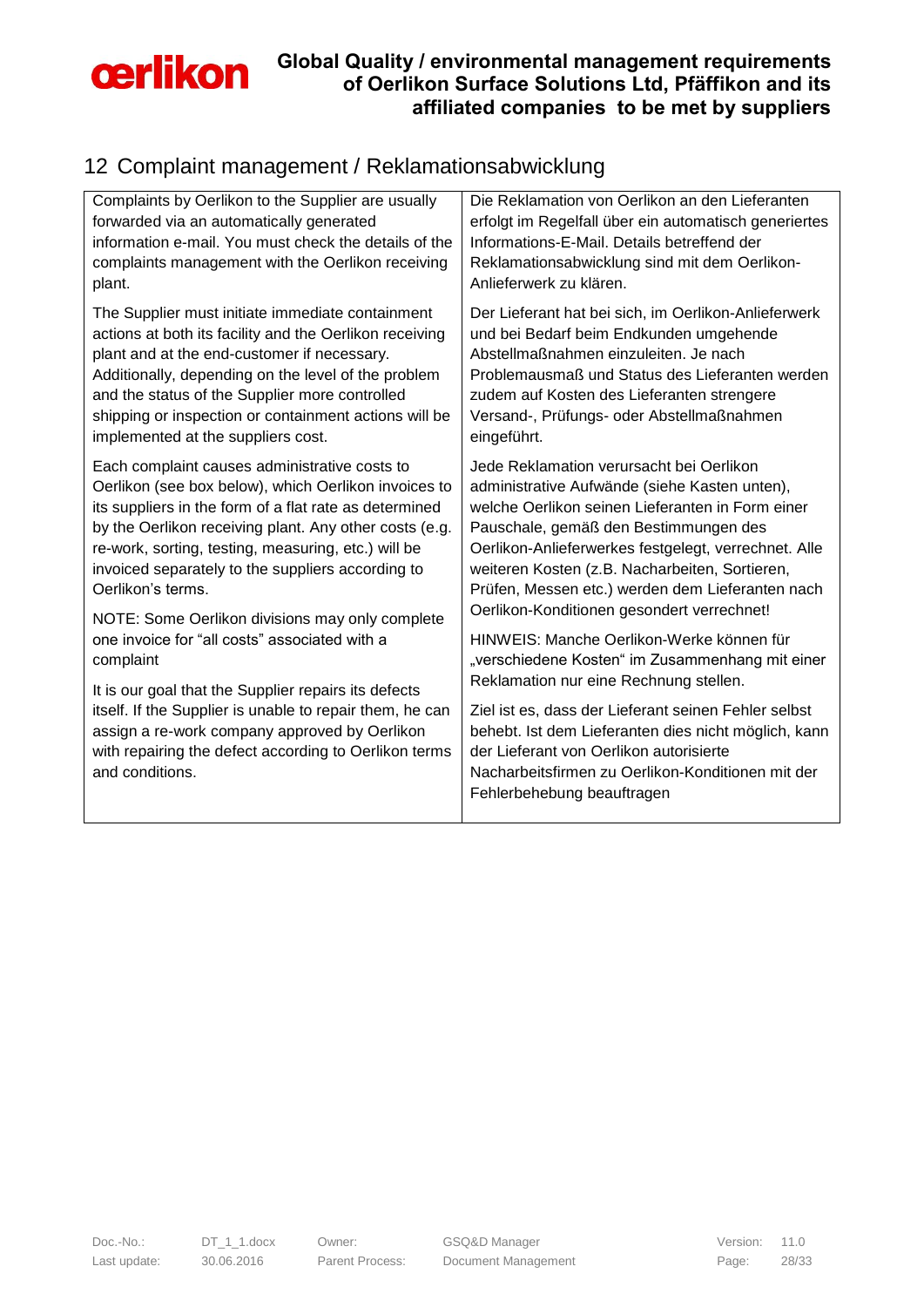

<span id="page-28-0"></span>13 Escalation steps and classification of "special suppliers" / Eskalationsstufen & Lieferanten-Sonderstatus-Einstufung

| Level          | <b>Definition</b>                                     | What has triggered the<br><b>Escalation?</b>                                                                                                                                                                                                                                                                                                                                                                                                                                                                                                                                                          | Supplier's actions                                                                                                                                                                                                                                                                                                                                                                                                                                                                                                                                                                                                                                                                                                                                                                                                                                                                                                            |
|----------------|-------------------------------------------------------|-------------------------------------------------------------------------------------------------------------------------------------------------------------------------------------------------------------------------------------------------------------------------------------------------------------------------------------------------------------------------------------------------------------------------------------------------------------------------------------------------------------------------------------------------------------------------------------------------------|-------------------------------------------------------------------------------------------------------------------------------------------------------------------------------------------------------------------------------------------------------------------------------------------------------------------------------------------------------------------------------------------------------------------------------------------------------------------------------------------------------------------------------------------------------------------------------------------------------------------------------------------------------------------------------------------------------------------------------------------------------------------------------------------------------------------------------------------------------------------------------------------------------------------------------|
| 0              | Day to day<br>operations                              | Complaint / test report with /<br>without 8D report                                                                                                                                                                                                                                                                                                                                                                                                                                                                                                                                                   | Notify relevant delivery scope (delivery slip number)<br>$\bullet$<br>immediately<br>Start sorting / re-working the entire delivery scope<br>$\bullet$<br>(on an internal/external level)<br>Start (process and product) cause analysis<br>$\bullet$<br>immediately and document it; start containment<br>action and document them<br>Agree actions with Oerlikon (in order to ensure<br>$\bullet$<br>customer deadlines)<br>Mark subsequent deliveries until evidence of a<br>$\bullet$<br>sustainable problem solution; To be indicated:<br>indicate on each package: controlled 100%;<br>additionally, an indication on the delivery slip is<br>necessary<br>Comment and document actions for restoring the<br>$\bullet$<br>delivery quality as shown in the 8D report, if<br>required.<br>Update / revision of Control Plan, FMEA, process<br>$\bullet$<br>capability surveys, test equipment capability<br>surveys, etc. |
| 1              | The Supplier has<br>problems                          | Ø Immediate action is not<br>effective / not sufficient -<br>repeating defect Ø Q<br>problems upon start of serial<br>production, the causes of<br>which reach back to an<br>irregular sampling                                                                                                                                                                                                                                                                                                                                                                                                       | Process capability statement regarding the relevant<br>$\bullet$<br>characteristic / communicate defect to Oerlikon<br>Supplier bears all costs for a stricter incoming<br>$\bullet$<br>inspection by Oerlikon or for a 100% inspection, if<br>necessary.<br>Presentation of problem solution process in the<br>$\bullet$<br>framework of Q meetings at Oerlikon's<br>Forward status reports to Oerlikon on an<br>$\bullet$<br>continuous basis.<br>Repeat PPAP/PPF upon Oerlikon' request.<br>$\bullet$<br>Update / review of Control Plan, FMEA, process<br>$\bullet$<br>capability surveys, test equipment capability<br>surveys, etc.                                                                                                                                                                                                                                                                                     |
| $\overline{2}$ | The Supplier is<br>unable to<br>remedy the<br>defects | Supplier is unable to<br>$\bullet$<br>solve the problem<br>Despite the Supplier's<br>$\bullet$<br>efforts, Oerlikon cannot<br>recognize sufficient<br>improvement.<br>Manufacturing, assembly<br>$\bullet$<br>and customer deadlines<br>are not ensured in a<br>satisfying manner or can<br>only be<br>ensured, if special actions<br>are taken<br>Repetitive defect again.<br>$\bullet$<br>Special status notification<br>٠<br>/failures with MP<br>customers<br>Critical defect with heavy<br>$\bullet$<br>customer impact / major<br>nonconformity<br>Unauthorized process<br>$\bullet$<br>changes | Action plan confirmed by Supplier's management in<br>$\bullet$<br>order to restore the delivery quality<br>Q-Gate at Supplier's (100% control): Removal: after<br>$\bullet$<br>60 days without defects<br>If other parts are defective after the Q-Gate:<br>$\bullet$<br>additional Q-Gate by a third company (selection to<br>be agreed with Oerlikon)<br>Regular reports regarding deadlines / status,<br>$\bullet$<br>released by the Supplier management<br>Update / review of Control Plan, FMEA, internal<br>$\bullet$<br>audits, process capability surveys, test equipment<br>capability surveys, etc.<br>Preparation of process audit by Oerlikon<br>$\bullet$                                                                                                                                                                                                                                                       |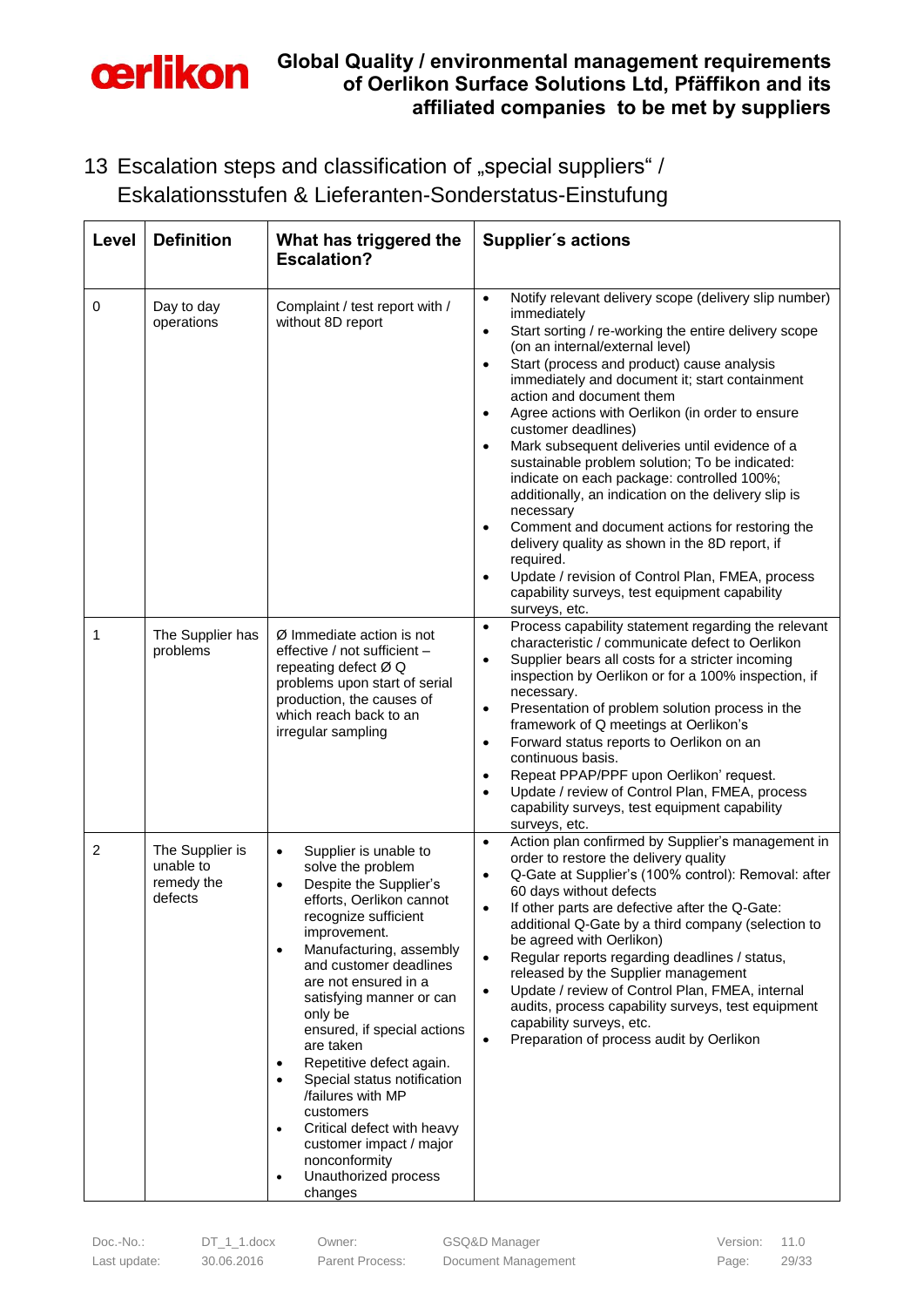

| 3 | The Supplier is<br>currently<br>ineligible for<br><b>Oerlikon</b> | Supplier with chronic<br>$\bullet$<br>problems.<br>The Supplier is unwilling<br>$\bullet$<br>to solve the problem.<br>The Supplier has no<br>$\bullet$<br>resources to solve the<br>problem<br>Insolvency<br>Breach of agreement | Management of Supplier must agree with Oerlikon<br>on how to proceed |
|---|-------------------------------------------------------------------|----------------------------------------------------------------------------------------------------------------------------------------------------------------------------------------------------------------------------------|----------------------------------------------------------------------|
|---|-------------------------------------------------------------------|----------------------------------------------------------------------------------------------------------------------------------------------------------------------------------------------------------------------------------|----------------------------------------------------------------------|

| Level          | <b>Definition</b>                                                                    | Auslöser der<br><b>Eskalation</b>                                                                                                                                                                                                                                                                                                         | <b>Maßnahmen des Lieferanten</b>                                                                                                                                                                                                                                                                                                                                                                                                                                                                                                                                                                                                                                                                                                                                                                                                                                                                                                                                                 |
|----------------|--------------------------------------------------------------------------------------|-------------------------------------------------------------------------------------------------------------------------------------------------------------------------------------------------------------------------------------------------------------------------------------------------------------------------------------------|----------------------------------------------------------------------------------------------------------------------------------------------------------------------------------------------------------------------------------------------------------------------------------------------------------------------------------------------------------------------------------------------------------------------------------------------------------------------------------------------------------------------------------------------------------------------------------------------------------------------------------------------------------------------------------------------------------------------------------------------------------------------------------------------------------------------------------------------------------------------------------------------------------------------------------------------------------------------------------|
| 0              | Tagesgeschäft                                                                        | Reklamation /<br>$\bullet$<br>Prüfbericht mit/ohne 8D<br>Report                                                                                                                                                                                                                                                                           | Sofortige Bekanntgabe des betroffenen<br>$\bullet$<br>Lieferumfanges (Lieferscheinnummern)<br>Sortierung / Nacharbeit des gesamten<br>$\bullet$<br>Lieferumfanges einleiten(intern/extern)<br>Sofortige Ursachenanalyse (prozess- u.<br>$\bullet$<br>produktbezogenen) einleiten und dokumentieren<br>Abstellmaßnahmen einleiten & dokumentieren<br>Aktivitäten mit Oerlikon abstimmen (zum Absichern<br>$\bullet$<br>der Kundentermine)<br>Folgelieferungen bis zum Nachweis der nachhaltigen<br>$\bullet$<br>Problemlösung kennzeichnen;<br>Kennzeichnung: Hinweis auf jedem Gebinde:<br>Fehlermerkmal "X" zu 100% geprüft; zusätzlich ist<br>ein Vermerk am Lieferschein erforderlich<br>Stellungnahme und Dokumentation der Aktivitäten<br>$\bullet$<br>zur Wiederherstellung der Anlieferqualität im 8D<br>Report<br>Aktualisierung / Überarbeitung von Control Plan,<br>$\bullet$<br>FMEA, Prozessfähigkeitsuntersuchungen,<br>Prüfmittelfähigkeitsuntersuchungen,<br>etc. |
| 1              | Der Lieferant hat<br>Probleme                                                        | Sofortmassnahmen<br>$\bullet$<br>nicht wirksam / nicht<br>ausreichend<br>Wiederholfehler                                                                                                                                                                                                                                                  | Prozessfähigkeitsaussage zum beanstandeten<br>$\bullet$<br>Merkmal / Fehler an Oerlikon übermitteln<br>Übernahme der Kosten für verschärfte<br>$\bullet$<br>Wareneingangsprüfung bei Oerlikon bzw.<br>gegebenenfalls für 100%-Prüfung<br>Problemlösungsprozess im Rahmen von Q-Meetings<br>$\bullet$<br>bei Oerlikon vorstellen<br>Laufenden Statusreport an Oerlikon übermitteln<br>$\bullet$<br>gegebenenfalls bei Oerlikon-Aufforderung erneut<br>$\bullet$<br>PPAP/PPF durchführen<br>Aktualisierung / Überarbeitung von Control Plan,<br>$\bullet$<br>FMEA, Prozessfähigkeitsuntersuchungen,<br>Prüfmittelfähigkeitsuntersuchungen, etc.                                                                                                                                                                                                                                                                                                                                    |
| $\overline{c}$ | Der Lieferant ist<br>nicht in der Lage,<br>die Probleme<br>nachhaltig<br>abzustellen | Lieferant ist nicht in der<br>$\bullet$<br>Lage, das Problem zu<br>beseitigen<br>Trotz Bemühungen des<br>$\bullet$<br>Lieferanten sind seitens<br>Oerlikon keine<br>ausreichenden<br>Verbesserungen<br>erkennbar<br>Fertigung-, Montage-<br>$\bullet$<br>und Kundentermine<br>nicht ausreichend<br>sichergestellt bzw.<br>laufend nur mit | Von der Geschäftsleitung bestätigter<br>$\bullet$<br>Maßnahmenplan zur Wiederherstellung der<br>Anlieferqualität<br>Q-Gate beim Lieferanten (100%-Prüfung):<br>Aufhebung: 60 Tage ohne Fehler<br>Falls weiterhin fehlerhafte Teile nach dem Q-Gate<br>$\bullet$<br>auftreten: zusätzliches Q-Gate durch eine<br>Fremdfirma (Auswahl mit Oerlikon abzustimmen)<br>Regelmäßige Berichte zu Terminen / Status,<br>$\bullet$<br>freigegeben durch Geschäftsleitung<br>Aktualisierung / Überarbeitung von Control Plan,<br>$\bullet$<br>FMEA, interne Audits,<br>Prozessfähigkeitsuntersuchungen,<br>Prüfmittelfähigkeitsuntersuchungen, etc.                                                                                                                                                                                                                                                                                                                                         |

Last update: 30.06.2016 Parent Process: Document Management Page: 30/33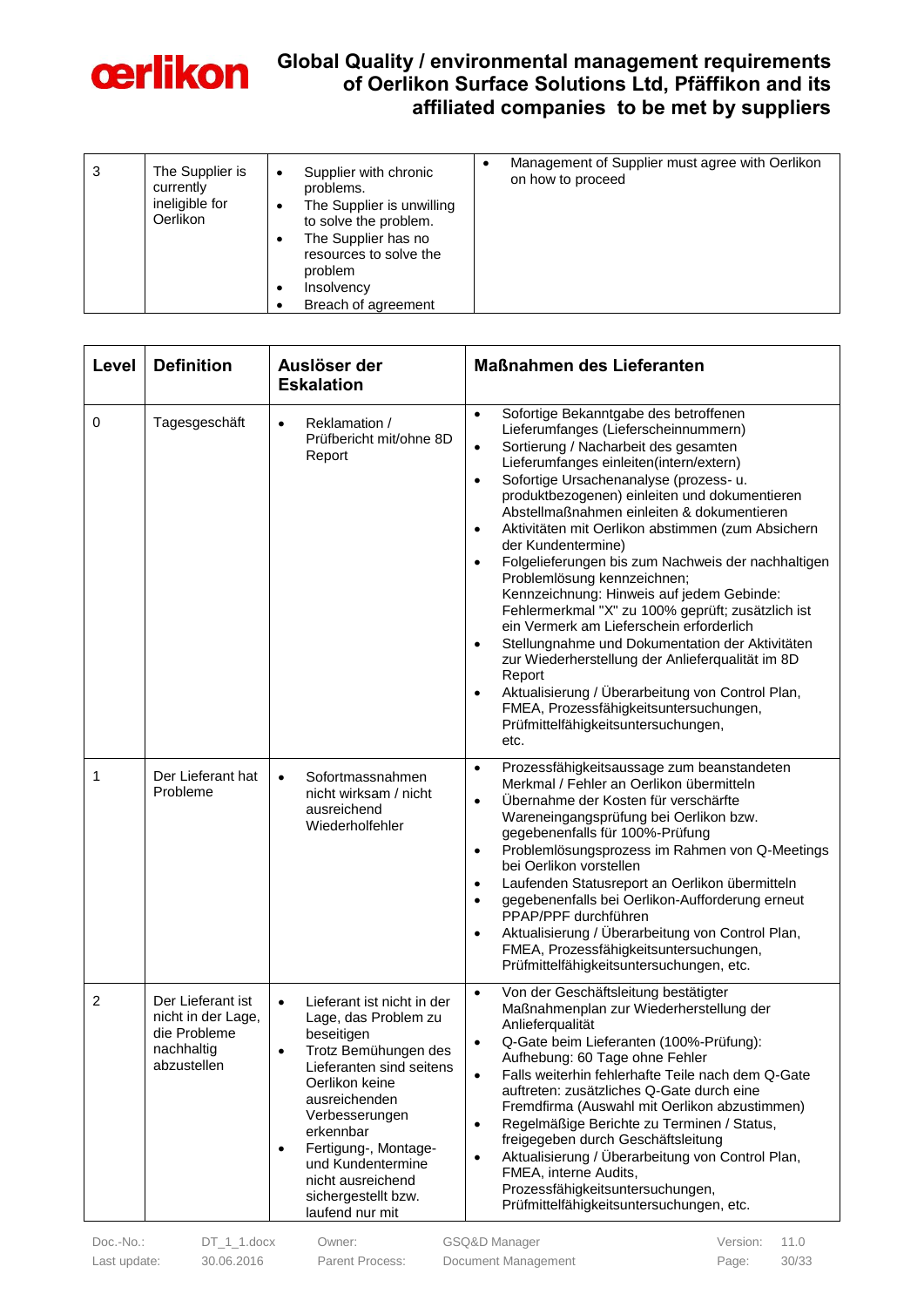

|   |                                                                    | Sondermaßnahmen<br>möglich<br>Erneut<br>$\bullet$<br>Wiederholungsfehler<br>Sonderstatusmitteilung /<br>$\bullet$<br>Störfälle von Oerlikon-<br>Kunden liegt vor<br>Kritischer Fehler mit<br>$\bullet$<br>großen<br>Kundenauswirkungen /<br>Hauptfehler<br>Unangezeigte<br>$\bullet$<br>Prozessänderung | Vorbereitung auf Prozessaudit durch Oerlikon<br>$\bullet$                                             |
|---|--------------------------------------------------------------------|---------------------------------------------------------------------------------------------------------------------------------------------------------------------------------------------------------------------------------------------------------------------------------------------------------|-------------------------------------------------------------------------------------------------------|
| 3 | Der Lieferant ist<br>derzeit für<br>Oerlikon nicht<br>qualifiziert | Chronische<br>$\bullet$<br>Problemlieferanten<br>Keine Bereitschaft des<br>$\bullet$<br>Lieferanten, Probleme<br>zu lösen<br>Ressourcen zur<br>$\bullet$<br>Problemlösung beim<br>Lieferanten nicht<br>$\bullet$<br>vorhanden<br>Insolvenz<br>$\bullet$<br>Vertragsbruch                                | Abstimmung des weiteren Vorgehens durch<br>$\bullet$<br>Geschäftsleitung des Lieferanten mit Oerlikon |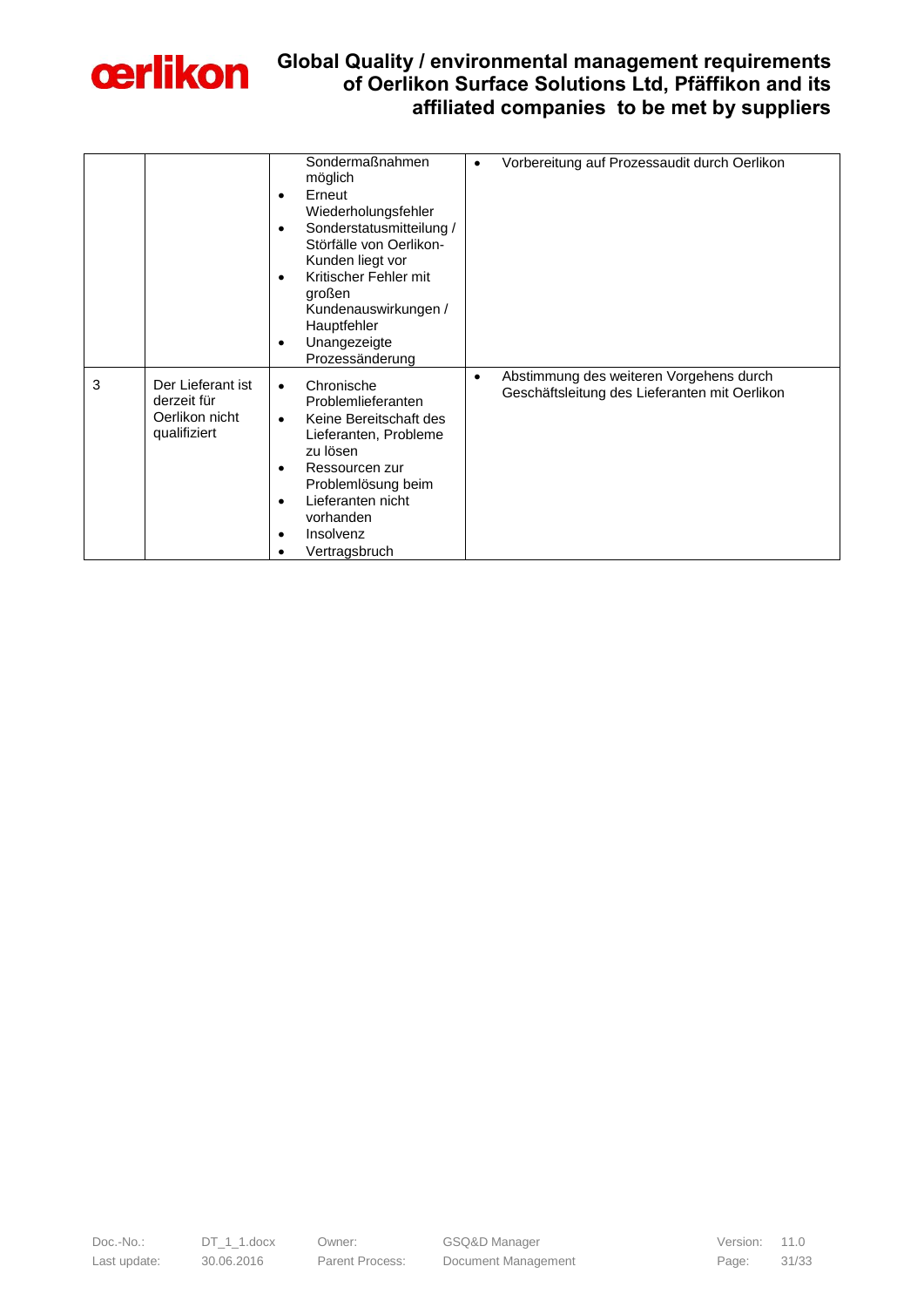

## <span id="page-31-0"></span>14 Oerlikon Division specific requirements / Oerlikon Werksspezifische Forderungen

| 14. 1 Oerlikon Balzers Coating AG, OC Oerlikon        | 14. 1 Oerlikon Balzers Coating AG, OC Oerlikon        |
|-------------------------------------------------------|-------------------------------------------------------|
| Balzers AG and Oerlikon Surface Solutions AG,         | Balzers AG and Oerlikon Surface Solutions AG,         |
| Pfäffikon, Zweigniederlassung Balzers (Balzers,       | Pfäffikon, Zweigniederlassung Balzers (Balzers,       |
| Liechtenstein)                                        | Liechtenstein)                                        |
|                                                       |                                                       |
| 14. 2 Handling Claims and Complaints:                 | 14. 2 Abwicklung von Schadenfällen und                |
| The Supplier is required to adhere to the Oerlikon    | Reklamationen:                                        |
| Balzers zero-defect policy. Testing and inspection    | Vom Lieferanten wird die Einhaltung der Null-         |
| will be performed to a limited extent based on        | Fehler-Richtlinie der Oerlikon Balzers gefordert. Die |
| Oerlikon Balzers's discretion. If inspections and/or  | Überprüfung und Inspektion erfolgt in beschränktem    |
| resulting complaints involve additional expenditures, | Ausmaß nach Ermessen der Oerlikon Balzers. Falls      |
| Oerlikon Balzers will invoice the Supplier for costs  | die Inspektionen und/oder die sich daraus             |
| listed in the following table:                        | ergebenden Reklamationen zusätzliche Ausgaben         |
|                                                       | verursachen, verrechnet Oerlikon Balzers dem          |
|                                                       | Lieferanten die Kosten gemäß der folgenden            |
|                                                       | Tabelle:                                              |
| Issue caused by Supplier (Administration Cost)        | Problem verursacht durch Lieferant                    |
| CHF 120,00 per issue                                  | (Administrationskosten)                               |
|                                                       | CHF 120,00 pro Problem                                |
|                                                       |                                                       |
| Screening/Reworking Defective Parts (In House)        | Fehlersuche / Nacharbeiten der defekten Teile (In     |
| CHF 95,00 per hour                                    | Haus)                                                 |
|                                                       | CHF 95,00 pro Stunde                                  |
| Oerlikon Balzers Assembly Down-Time                   | Oerlikon Balzers Assembly Verlustzeit                 |
| CHF 95,00 per hour                                    | CHF 95,00 pro Stunde                                  |
|                                                       |                                                       |
| Teardown / Rework                                     | Abbau / Nacharbeiten                                  |
| CHF 95,00 per hour                                    | CHF 95,00 pro Stunde                                  |
|                                                       |                                                       |
| Material Handling (Forklift Services)                 | Materialhandhabung (Gabelstapler, Dienstleistung)     |
| CHF 95,00 per hour                                    | CHF 95,00 pro Stunde                                  |